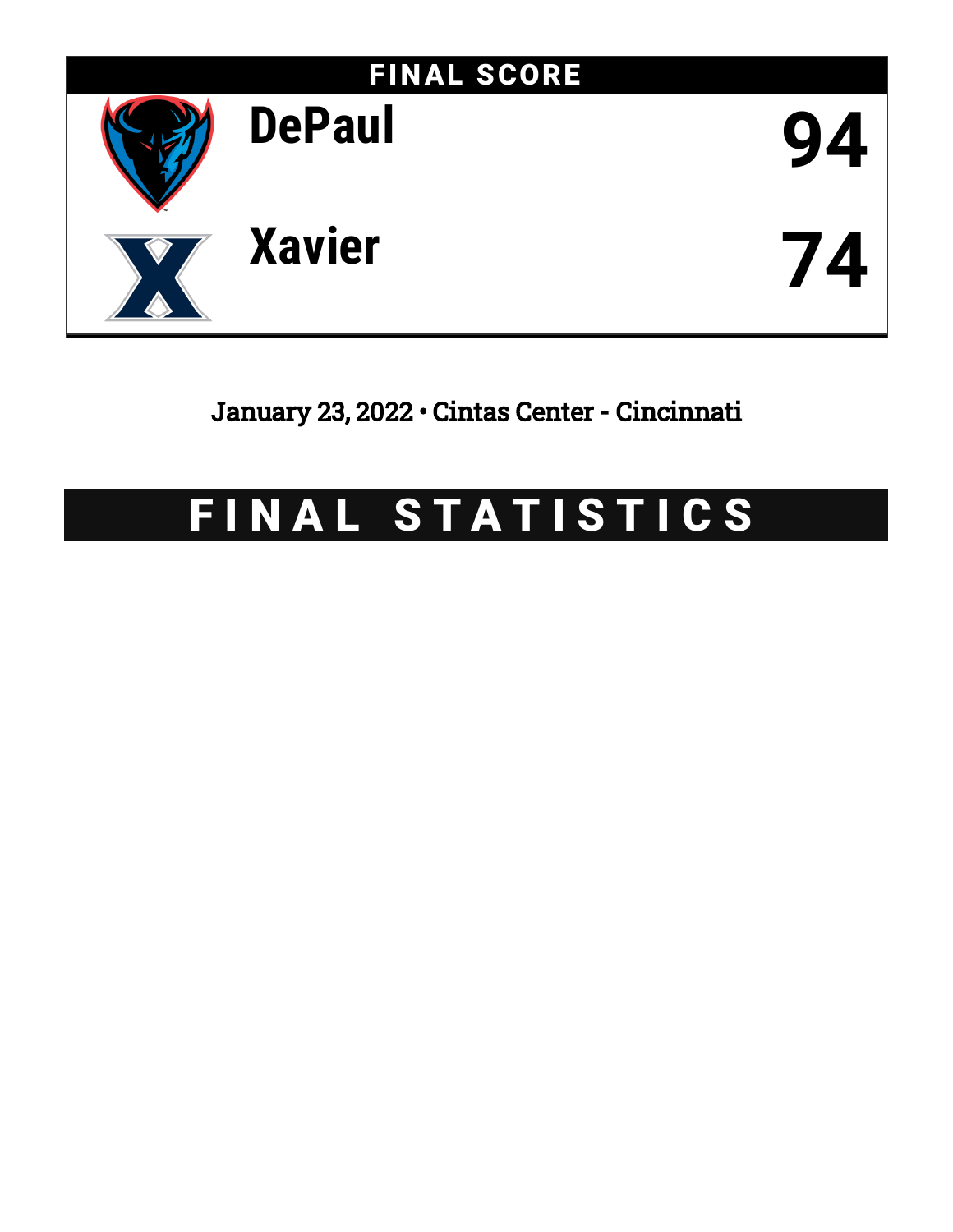# **Official Box Score DePaul vs Xavier Game Totals -- Final Statistics January 23, 2022 at Cintas Center - Cincinnati**



# **DePaul 94**

| No. | Plaver                 | S  | <b>Pts</b> | FG.       | 3FG      | FТ        | OR | DR | TR           | РF             | A  | TO | Blk      | Stl | Min        | $+/-$        |
|-----|------------------------|----|------------|-----------|----------|-----------|----|----|--------------|----------------|----|----|----------|-----|------------|--------------|
| 03  | CHURCH, DEJA           | G  | 5          | 1-7       | $1 - 3$  | $2 - 2$   | 0  | 3  | 3            | $\overline{2}$ | 2  | 0  | 0        | 2   | 24         | 22           |
| 10  | HELD, LEXI             | G  | 8          | $3 - 10$  | $2 - 7$  | $0 - 0$   |    | 1  | 2            | 3              | 8  | 3  |          | 2   | 33         | 13           |
| 11  | MORRIS, SONYA          | G  | 27         | $13 - 27$ | 1-8      | $0 - 0$   | 2  | 4  | 6            | 2              | 4  | 3  | $\Omega$ | 0   | 33         | 15           |
| 21  | ROGERS, DARRIONE       | G  | 10         | $3-9$     | $2 - 5$  | $2 - 2$   | 2  | 5  | 7            | $\mathcal{P}$  | 5  | 2  |          | 3   | 29         | 17           |
| 24  | <b>MORROW, ANEESAH</b> | F  | 32         | $13 - 18$ | $0 - 1$  | $6 - 7$   | 10 | 5  | 15           | 3              | 2  | 2  |          | 2   | 31         | 14           |
| 01  | RIMMER, KEKE           | G  | $\Omega$   | $0 - 0$   | $0 - 0$  | $0 - 0$   | 0  | 0  | $\mathbf{0}$ |                | 0  | 0  | 0        | 0   | 2          | -2           |
| 04  | <b>COLLIER, KIERRA</b> | G  | 12         | $4 - 7$   | $2 - 4$  | $2 - 2$   |    | 3  | 4            | 2              | 3  |    | 2        | 2   | 27         | 10           |
| 14  | PURCELL, HANNAH        | F. | $\Omega$   | $0 - 0$   | $0 - 0$  | $0 - 0$   | 0  |    |              |                |    | 0  | $\Omega$ | 0   | 5          | $\mathbf{3}$ |
| 35  | <b>HOLMES, KENDALL</b> | G  | $\Omega$   | $0 - 5$   | $0 - 3$  | $0 - 0$   | 0  | 3  | 3            | 1              | 0  | 2  | 0        | 0   | 16         | 4            |
|     | TEAM                   |    |            |           |          |           | 3  | 2  | 5            | 0              |    | 0  |          |     |            |              |
|     | <b>TOTALS</b>          |    |            | 94 37-83  | $8 - 31$ | $12 - 13$ | 19 | 27 | 46           | 17             | 25 | 13 | 5        | 11  | <b>200</b> |              |

| <b>Shooting By Period</b> |           |       |          |          |         |       | Deadball Rebounds: 0,0           |
|---------------------------|-----------|-------|----------|----------|---------|-------|----------------------------------|
| Period                    | FG        | FG%   | 3FG      | 3FG%     | FT      | FT%   | Last FG: 4th-01:06               |
| 1st Qtr                   | $10 - 23$ | 43%   | $0 - 8$  | 00%      | $3 - 3$ | 100%  | Biggest Run: 12-0                |
| 2nd Qtr                   | $10 - 22$ | 45%   | $4 - 10$ | 40%      | $6-6$   | 100%  | Largest lead: By 23 at 4th-01:06 |
| 3rd Qtr                   | $8 - 18$  | 44%   | $2-6$    | 33%      | $2 - 2$ | 100%  | Technical Fouls: None.           |
| 4th Qtr                   | $9 - 20$  | 45%   | $2 - 7$  | 29%      | $1 - 2$ | 50%   |                                  |
| 1st Half                  | $20 - 45$ | 44%   | $4 - 18$ | 22%      | $9-9$   | 100%  |                                  |
| 2nd Half                  | 17-38     | 45%   | $4 - 13$ | 31%      | $3-4$   | 75%   |                                  |
| Game                      | $37 - 83$ | 44.6% | $8 - 31$ | $25.8\%$ | 12-13   | 92.3% |                                  |

# **Xavier 74**

| No. | Player                    | S  | Pts | FG       | 3FG     | FT       | <b>OR</b>      | DR | TR             | РF | A        | ГΟ | Blk      | Stl | Min | $+/-$ |
|-----|---------------------------|----|-----|----------|---------|----------|----------------|----|----------------|----|----------|----|----------|-----|-----|-------|
| 10  | <b>BEELER, SHAILA</b>     | G  | 6   | $3-6$    | $0 - 0$ | $0 - 0$  |                | 4  | 5              | 4  | 5        | 5  | 0        | 0   | 19  | $-11$ |
| 11  | SATTERFIELD, KAELYNN      | G  | 6   | $2 - 7$  | $0 - 0$ | $2 - 4$  | $\overline{2}$ | 2  | 4              | 0  | 2        | 2  | $\Omega$ | 0   | 22  | $-16$ |
| 15  | <b>SCARLETT, MACKAYLA</b> | G  | 12  | $3 - 8$  | $1 - 2$ | $5-6$    | 0              |    |                | 2  | 3        | 6  | 0        | 4   | 27  | $-14$ |
| 23  | HARRIS, AANAYA            | G  | 17  | $8 - 11$ | $0 - 0$ | $1 - 3$  | $\overline{2}$ | 3  | 5              | 0  |          |    | 0        | 0   | 27  | $-16$ |
| 44  | TOWNSEND, AYANNA          | F. | 15  | $7 - 12$ | $0 - 0$ | $1 - 4$  | 1              | 6  |                | 3  |          | 3  | 0        | 0   | 27  | $-22$ |
| 00  | <b>CALHOUN, SHELBY</b>    | G  | 11  | $5 - 11$ | $1 - 2$ | $0 - 0$  | 3              | 4  |                |    | 3        | 1  |          | 0   | 25  | -9    |
| 01  | CLARK, NIA                | G  | 0   | $0 - 7$  | $0 - 3$ | $0 - 0$  | $\Omega$       | 1  |                | 1  | 2        | 1  | 0        | 1   | 26  | $-16$ |
| 12  | WOODS, KAYSIA             | G  | 3.  | $1 - 3$  | $1 - 2$ | $0 - 0$  | 0              | 2  | 2              |    | $\Omega$ |    |          |     | 13  | 2     |
| 30  | PRENGER, COURTNEY         | F  | 4   | $2 - 7$  | $0 - 0$ | $0 - 0$  | 6              | 2  | 8              | 4  | $\Omega$ |    | 0        | 0   | 10  | 4     |
| 31  | <b>HARKEY, MEGAN</b>      | F  | 0   | $0 - 0$  | $0 - 0$ | $0 - 0$  |                |    | $\overline{2}$ | 0  | $\Omega$ | 0  | $\Omega$ | 0   | 2   | $-2$  |
|     | <b>TEAM</b>               |    |     |          |         |          | 2              | 2  | 4              | 0  |          | 1  |          |     |     |       |
|     | <b>TOTALS</b>             |    |     | 74 31-72 | $3-9$   | $9 - 17$ | 18             | 28 | 46             | 16 | 17       | 22 | 2        | 6   | 200 |       |

| <b>Shooting By Period</b> |           |       |         |            |          |       |
|---------------------------|-----------|-------|---------|------------|----------|-------|
| Period                    | FG        | FG%   | 3FG     | 3FG%       | FT.      | FT%   |
| 1st Qtr                   | $9 - 16$  | 56%   | $0 - 1$ | 00%        | $1 - 2$  | 50%   |
| 2nd Qtr                   | $7-20$    | 35%   | $1 - 1$ | 100%       | $3 - 4$  | 75%   |
| 3rd Qtr                   | $9 - 21$  | 43%   | $1 - 5$ | <b>20%</b> | $4 - 9$  | 44%   |
| 4th Qtr                   | $6 - 15$  | 40%   | $1 - 2$ | 50%        | $1 - 2$  | 50%   |
| 1st Half                  | 16-36     | 44%   | $1 - 2$ | 50%        | $4-6$    | 67%   |
| 2nd Half                  | 15-36     | 42%   | $2 - 7$ | 29%        | $5 - 11$ | 45%   |
| Game                      | $31 - 72$ | 43.1% | $3-9$   | 33.3%      | $9 - 17$ | 52.9% |

*Deadball Rebounds:* 4,0 *Last FG:* 4th-00:22 *Biggest Run:* 9-0 *Largest lead:* By 4 at 1st-05:36 *Technical Fouls:* None.

| Game Notes:                                                   | <b>Score</b>                             | 1st. | 2nd             | 3rd | 4th | <b>TOT</b> | <b>Points</b>     | <b>DPU</b>    | <b>XAV</b>     |
|---------------------------------------------------------------|------------------------------------------|------|-----------------|-----|-----|------------|-------------------|---------------|----------------|
| Officials: David Rafalski, Krystle Apellaniz, Alexis<br>Perez | DPU                                      | 23   | 30              | 20  | 21  | 94         | In the Paint      | 48            | 50             |
| Attendance: 647                                               | XAV                                      | 19   | 18              | 23  | 14  | 74         | Off Turns         | 28            |                |
|                                                               |                                          |      |                 |     |     |            | 2nd Chance        | 21            |                |
| Start Time: 02:10 PM ET<br>End Time: 04:08 PM ET              | DPU led for 36:19. XAV led for 1:36.     |      |                 |     |     |            | <b>Fast Break</b> | 22            | 20             |
| Game Duration: 1:58                                           | Game was tied for 2:05.<br>Times tied: 3 |      | Lead Changes: 2 |     |     |            | Bench             | 12            | 18             |
| Conference Game:                                              |                                          |      |                 |     |     |            | Per Poss          | 146.<br>42/82 | 0.902<br>36/82 |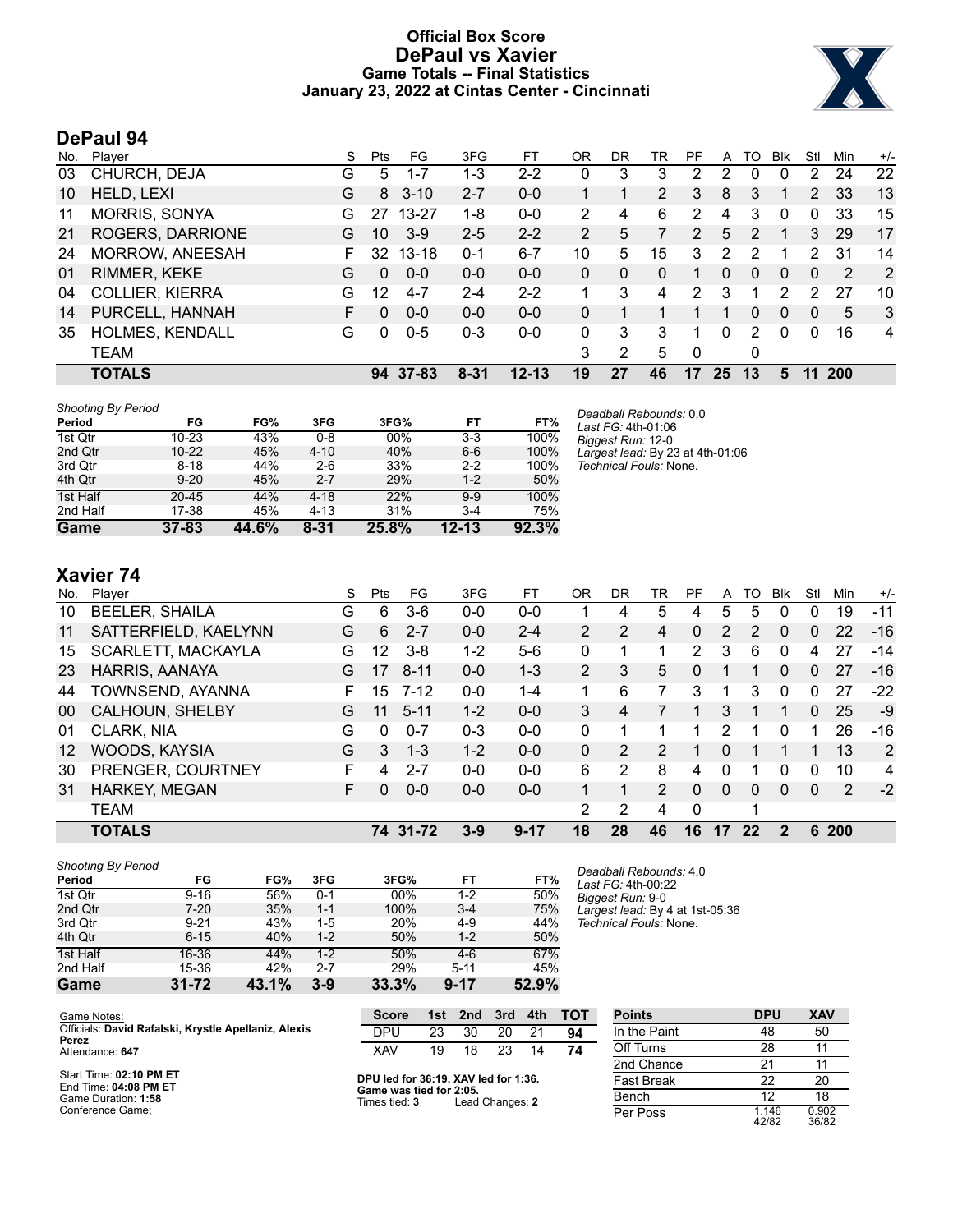# **Official Box Score DePaul vs Xavier First Half Statistics Only January 23, 2022 at Cintas Center - Cincinnati**



# **DePaul 53**

| No. | Plaver                 | S  | <b>Pts</b> | <b>FG</b> | 3FG     | <b>FT</b> | <b>OR</b> | DR       | TR | PF            | A  | TO | <b>Blk</b> | Stl           | Min      | $+/-$             |
|-----|------------------------|----|------------|-----------|---------|-----------|-----------|----------|----|---------------|----|----|------------|---------------|----------|-------------------|
| 01  | RIMMER, KEKE           | G  | 0          | $0 - 0$   | $0 - 0$ | $0-0$     | 0         | 0        | 0  | 0             | 0  | 0  | 0          | 0             | 0        | $\mathbf{0}$      |
| 03  | CHURCH, DEJA           | G  | 2          | $0 - 4$   | $0 - 2$ | $2 - 2$   | 0         | 0        | 0  | $\mathcal{P}$ |    | 0  | $\Omega$   | 2             | 13       | 20                |
| 04  | <b>COLLIER, KIERRA</b> | G  | 5          | $2 - 3$   | $1 - 2$ | $0-0$     | 0         | 2        | 2  |               | 2  | 0  | 2          | 2             | 14       | 5                 |
| 10  | HELD, LEXI             | G  | 6          | $2-6$     | $2 - 4$ | $0 - 0$   | 0         | 0        | 0  |               | 4  | 2  |            |               | 17       | $12 \overline{ }$ |
| 11  | <b>MORRIS, SONYA</b>   | G  | 12         | $6 - 14$  | $0 - 4$ | $0-0$     | 2         | 3        | 5  | 0             | 2  | 2  | 0          | 0             | 15       | 13                |
| 14  | PURCELL, HANNAH        | F. | 0          | $0 - 0$   | $0 - 0$ | $0 - 0$   | 0         | $\Omega$ | 0  | 0             | 0  | 0  | $\Omega$   | $\Omega$      | $\Omega$ | $\mathbf{0}$      |
| 21  | ROGERS, DARRIONE       | G  | 7          | $2 - 5$   | $1 - 3$ | $2 - 2$   |           | 2        | 3  | 0             | 4  |    |            | 3             | 13       | 14                |
| 24  | <b>MORROW, ANEESAH</b> | F. | 21         | $8 - 11$  | $0 - 1$ | $5 - 5$   | 6         | 3        | 9  |               |    |    |            | $\mathcal{P}$ | 17       | 10                |
| 35  | <b>HOLMES, KENDALL</b> | G  | 0          | $0 - 2$   | $0 - 2$ | $0 - 0$   | 0         | 3        | 3  | 0             | 0  |    | 0          | 0             | 11       | 6                 |
|     | <b>TEAM</b>            |    | 0          | $0 - 0$   | $0 - 0$ | $0 - 0$   |           | 1        | 2  | 0             | 0  | 0  | $\Omega$   | 0             | 0        |                   |
|     | <b>TOTALS</b>          |    | 53         | $20 - 45$ | 4-18    | $9-9$     | 10        | 14       | 24 | 5             | 14 |    | 5          | 10            | 100      |                   |

| <b>Shooting By Period</b><br>Period | FG        | FG%   | 3FG      | 3FG%   | FT        | FT%   | Deadball Rebounds: 0,0<br>Last FG Half: DPU 2nd-00:46 |
|-------------------------------------|-----------|-------|----------|--------|-----------|-------|-------------------------------------------------------|
| 1st Qtr                             | $10 - 23$ | 43%   | 0-8      | $00\%$ | $3-3$     | 100%  |                                                       |
| 2nd Otr                             | $10 - 22$ | 45%   | $4 - 10$ | 40%    | $6-6$     | 100%  |                                                       |
| 1st Half                            | $20 - 45$ | 44%   | $4 - 18$ | 22%    | $9-9$     | 100%  |                                                       |
| Game                                | $37 - 83$ | 44.6% | $8 - 31$ | 25.8%  | $12 - 13$ | 92.3% |                                                       |

# **Xavier 37**

| No. | Player                    | S  | <b>Pts</b>    | FG      | 3FG     | <b>FT</b> | <b>OR</b> | <b>DR</b> | TR. | PF            | A        | TO | <b>Blk</b> | Stl      | Min         | $+/-$ |
|-----|---------------------------|----|---------------|---------|---------|-----------|-----------|-----------|-----|---------------|----------|----|------------|----------|-------------|-------|
| 00  | CALHOUN, SHELBY           | G  |               | $3-5$   | 1-1     | $0 - 0$   |           | 2         | 3   | 0             |          |    | 0          | 0        | 12          | $-10$ |
| 01  | CLARK, NIA                | G  | 0             | $0 - 4$ | $0 - 1$ | $0 - 0$   | 0         |           |     |               | 2        |    | 0          |          | 12          | $-17$ |
| 10  | <b>BEELER, SHAILA</b>     | G  | 4             | $2 - 4$ | $0 - 0$ | $0 - 0$   | 1.        | 3         | 4   | 2             | 3        | 5  | 0          | O        | 11          | $-4$  |
| 11  | SATTERFIELD, KAELYNN      | G  | 3             | $1 - 5$ | $0 - 0$ | $1 - 2$   |           |           | 2   | 0             |          |    | 0          | $\Omega$ | 14          | -8    |
| 12  | WOODS, KAYSIA             | G  | 0             | $0 - 0$ | $0 - 0$ | $0 - 0$   | 0         | 0         | 0   |               | 0        |    | 0          |          | 4           | 0     |
| 15  | <b>SCARLETT, MACKAYLA</b> | G  | $\mathcal{P}$ | $0 - 1$ | $0 - 0$ | $2 - 2$   | 0         |           |     | 0             | 2        | 4  | 0          | 2        | 12          | $-11$ |
| 23  | HARRIS, AANAYA            | G  | 8             | $4 - 5$ | $0 - 0$ | $0 - 0$   | $\Omega$  | 2         | 2   | 0             | 0        | 0  | 0          | 0        | 14          | $-14$ |
| 30  | PRENGER, COURTNEY         | F. | 4             | $2 - 5$ | $0 - 0$ | $0 - 0$   | 3         | 0         | 3   | $\mathcal{P}$ | $\Omega$ | 1  | 0          | $\Omega$ | 6           | 2     |
| -31 | <b>HARKEY, MEGAN</b>      | F  | 0             | $0 - 0$ | $0 - 0$ | $0 - 0$   | $\Omega$  | 0         | 0   | 0             | 0        | 0  | 0          | 0        | $\Omega$    | 0     |
| 44  | TOWNSEND, AYANNA          | F. | 9             | $4 - 7$ | $0 - 0$ | $1 - 2$   | $\Omega$  | 3         | 3   | $\mathcal{P}$ | $\Omega$ |    | 0          | 0        | 14          | $-18$ |
|     | <b>TEAM</b>               |    | 0             | $0-0$   | $0 - 0$ | $0 - 0$   | 2         | 2         | 4   | 0             | 0        | 0  | 0          | 0        | $\mathbf 0$ |       |
|     | <b>TOTALS</b>             |    | 37            | 16-36   | $1 - 2$ | $4 - 6$   | 8         | 15        | 23  | 8             | 9        | 15 | 0          | 4        | 100         |       |
|     |                           |    |               |         |         |           |           |           |     |               |          |    |            |          |             |       |

| <b>Shooting By Period</b><br>Period | FG        | FG%   | 3FG   | 3FG%  | FT       | FT%   |
|-------------------------------------|-----------|-------|-------|-------|----------|-------|
| 1st Otr                             | 9-16      | 56%   | በ-1   | 00%   | $1 - 2$  | 50%   |
| 2nd Otr                             | $7-20$    | 35%   | 1-1   | 100%  | $3-4$    | 75%   |
| 1st Half                            | 16-36     | 44%   | 1-2   | 50%   | $4-6$    | 67%   |
| Game                                | $31 - 72$ | 43.1% | $3-9$ | 33.3% | $9 - 17$ | 52.9% |

*Deadball Rebounds:* 4,0 *Last FG Half:* XAV 2nd-00:01

| Game Notes:                                                   | <b>Score</b> | 1st | 2nd | 3rd | 4th | <b>TOT</b> | <b>Points from (This Period)</b> | <b>DPU XAV</b> |    |
|---------------------------------------------------------------|--------------|-----|-----|-----|-----|------------|----------------------------------|----------------|----|
| Officials: David Rafalski, Krystle Apellaniz, Alexis<br>Perez | DPU          | 23  | 30  | 20  |     | 94         | In the Paint                     | 28             | 28 |
| Attendance: 647                                               | XAV          | 19  | 18  | 23  |     | 74         | Off Turns                        | 18             |    |
|                                                               |              |     |     |     |     |            | 2nd Chance                       |                |    |
| Start Time: 02:10 PM ET<br>End Time: 04:08 PM ET              |              |     |     |     |     |            | Fast Break                       | 14             |    |
| Game Duration: 1:58<br>Conference Game;                       |              |     |     |     |     |            | Bench                            |                |    |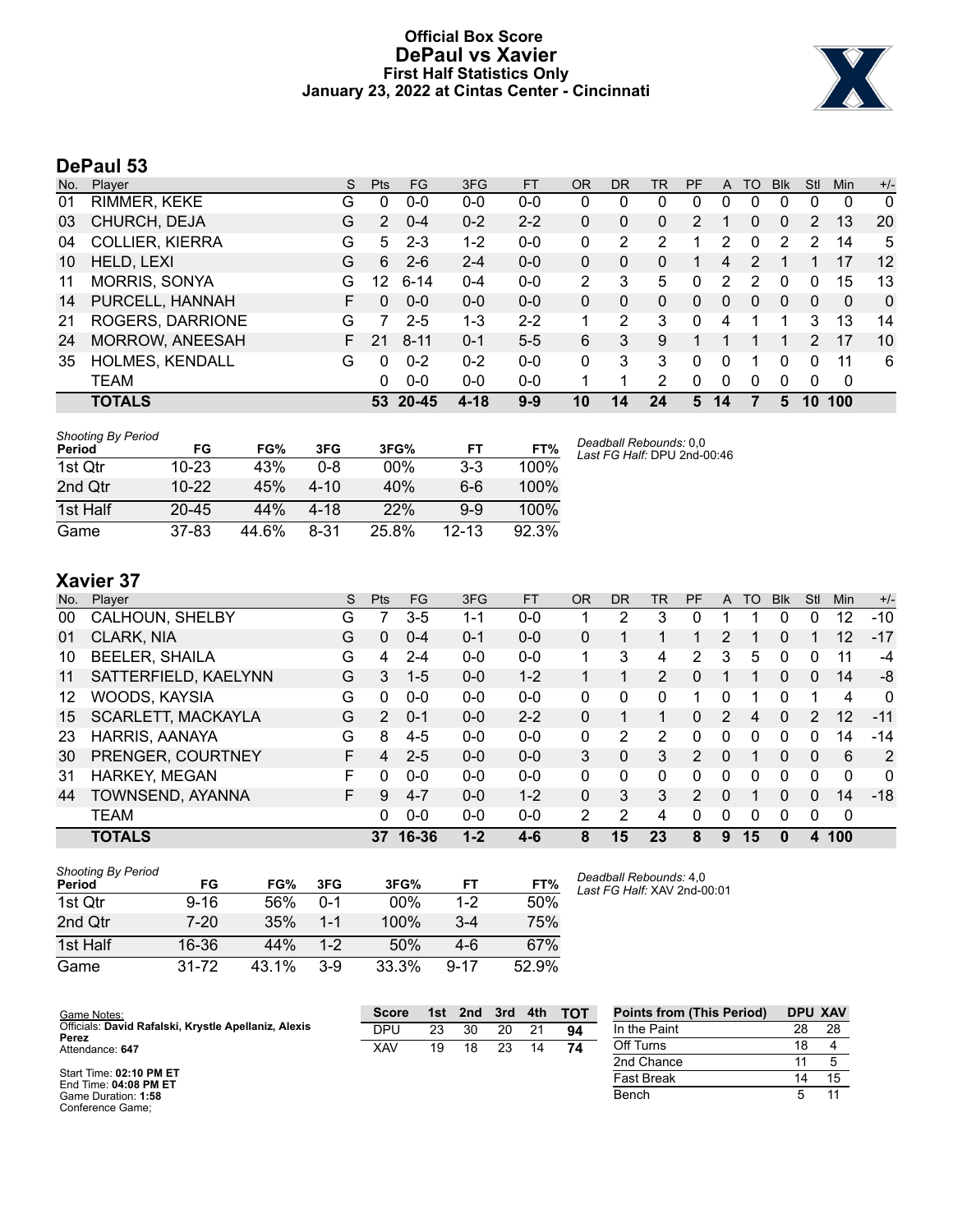# **Official Box Score DePaul vs Xavier First Quarter Statistics Only January 23, 2022 at Cintas Center - Cincinnati**



# **DePaul 23**

| No. | Plaver                 | S | <b>Pts</b> | <b>FG</b> | 3FG     | <b>FT</b> | <b>OR</b> | <b>DR</b>    | <b>TR</b> | PF       | $\mathsf{A}$ | TO       | <b>Blk</b> | Stl          | Min | $+/-$          |
|-----|------------------------|---|------------|-----------|---------|-----------|-----------|--------------|-----------|----------|--------------|----------|------------|--------------|-----|----------------|
| 03  | CHURCH, DEJA           | G | 2          | $0 - 3$   | $0 - 2$ | $2 - 2$   | 0         | 0            | 0         |          | 0            | 0        |            |              | 8   | 4              |
| 10  | HELD, LEXI             | G | 0          | $0 - 2$   | $0 - 1$ | $0-0$     | 0         | $\mathbf{0}$ | 0         | $\Omega$ | 4            | 2        |            | $\mathbf{0}$ | 10  | 2              |
| 11  | <b>MORRIS, SONYA</b>   | G | 6          | $3 - 7$   | $0 - 1$ | $0 - 0$   | 1         | 0            | 1         | 0        | 0            | $\Omega$ | 0          | 0            | 5   | 1              |
| 21  | ROGERS, DARRIONE       | G | 0          | $0 - 1$   | $0 - 1$ | $0 - 0$   | 0         | 0            | 0         | 0        | 3            |          |            |              | 5   | $\mathbf{0}$   |
| 24  | MORROW, ANEESAH        | F | 13         | $6 - 7$   | $0 - 1$ | 1-1       | 2         | 3            | 5         |          |              | 0        | 0          |              | 10  | $\overline{2}$ |
| 01  | RIMMER, KEKE           | G | 0          | $0 - 0$   | $0 - 0$ | $0 - 0$   | 0         | 0            | 0         | 0        | 0            | 0        | 0          | 0            | 0   | $\mathbf{0}$   |
| 04  | <b>COLLIER, KIERRA</b> | G | 2          | $1 - 2$   | $0 - 1$ | $0-0$     | 0         |              | 1         | U        |              | 0        | 0          | 2            |     | 5              |
| 14  | PURCELL, HANNAH        | F | 0          | $0 - 0$   | $0 - 0$ | $0 - 0$   | $\Omega$  | $\Omega$     | 0         | 0        | 0            | 0        | 0          | $\mathbf{0}$ | 0   | $\mathbf{0}$   |
| 35  | HOLMES, KENDALL        | G | 0          | $0 - 1$   | $0 - 1$ | $0-0$     | $\Omega$  |              | 1         | 0        | 0            |          | 0          | 0            | 5   | 6              |
|     | TEAM                   |   |            |           |         |           | 0         |              |           | 0        |              | 0        |            |              |     |                |
|     | <b>TOTALS</b>          |   | 23         | $10 - 23$ | $0 - 8$ | $3 - 3$   | 3         | 6            | 9         | 2        | 9            | 4        | 2          | 5            | 50  |                |

| <b>Shooting By Period</b><br>Period | FG        | FG%   | 3FG      | 3FG%   | FT        | FT%   | Deadball Rebounds: 0,0 |
|-------------------------------------|-----------|-------|----------|--------|-----------|-------|------------------------|
| 1st Qtr                             | $10 - 23$ | 43%   | $0 - 8$  | 00%    | $3-3$     | 100%  |                        |
| 2nd Qtr                             | $10 - 22$ | 45%   | $4 - 10$ | 40%    | $6-6$     | 100%  |                        |
| 1st Half                            | $10 - 23$ | 43%   | $0 - 8$  | $00\%$ | $3-3$     | 100%  |                        |
| 1st Half                            | $20 - 45$ | 44%   | $4 - 18$ | 22%    | $9-9$     | 100%  |                        |
| Game                                | $37 - 83$ | 44.6% | $8 - 31$ | 25.8%  | $12 - 13$ | 92.3% |                        |

# **Xavier 19**

| No. | Plaver                 | S | Pts      | <b>FG</b> | 3FG     | <b>FT</b> | OR             | DR | TR | PF | A            | TO       | <b>Blk</b> | Stl | Min      | $+/-$          |
|-----|------------------------|---|----------|-----------|---------|-----------|----------------|----|----|----|--------------|----------|------------|-----|----------|----------------|
| 10  | <b>BEELER, SHAILA</b>  | G | 2        | 1-1       | $0 - 0$ | $0-0$     | 0              | 2  | 2  | 0  | 2            | 3        | 0          | 0   | 6        | $\mathbf{0}$   |
| 11  | SATTERFIELD, KAELYNN   | G | 2        | $1 - 3$   | $0 - 0$ | $0 - 0$   | 0              |    | 1  | 0  |              |          | 0          | 0   | 8        | $-2$           |
| 15  | SCARLETT, MACKAYLA     | G | 0        | $0 - 0$   | $0 - 0$ | $0 - 0$   | 0              |    | 1. | 0  |              | 2        |            |     | 8        | -5             |
| 23  | HARRIS, AANAYA         | G | 2        | 1-1       | $0 - 0$ | $0 - 0$   | 0              |    | 1. | 0  | $\mathbf{0}$ | $\Omega$ | 0          | 0   | 5        | $\Omega$       |
| 44  | TOWNSEND, AYANNA       | F | 9        | $4-6$     | $0 - 0$ | $1 - 2$   | 0              |    | 1  |    | 0            |          | 0          | 0   | 8        | $-2$           |
| 00  | <b>CALHOUN, SHELBY</b> | G | 4        | $2 - 2$   | $0 - 0$ | $0 - 0$   |                |    | 2  | 0  |              |          | 0          | 0   | 6        | $-2$           |
| 01  | CLARK, NIA             | G | 0        | $0 - 2$   | $0 - 1$ | $0 - 0$   | 0              |    | 1. | 0  | $\Omega$     | 0        | U          |     | 4        | -5             |
| 12  | WOODS, KAYSIA          | G | $\Omega$ | $0 - 0$   | $0 - 0$ | $0 - 0$   | $\Omega$       | 0  | 0  |    | 0            |          | 0          |     | 2        | $-2$           |
| 30  | PRENGER, COURTNEY      | F | 0        | $0 - 1$   | $0 - 0$ | $0 - 0$   |                | 0  | 1  |    | $\Omega$     | 0        | 0          | 0   | 2        | $-2$           |
| 31  | <b>HARKEY, MEGAN</b>   | F | 0        | $0 - 0$   | $0 - 0$ | $0 - 0$   | 0              | 0  | 0  | 0  | $\Omega$     | 0        | 0          | 0   | $\Omega$ | $\overline{0}$ |
|     | <b>TEAM</b>            |   |          |           |         |           | 0              | 2  | 2  | 0  |              | 0        |            |     |          |                |
|     | <b>TOTALS</b>          |   | 19       | $9 - 16$  | $0 - 1$ | $1 - 2$   | $\mathfrak{p}$ | 10 | 12 | 3  | 5            | 9        |            | 3   | 50       |                |

| <b>Shooting By Period</b><br>Period | FG        | FG%   | 3FG     | 3FG%   | FT       | FT%   | Deadball Rebounds: 4,0 |
|-------------------------------------|-----------|-------|---------|--------|----------|-------|------------------------|
| 1st Qtr                             | $9 - 16$  | 56%   | $0 - 1$ | $00\%$ | 1-2      | 50%   |                        |
| 2nd Qtr                             | $7 - 20$  | 35%   | $1 - 1$ | 100%   | $3 - 4$  | 75%   |                        |
| 1st Half                            | $9 - 16$  | 56%   | $0 - 1$ | 00%    | $1 - 2$  | 50%   |                        |
| 1st Half                            | 16-36     | 44%   | $1 - 2$ | 50%    | 4-6      | 67%   |                        |
| Game                                | $31 - 72$ | 43.1% | $3-9$   | 33.3%  | $9 - 17$ | 52.9% |                        |

| <b>Score</b> |    | 1st 2nd 3rd |    | 4th | тот | <b>Points (This Period)</b> | <b>DPU</b>     | <b>XAV</b>     |
|--------------|----|-------------|----|-----|-----|-----------------------------|----------------|----------------|
| <b>DPU</b>   | 23 | 30          | 20 | 21  | 94  | In the Paint                | 18             | 16             |
| <b>XAV</b>   | 19 | 18          | 23 | 14  | 74  | Off Turns                   | 10             | 2              |
|              |    |             |    |     |     | 2nd Chance                  |                |                |
|              |    |             |    |     |     | <b>Fast Break</b>           | 10             | 8              |
|              |    |             |    |     |     | Bench                       | າ              |                |
|              |    |             |    |     |     | Per Poss                    | 0.920<br>12/25 | 0.792<br>10/24 |

Start Time: **02:10 PM ET** End Time: **04:08 PM ET** Game Duration: **1:58** Conference Game;

Game Notes: Officials: **David Rafalski, Krystle Apellaniz, Alexis Perez** Attendance: **647**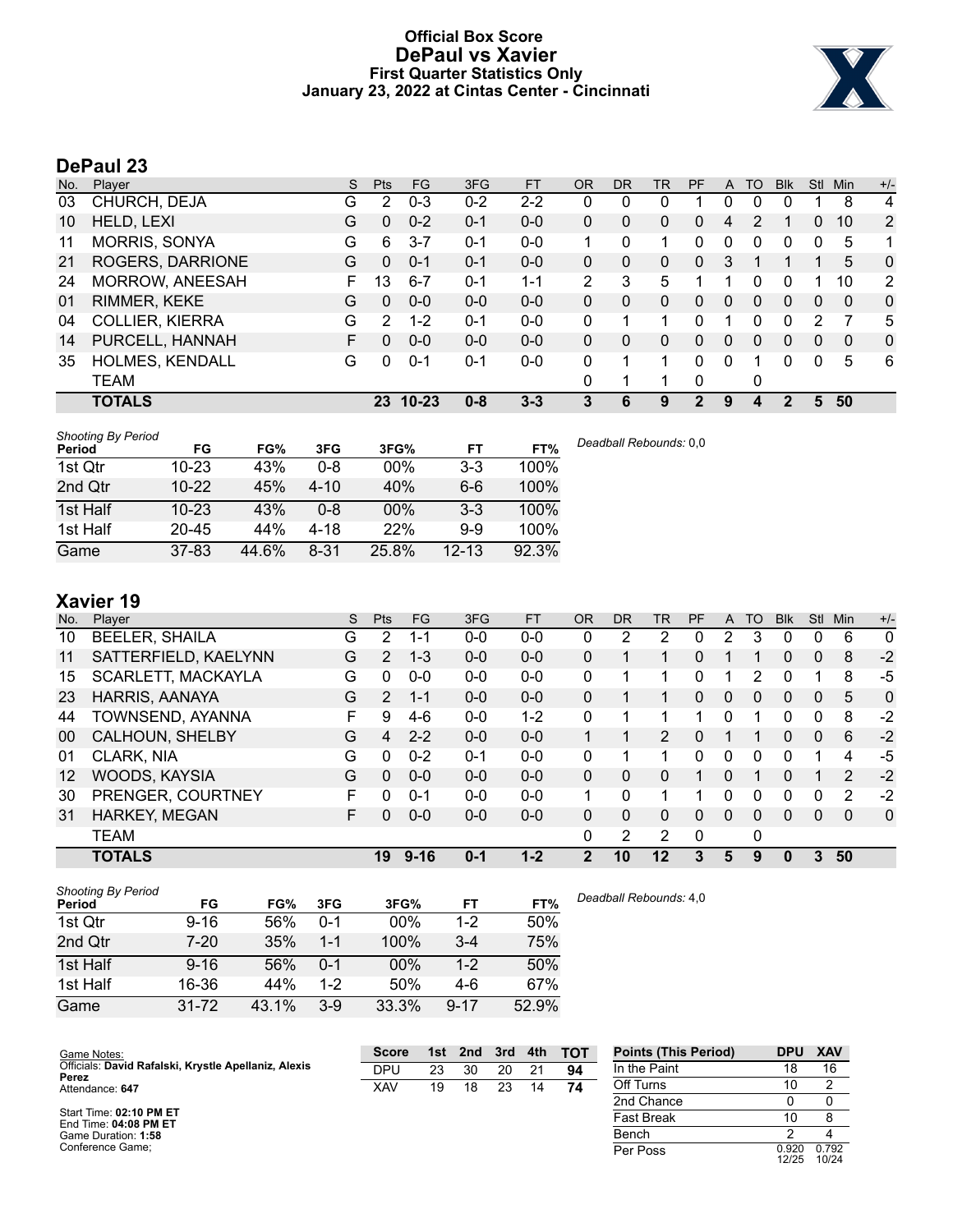# **Official Play-By-Play DePaul vs Xavier First Quarter January 23, 2022 at Cintas Center - Cincinnati**



### **Period 1**

<mark>Starters :</mark><br>DePaul: 3 CHURCH,DEJA (G); 10 HELD,LEXI (G); 11 MORRIS,SONYA (G); 21 ROGERS,DARRIONE (G); 24 MORROW,ANEESAH (F);<br>**Xavie**r: 10 BEELER,SHAILA (G); 11 SATTERFIELD,KAELYNN (G); 15 SCARLETT,MACKAYLA (G); 23 HARRIS,

| Time           | <b>VISITORS: DePaul</b>                | <b>Score</b> | <b>Margin</b>  | <b>HOME: Xavier</b>                                  |
|----------------|----------------------------------------|--------------|----------------|------------------------------------------------------|
| 09:50          | GOOD! JUMPER by MORROW, ANEESAH [PNT]  | $0 - 2$      | V <sub>2</sub> |                                                      |
| 09:50          | ASSIST by ROGERS, DARRIONE             |              |                |                                                      |
| 09:50          |                                        |              |                | FOUL (PERSONAL) by TOWNSEND, AYANNA                  |
| 09:50          | GOOD! FT by MORROW, ANEESAH            | $0 - 3$      | V <sub>3</sub> |                                                      |
| 09:39          |                                        | $2 - 3$      | V <sub>1</sub> | GOOD! LAYUP by TOWNSEND, AYANNA [FB]                 |
| 09:39          |                                        |              |                | ASSIST by BEELER, SHAILA                             |
| 09:15          | GOOD! LAYUP by MORRIS, SONYA           | $2 - 5$      | $V_3$          |                                                      |
| 09:15          | ASSIST by MORROW, ANEESAH              |              |                |                                                      |
| 08:53          |                                        |              |                | TURNOVER (BADPASS) by BEELER, SHAILA                 |
| 08:53          | STEAL by CHURCH. DEJA                  |              |                |                                                      |
| 08:47          | MISSED LAYUP by MORRIS, SONYA          |              |                |                                                      |
| 08:45          | REBOUND (OFF) by MORRIS, SONYA         |              |                |                                                      |
| 08:44          | MISSED JUMPER by MORRIS, SONYA         |              |                |                                                      |
| 08:42          |                                        |              |                | REBOUND (DEF) by TOWNSEND, AYANNA                    |
| 08:37<br>08:35 | REBOUND (DEF) by TEAM                  |              |                | MISSED JUMPER by SATTERFIELD, KAELYNN                |
| 08:22          | MISSED 3PTR by CHURCH, DEJA            |              |                |                                                      |
| 08:19          | REBOUND (OFF) by MORROW, ANEESAH       |              |                |                                                      |
| 08:11          | MISSED JUMPER by HELD, LEXI            |              |                |                                                      |
| 08:09          |                                        |              |                | REBOUND (DEF) by SATTERFIELD, KAELYNN                |
| 08:03          |                                        | $4 - 5$      | V <sub>1</sub> | GOOD! LAYUP by TOWNSEND, AYANNA [FB]                 |
| 08:03          |                                        |              |                | ASSIST by SATTERFIELD, KAELYNN                       |
| 07:53          | MISSED LAYUP by CHURCH, DEJA           |              |                |                                                      |
| 07:52          |                                        |              |                | REBOUND (DEF) by TEAM                                |
| 07:50          |                                        |              |                | TURNOVER (BADPASS) by SCARLETT, MACKAYLA             |
| 07:50          | STEAL by ROGERS, DARRIONE              |              |                |                                                      |
| 07:45          | GOOD! JUMPER by MORRIS, SONYA [FB/PNT] | $4 - 7$      | $V_3$          |                                                      |
| 07:45          | ASSIST by ROGERS, DARRIONE             |              |                |                                                      |
| 07:34          |                                        | $6 - 7$      | V <sub>1</sub> | GOOD! JUMPER by HARRIS, AANAYA [PNT]                 |
| 07:27          | MISSED 3PTR by MORRIS, SONYA           |              |                |                                                      |
| 07:23          |                                        |              |                | REBOUND (DEF) by BEELER, SHAILA                      |
| 07:16          |                                        | $8 - 7$      | H1             | GOOD! LAYUP by BEELER, SHAILA                        |
| 07:06          | MISSED 3PTR by ROGERS, DARRIONE        |              |                |                                                      |
| 07:03          |                                        |              |                | REBOUND (DEF) by HARRIS, AANAYA                      |
| 06:53          | FOUL (PERSONAL) by MORROW, ANEESAH     |              |                |                                                      |
| 06:53          |                                        |              |                | SUB OUT: SCARLETT, MACKAYLA                          |
| 06:53          |                                        |              |                | SUB IN: CLARK, NIA                                   |
| 06:53          | SUB OUT: MORRIS, SONYA                 |              |                |                                                      |
| 06:53          | SUB IN: COLLIER, KIERRA                |              |                |                                                      |
| 06:53          |                                        | $9 - 7$      | H <sub>2</sub> | GOOD! FT by TOWNSEND, AYANNA                         |
| 06:53          |                                        |              |                | MISSED FT by TOWNSEND, AYANNA                        |
| 06:53          | REBOUND (DEF) by MORROW, ANEESAH       |              |                |                                                      |
| 06:45          | GOOD! LAYUP by MORROW, ANEESAH [FB]    | $9-9$        | T              |                                                      |
| 06:45          | ASSIST by ROGERS, DARRIONE             |              |                |                                                      |
| 06:22          | FOUL (PERSONAL) by CHURCH, DEJA        |              |                |                                                      |
| 06:22          |                                        |              |                | SUB OUT: BEELER, SHAILA                              |
| 06:22          |                                        |              |                | SUB OUT: TOWNSEND, AYANNA                            |
| 06:22<br>06:22 |                                        |              |                | SUB IN: CALHOUN, SHELBY<br>SUB IN: PRENGER, COURTNEY |
| 06:19          |                                        |              |                | MISSED 3PTR by CLARK, NIA                            |
| 06:15          |                                        |              |                | REBOUND (OFF) by PRENGER, COURTNEY                   |
| 06:14          |                                        |              |                | MISSED JUMPER by SATTERFIELD, KAELYNN                |
| 06:11          | REBOUND (DEF) by COLLIER, KIERRA       |              |                |                                                      |
| 06:06          | MISSED 3PTR by CHURCH, DEJA            |              |                |                                                      |
| 06:03          |                                        |              |                | REBOUND (DEF) by CLARK, NIA                          |
| 05:51          |                                        | $11-9$       | H <sub>2</sub> | GOOD! JUMPER by SATTERFIELD, KAELYNN                 |
| 05:51          |                                        |              |                | ASSIST by CALHOUN, SHELBY                            |
| 05:40          | TURNOVER (BADPASS) by ROGERS, DARRIONE |              |                |                                                      |
| 05:40          |                                        |              |                | STEAL by CLARK, NIA                                  |
| 05:36          |                                        | $13-9$       | H4             | GOOD! LAYUP by CALHOUN, SHELBY [FB]                  |
| 05:26          | GOOD! LAYUP by MORROW, ANEESAH         | $13 - 11$    | H <sub>2</sub> |                                                      |
| 05:26          | ASSIST by HELD, LEXI                   |              |                |                                                      |
| 05:03          |                                        |              |                | MISSED LAYUP by PRENGER, COURTNEY                    |
| 05:03          | BLOCK by ROGERS, DARRIONE              |              |                |                                                      |
| 04:59          |                                        |              |                | TURNOVER (BADPASS) by CALHOUN, SHELBY                |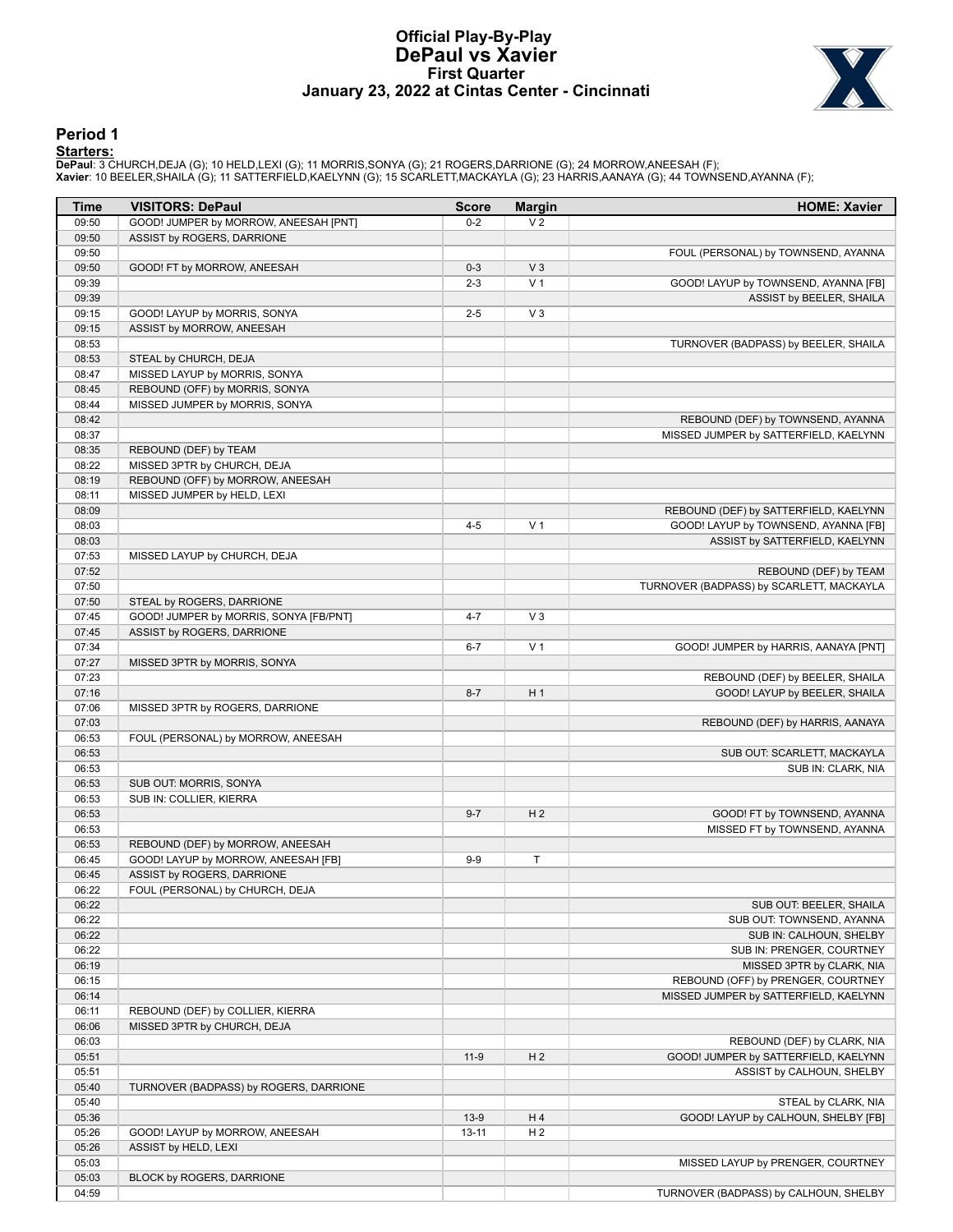| Time           | <b>VISITORS: DePaul</b>                                 | <b>Score</b> | <b>Margin</b>  | <b>HOME: Xavier</b>                                                     |
|----------------|---------------------------------------------------------|--------------|----------------|-------------------------------------------------------------------------|
| 04:59          |                                                         |              |                |                                                                         |
| 04:59          |                                                         |              |                | SUB OUT: HARRIS, AANAYA                                                 |
| 04:59          |                                                         |              |                | SUB IN: SCARLETT, MACKAYLA                                              |
| 04:59          | SUB OUT: ROGERS, DARRIONE                               |              |                |                                                                         |
| 04:59          | SUB IN: HOLMES, KENDALL                                 |              |                |                                                                         |
| 04:58          |                                                         |              |                | REBOUND (OFF) by CALHOUN, SHELBY                                        |
| 04:52<br>04:46 |                                                         | $13 - 13$    | T              | FOUL (PERSONAL) by PRENGER, COURTNEY                                    |
| 04:46          | GOOD! LAYUP by MORROW, ANEESAH<br>ASSIST by HELD, LEXI  |              |                |                                                                         |
| 04:32          |                                                         |              |                | TURNOVER (BADPASS) by SATTERFIELD, KAELYNN                              |
| 04:32          | STEAL by COLLIER, KIERRA                                |              |                |                                                                         |
| 04:24          | MISSED 3PTR by COLLIER, KIERRA                          |              |                |                                                                         |
| 04:21          |                                                         |              |                | REBOUND (DEF) by TEAM                                                   |
| 04:21          |                                                         |              |                | SUB OUT: SATTERFIELD, KAELYNN                                           |
| 04:21          |                                                         |              |                | SUB OUT: PRENGER, COURTNEY                                              |
| 04:21          |                                                         |              |                | SUB IN: WOODS, KAYSIA                                                   |
| 04:21          |                                                         |              |                | SUB IN: TOWNSEND, AYANNA                                                |
| 04:21          |                                                         |              |                | TURNOVER (BADPASS) by WOODS, KAYSIA                                     |
| 04:21          | STEAL by COLLIER, KIERRA                                |              |                |                                                                         |
| 04:17          | GOOD! LAYUP by MORROW, ANEESAH [FB]                     | $13 - 15$    | V <sub>2</sub> |                                                                         |
| 04:17          | ASSIST by COLLIER, KIERRA                               |              |                |                                                                         |
| 03:58          |                                                         |              |                | TURNOVER (DRIBBLING) by TOWNSEND, AYANNA                                |
| 03:46          | TURNOVER (BADPASS) by HELD, LEXI                        |              |                |                                                                         |
| 03:46          |                                                         |              |                | STEAL by WOODS, KAYSIA                                                  |
| 03:41          |                                                         |              |                | MISSED LAYUP by CLARK, NIA                                              |
| 03:41<br>03:37 | BLOCK by HELD, LEXI<br>REBOUND (DEF) by HOLMES, KENDALL |              |                |                                                                         |
| 03:37          | TURNOVER (BADPASS) by HOLMES, KENDALL                   |              |                |                                                                         |
| 03:37          |                                                         |              |                | STEAL by SCARLETT, MACKAYLA                                             |
| 03:26          |                                                         |              |                | MISSED JUMPER by TOWNSEND, AYANNA                                       |
| 03:24          | REBOUND (DEF) by MORROW, ANEESAH                        |              |                |                                                                         |
| 03:19          |                                                         |              |                | FOUL (PERSONAL) by WOODS, KAYSIA                                        |
| 03:19          | GOOD! FT by CHURCH, DEJA [FB]                           | $13 - 16$    | V <sub>3</sub> |                                                                         |
| 03:19          | GOOD! FT by CHURCH, DEJA [FB]                           | $13 - 17$    | V <sub>4</sub> |                                                                         |
| 03:12          |                                                         | $15 - 17$    | V <sub>2</sub> | GOOD! LAYUP by CALHOUN, SHELBY [FB]                                     |
| 03:12          |                                                         |              |                | ASSIST by SCARLETT, MACKAYLA                                            |
| 03:02          | MISSED 3PTR by HOLMES, KENDALL                          |              |                |                                                                         |
| 02:59          |                                                         |              |                | REBOUND (DEF) by CALHOUN, SHELBY                                        |
| 02:49          |                                                         |              |                | MISSED JUMPER by TOWNSEND, AYANNA                                       |
| 02:45          | REBOUND (DEF) by MORROW, ANEESAH                        |              |                |                                                                         |
| 02:39          |                                                         |              |                | SUB OUT: CLARK, NIA                                                     |
| 02:39<br>02:39 |                                                         |              |                | SUB OUT: WOODS, KAYSIA                                                  |
| 02:39          |                                                         |              |                | SUB IN: BEELER, SHAILA<br>SUB IN: SATTERFIELD, KAELYNN                  |
| 02:31          | GOOD! LAYUP by MORROW, ANEESAH [PNT]                    | $15-19$      | V <sub>4</sub> |                                                                         |
| 02:31          | ASSIST by HELD, LEXI                                    |              |                |                                                                         |
| 02:20          |                                                         | $17-19$      | V <sub>2</sub> | GOOD! LAYUP by TOWNSEND, AYANNA                                         |
| 02:20          |                                                         |              |                | ASSIST by BEELER, SHAILA                                                |
| 02:05          | TURNOVER (TRAVEL) by HELD, LEXI                         |              |                |                                                                         |
| 01:56          |                                                         |              |                | TURNOVER (BADPASS) by SCARLETT, MACKAYLA                                |
| 01:56          | SUB OUT: CHURCH, DEJA                                   |              |                |                                                                         |
| 01:56          | SUB IN: MORRIS, SONYA                                   |              |                |                                                                         |
| 01:38          | MISSED 3PTR by MORROW, ANEESAH                          |              |                |                                                                         |
| 01:35          | REBOUND (OFF) by MORROW, ANEESAH                        |              |                |                                                                         |
| 01:33          | MISSED 3PTR by HELD, LEXI                               |              |                |                                                                         |
| 01:31          |                                                         |              |                | REBOUND (DEF) by SCARLETT, MACKAYLA                                     |
| 01:13          |                                                         | 19-19        | T              | GOOD! LAYUP by TOWNSEND, AYANNA                                         |
| 00:57          | MISSED JUMPER by MORRIS, SONYA                          |              |                |                                                                         |
| 00:53<br>00:45 |                                                         |              |                | REBOUND (DEF) by BEELER, SHAILA<br>TURNOVER (BADPASS) by BEELER, SHAILA |
| 00:45          | STEAL by MORROW, ANEESAH                                |              |                |                                                                         |
| 00:40          | GOOD! LAYUP by COLLIER, KIERRA [FB]                     | 19-21        | V <sub>2</sub> |                                                                         |
| 00:40          | ASSIST by HELD, LEXI                                    |              |                |                                                                         |
| 00:11          |                                                         |              |                | TURNOVER (BADPASS) by BEELER, SHAILA                                    |
| 00:11          |                                                         |              |                | SUB OUT: CALHOUN, SHELBY                                                |
| 00:11          |                                                         |              |                | SUB OUT: BEELER, SHAILA                                                 |
| 00:11          |                                                         |              |                | SUB OUT: TOWNSEND, AYANNA                                               |
| 00:11          |                                                         |              |                | SUB IN: CLARK, NIA                                                      |
| 00:11          |                                                         |              |                | SUB IN: HARRIS, AANAYA                                                  |
| 00:11          |                                                         |              |                | SUB IN: PRENGER, COURTNEY                                               |
| 00:11          | SUB OUT: HELD, LEXI                                     |              |                |                                                                         |
| 00:11          | SUB OUT: MORROW, ANEESAH                                |              |                |                                                                         |
| 00:11          | SUB IN: CHURCH, DEJA                                    |              |                |                                                                         |
| 00:11          | SUB IN: ROGERS, DARRIONE                                |              |                |                                                                         |
| 00:03          | GOOD! JUMPER by MORRIS, SONYA                           | 19-23        | V <sub>4</sub> |                                                                         |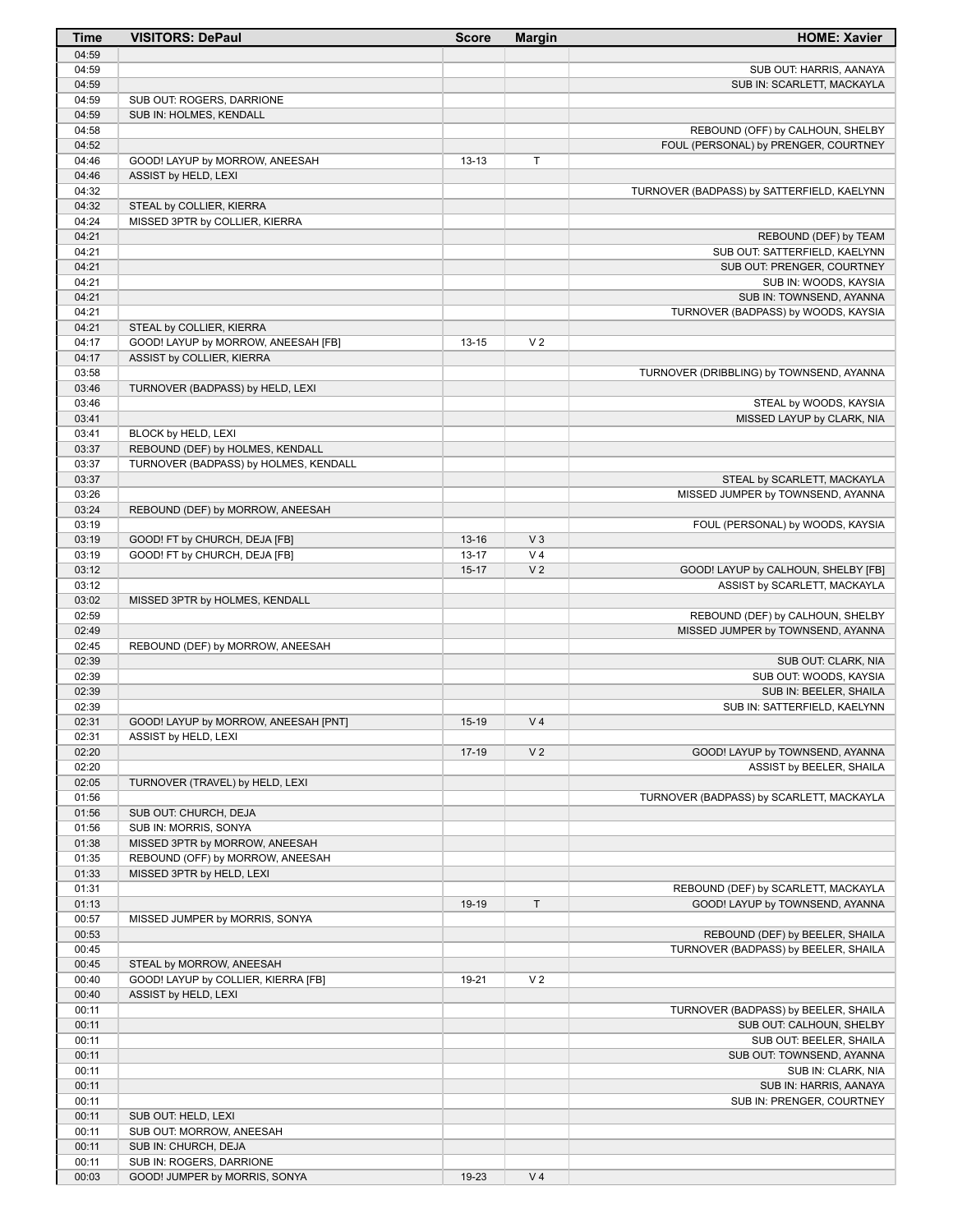# **DePaul 23, Xavier 19**

| <b>Points (This Period)</b> | <b>DPU</b>     | <b>XAV</b>     |
|-----------------------------|----------------|----------------|
| In the Paint                | 18             | 16             |
| Off Turns                   | 10             |                |
| 2nd Chance                  |                |                |
| Fast Break                  | 10             |                |
| Bench                       | າ              |                |
| Per Poss                    | 0.920<br>12/25 | 0.792<br>10/24 |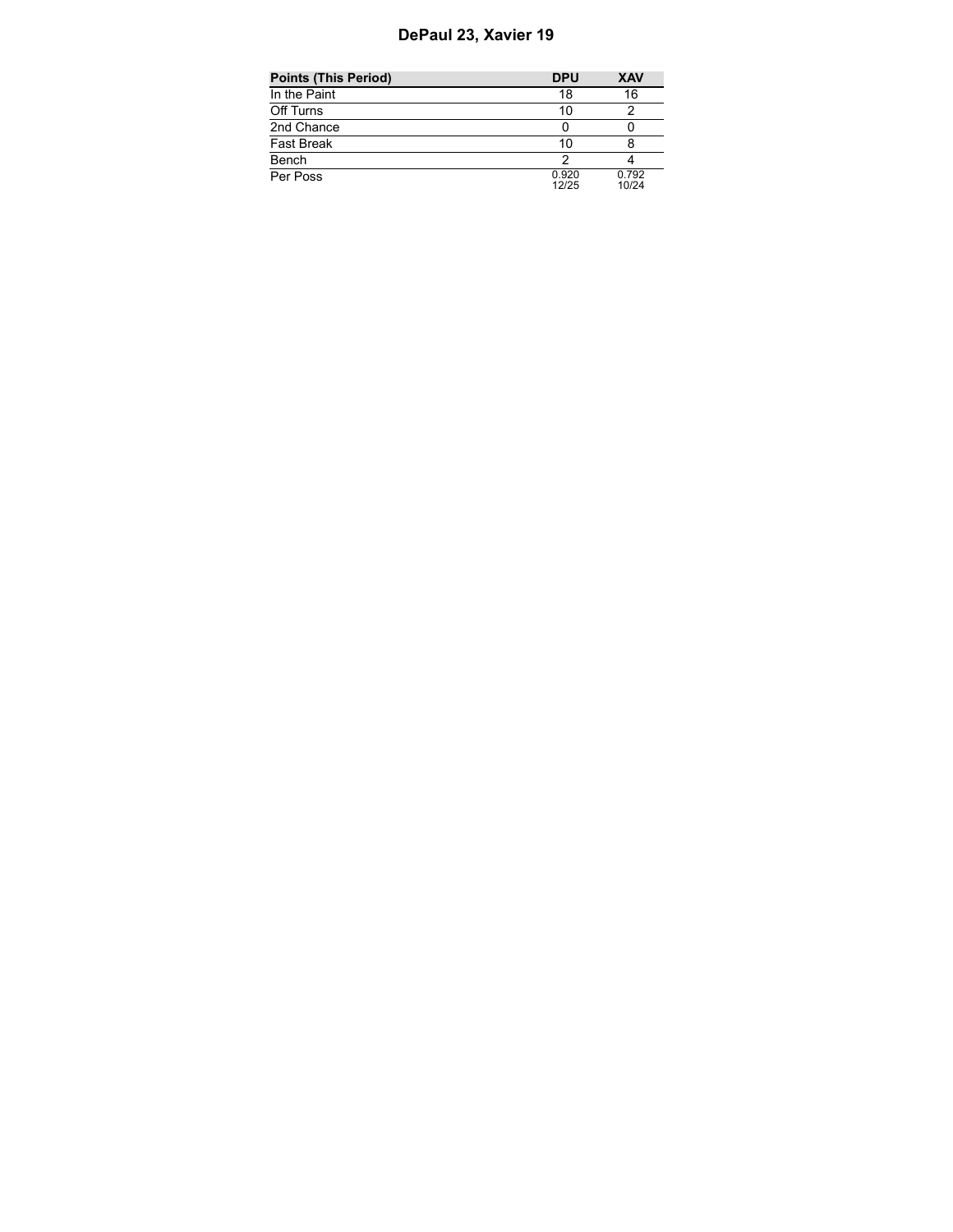# **Official Box Score DePaul vs Xavier Second Quarter Statistics Only January 23, 2022 at Cintas Center - Cincinnati**



# **DePaul 30**

| No. | Plaver                 | S | <b>Pts</b> | <b>FG</b> | 3FG      | <b>FT</b> | <b>OR</b> | <b>DR</b>    | <b>TR</b> | PF | $\mathsf{A}$ | TO       | <b>Blk</b> | Stl           | Min | $+/-$        |
|-----|------------------------|---|------------|-----------|----------|-----------|-----------|--------------|-----------|----|--------------|----------|------------|---------------|-----|--------------|
| 03  | CHURCH, DEJA           | G | 0          | $0 - 1$   | $0 - 0$  | $0-0$     | 0         | 0            | 0         |    |              | 0        | 0          |               | 5   | 16           |
| 10  | HELD, LEXI             | G | 6          | $2 - 4$   | $2 - 3$  | $0-0$     | 0         | $\mathbf{0}$ | 0         |    | 0            | $\Omega$ | $\Omega$   |               |     | 10           |
| 11  | <b>MORRIS, SONYA</b>   | G | 6          | $3 - 7$   | $0 - 3$  | $0 - 0$   | 1.        | 3            | 4         | 0  | 2            | 2        | 0          | 0             | 10  | 12           |
| 21  | ROGERS, DARRIONE       | G |            | $2 - 4$   | $1 - 2$  | $2 - 2$   |           | 2            | 3         | 0  |              | 0        | $\Omega$   | $\mathcal{P}$ | 8   | 14           |
| 24  | MORROW, ANEESAH        | F | 8          | $2 - 4$   | $0 - 0$  | $4 - 4$   | 4         | 0            | 4         | 0  | $\Omega$     |          |            |               |     | 8            |
| 01  | RIMMER, KEKE           | G | 0          | $0 - 0$   | $0 - 0$  | $0 - 0$   | 0         | 0            | 0         | 0  | $\Omega$     | 0        | 0          | 0             | 0   | $\mathbf 0$  |
| 04  | <b>COLLIER, KIERRA</b> | G | 3          | 1-1       | 1-1      | $0 - 0$   | $\Omega$  |              |           |    |              | 0        | 2          | 0             |     | 0            |
| 14  | PURCELL, HANNAH        | F | 0          | $0 - 0$   | $0 - 0$  | $0 - 0$   | $\Omega$  | $\mathbf{0}$ | 0         | 0  | 0            | 0        | 0          | 0             | 0   | $\mathbf{0}$ |
| 35  | HOLMES, KENDALL        | G | 0          | $0 - 1$   | $0 - 1$  | $0-0$     | 0         | 2            | 2         | 0  | 0            | 0        | 0          | 0             | 6   | $\Omega$     |
|     | TEAM                   |   |            |           |          |           |           | $\mathbf{0}$ | 1         | 0  |              | 0        |            |               |     |              |
|     | <b>TOTALS</b>          |   | 30         | $10 - 22$ | $4 - 10$ | $6 - 6$   |           | 8            | 15        | 3  | 5            | 3        | 3          | 5             | 50  |              |

| <b>Shooting By Period</b><br>Period | FG        | FG%   | 3FG      | 3FG%  | FT        | FT%   | Deadball Rebounds: 0.0 |
|-------------------------------------|-----------|-------|----------|-------|-----------|-------|------------------------|
| 3rd Qtr                             | $8 - 18$  | 44%   | $2-6$    | 33%   | $2 - 2$   | 100%  |                        |
| 4th Qtr                             | $9 - 20$  | 45%   | $2 - 7$  | 29%   | 1-2       | 50%   |                        |
| 2nd Half                            | $10 - 22$ | 45%   | $4 - 10$ | 40%   | $6-6$     | 100%  |                        |
| 2nd Half                            | 17-38     | 45%   | $4 - 13$ | 31%   | $3-4$     | 75%   |                        |
| Game                                | $37 - 83$ | 44.6% | $8 - 31$ | 25.8% | $12 - 13$ | 92.3% |                        |

# **Xavier 18**

| No. | Plaver                 | S  | Pts | <b>FG</b> | 3FG     | <b>FT</b> | 0R            | DR | <b>TR</b> | PF | A            | TO       | <b>Blk</b> | Stl      | Min | $+/-$        |
|-----|------------------------|----|-----|-----------|---------|-----------|---------------|----|-----------|----|--------------|----------|------------|----------|-----|--------------|
| 10  | <b>BEELER, SHAILA</b>  | G  | 2   | $1 - 3$   | $0 - 0$ | $0 - 0$   |               |    | 2         | 2  |              |          | $\Omega$   | 0        | 5   | $-4$         |
| 11  | SATTERFIELD, KAELYNN   | G  |     | $0 - 2$   | $0 - 0$ | $1 - 2$   |               | 0  |           | 0  | 0            | $\Omega$ | 0          | 0        | 6   | $-6$         |
| 15  | SCARLETT, MACKAYLA     | G  | 2   | $0 - 1$   | $0 - 0$ | $2 - 2$   | 0             | 0  | 0         | 0  |              | 2        | 0          |          | 4   | -6           |
| 23  | HARRIS, AANAYA         | G  | 6   | $3 - 4$   | $0 - 0$ | $0 - 0$   | $\Omega$      |    | 1.        | 0  | 0            | 0        | 0          | 0        | 9   | $-14$        |
| 44  | TOWNSEND, AYANNA       | F  | O   | $0 - 1$   | $0 - 0$ | $0 - 0$   | 0             | 2  | 2         |    | 0            | ∩        | 0          | 0        | 6   | $-16$        |
| 00  | <b>CALHOUN, SHELBY</b> | G  | 3   | $1 - 3$   | $1 - 1$ | $0 - 0$   | $\Omega$      |    | 1         | 0  | $\mathbf{0}$ | $\Omega$ | $\Omega$   | $\Omega$ | 6   | -8           |
| 01  | CLARK, NIA             | G  | 0   | $0 - 2$   | $0 - 0$ | $0 - 0$   | 0             | 0  | 0         |    | 2            |          | 0          | $\Omega$ | 8   | $-12$        |
| 12  | WOODS, KAYSIA          | G  | 0   | $0 - 0$   | $0 - 0$ | $0 - 0$   | $\Omega$      | 0  | 0         | 0  | $\Omega$     | $\Omega$ | 0          | $\Omega$ | 2   | 2            |
| 30  | PRENGER, COURTNEY      | F  | 4   | $2 - 4$   | $0 - 0$ | $0 - 0$   | $\mathcal{P}$ | 0  | 2         |    | 0            |          | 0          | $\Omega$ | 4   | 4            |
| 31  | <b>HARKEY, MEGAN</b>   | F. | 0   | $0 - 0$   | $0 - 0$ | $0 - 0$   | $\Omega$      | 0  | 0         | 0  | 0            | $\Omega$ | 0          | $\Omega$ | 0   | $\mathbf{0}$ |
|     | <b>TEAM</b>            |    |     |           |         |           | 2             | 0  | 2         | 0  |              | 0        |            |          |     |              |
|     | <b>TOTALS</b>          |    | 18  | $7 - 20$  | $1 - 1$ | $3 - 4$   | 6             | 5  | 11        | 5  | Д            | 6        | 0          |          | 50  |              |

| <b>Shooting By Period</b><br>Period | FG        | FG%   | 3FG     | 3FG%  | FT       | FT%   |
|-------------------------------------|-----------|-------|---------|-------|----------|-------|
| 3rd Qtr                             | $9 - 21$  | 43%   | $1-5$   | 20%   | 4-9      | 44%   |
| 4th Qtr                             | $6 - 15$  | 40%   | $1 - 2$ | 50%   | $1 - 2$  | 50%   |
| 2nd Half                            | $7 - 20$  | 35%   | $1 - 1$ | 100%  | $3 - 4$  | 75%   |
| 2nd Half                            | 15-36     | 42%   | $2 - 7$ | 29%   | $5 - 11$ | 45%   |
| Game                                | $31 - 72$ | 43.1% | $3-9$   | 33.3% | $9 - 17$ | 52.9% |

| Game Notes:                                                   | <b>Score</b> |    | 1st 2nd | 3rd 4th |    | <b>- тот</b> | <b>Points (This Period)</b> | <b>DPU</b>    | XAV           |
|---------------------------------------------------------------|--------------|----|---------|---------|----|--------------|-----------------------------|---------------|---------------|
| Officials: David Rafalski, Krystle Apellaniz, Alexis<br>Perez | DPL          | 23 | 30      | 20      |    | 94           | In the Paint                | 10            | 12            |
| Attendance: 647                                               | <b>XAV</b>   | 19 | 18      | 23      | 14 | 74           | Off Turns                   |               |               |
|                                                               |              |    |         |         |    |              | 2nd Chance                  |               |               |
| Start Time: 02:10 PM ET<br>End Time: 04:08 PM ET              |              |    |         |         |    |              | <b>Fast Break</b>           |               |               |
| Game Duration: 1:58                                           |              |    |         |         |    |              | Bench                       |               |               |
| Conference Game;                                              |              |    |         |         |    |              | Per Poss                    | .500<br>13/20 | 0.818<br>9/22 |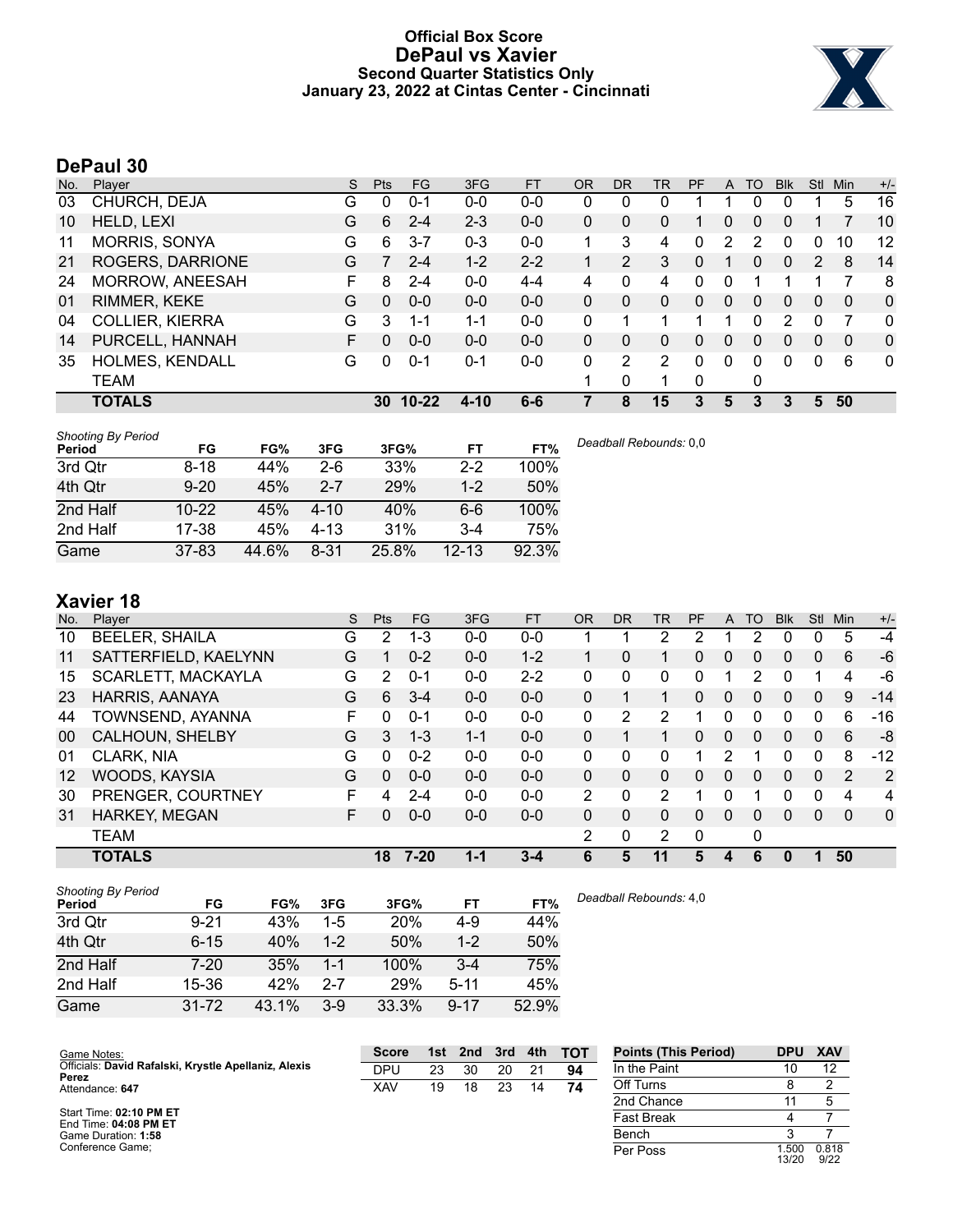# **Official Play-By-Play DePaul vs Xavier Second Quarter January 23, 2022 at Cintas Center - Cincinnati**



## **Period 2**

<mark>Starters :</mark><br>DePaul: 3 CHURCH,DEJA (G); 10 HELD,LEXI (G); 11 MORRIS,SONYA (G); 21 ROGERS,DARRIONE (G); 24 MORROW,ANEESAH (F);<br>**Xavie**r: 10 BEELER,SHAILA (G); 11 SATTERFIELD,KAELYNN (G); 15 SCARLETT,MACKAYLA (G); 23 HARRIS,

| Time           | <b>VISITORS: DePaul</b>                | <b>Score</b> | <b>Margin</b>   | <b>HOME: Xavier</b>                                |
|----------------|----------------------------------------|--------------|-----------------|----------------------------------------------------|
| 09:43          |                                        |              |                 | MISSED JUMPER by SCARLETT, MACKAYLA                |
| 09:40          |                                        |              |                 | REBOUND (OFF) by PRENGER, COURTNEY                 |
| 09:38          |                                        |              |                 | MISSED JUMPER by PRENGER, COURTNEY                 |
| 09:35          | REBOUND (DEF) by ROGERS, DARRIONE      |              |                 |                                                    |
| 09:22          | MISSED JUMPER by ROGERS, DARRIONE      |              |                 |                                                    |
| 09:19          |                                        |              |                 | REBOUND (DEF) by HARRIS, AANAYA                    |
| 09:15          |                                        |              |                 | MISSED LAYUP by HARRIS, AANAYA                     |
| 09:15          | BLOCK by COLLIER, KIERRA               |              |                 |                                                    |
| 09:15          | SUB OUT: HOLMES, KENDALL               |              |                 |                                                    |
| 09:15          | SUB IN: HELD, LEXI                     |              |                 |                                                    |
| 09:14          |                                        |              |                 | REBOUND (OFF) by TEAM                              |
| 08:57          |                                        |              |                 | TURNOVER (LOSTBALL) by SCARLETT, MACKAYLA          |
| 08:57          | STEAL by ROGERS, DARRIONE              |              |                 |                                                    |
| 08:57          |                                        |              |                 | SUB OUT: SCARLETT, MACKAYLA                        |
| 08:57          |                                        |              |                 | SUB OUT: PRENGER, COURTNEY                         |
| 08:57          |                                        |              |                 | SUB IN: BEELER, SHAILA                             |
| 08:57          |                                        |              |                 | SUB IN: TOWNSEND, AYANNA                           |
| 08:44          | GOOD! JUMPER by MORRIS, SONYA          | 19-25        | $V_6$           |                                                    |
| 08:37          |                                        |              |                 | FOUL (OFF) by BEELER, SHAILA                       |
| 08:37          |                                        |              |                 | TURNOVER (OFFENSIVE) by BEELER, SHAILA             |
| 08:37          | SUB OUT: COLLIER, KIERRA               |              |                 |                                                    |
| 08:37          | SUB IN: MORROW, ANEESAH                |              |                 |                                                    |
| 08:28          | MISSED LAYUP by MORROW, ANEESAH        |              |                 |                                                    |
| 08:26          | REBOUND (OFF) by MORROW, ANEESAH       |              |                 |                                                    |
| 08:24          | GOOD! LAYUP by MORROW, ANEESAH         | 19-27        | V8              |                                                    |
| 08:21          |                                        |              |                 | TURNOVER (BADPASS) by BEELER, SHAILA               |
| 08:21          | STEAL by ROGERS, DARRIONE              |              |                 |                                                    |
| 08:18          | GOOD! JUMPER by ROGERS, DARRIONE [FB]  | 19-29        | $V$ 10          |                                                    |
| 08:18          |                                        |              |                 | TIMEOUT 30SEC                                      |
| 08:18          |                                        |              |                 |                                                    |
| 08:18<br>08:18 |                                        |              |                 | SUB OUT: BEELER, SHAILA<br>SUB IN: CALHOUN, SHELBY |
| 08:07          |                                        |              |                 | MISSED JUMPER by CALHOUN, SHELBY                   |
| 08:06          | REBOUND (DEF) by ROGERS, DARRIONE      |              |                 |                                                    |
| 07:58          | GOOD! LAYUP by MORRIS, SONYA [PNT]     | 19-31        | V <sub>12</sub> |                                                    |
| 07:42          | FOUL (PERSONAL) by HELD, LEXI          |              |                 |                                                    |
| 07:40          |                                        |              |                 | MISSED JUMPER by SATTERFIELD, KAELYNN              |
| 07:38          | REBOUND (DEF) by MORRIS, SONYA         |              |                 |                                                    |
| 07:32          | MISSED 3PTR by ROGERS, DARRIONE        |              |                 |                                                    |
| 07:28          |                                        |              |                 | REBOUND (DEF) by TOWNSEND, AYANNA                  |
| 07:21          |                                        | 21-31        | $V$ 10          | GOOD! LAYUP by HARRIS, AANAYA [FB/PNT]             |
| 07:21          |                                        |              |                 | ASSIST by CLARK, NIA                               |
| 07:12          | MISSED 3PTR by HELD, LEXI              |              |                 |                                                    |
| 07:09          | REBOUND (OFF) by MORROW, ANEESAH       |              |                 |                                                    |
| 07:08          | MISSED JUMPER by MORROW, ANEESAH       |              |                 |                                                    |
| 07:07          | REBOUND (OFF) by TEAM                  |              |                 |                                                    |
| 07:07          |                                        |              |                 | SUB IN: SCARLETT, MACKAYLA                         |
| 07:07          |                                        |              |                 | SUB OUT: SATTERFIELD, KAELYNN                      |
| 07:05          | MISSED 3PTR by MORRIS, SONYA           |              |                 |                                                    |
| 07:02          | REBOUND (OFF) by MORROW, ANEESAH       |              |                 |                                                    |
| 07:01          |                                        |              |                 | FOUL (PERSONAL) by CLARK, NIA                      |
| 07:01          | GOOD! FT by MORROW, ANEESAH            | 21-32        | $V$ 11          |                                                    |
| 07:01          | GOOD! FT by MORROW, ANEESAH            | 21-33        | V <sub>12</sub> |                                                    |
| 06:57          |                                        |              |                 | TURNOVER (BADPASS) by SCARLETT, MACKAYLA           |
| 06:57          | STEAL by MORROW, ANEESAH               |              |                 |                                                    |
| 06:51          | TURNOVER (LOSTBALL) by MORROW, ANEESAH |              |                 |                                                    |
| 06:51          |                                        |              |                 | STEAL by SCARLETT, MACKAYLA                        |
| 06:43          |                                        |              |                 | TURNOVER (BADPASS) by CLARK, NIA                   |
| 06:43          | STEAL by CHURCH, DEJA                  |              |                 |                                                    |
| 06:38          | GOOD! LAYUP by MORRIS, SONYA [FB]      | 21-35        | V <sub>14</sub> |                                                    |
| 06:38          | ASSIST by CHURCH, DEJA                 |              |                 |                                                    |
| 06:15          |                                        |              |                 | MISSED LAYUP by CLARK, NIA                         |
| 06:09          | REBOUND (DEF) by MORRIS, SONYA         |              |                 |                                                    |
| 06:05          | GOOD! 3PTR by HELD, LEXI               | 21-38        | V 17            |                                                    |
| 06:05          | ASSIST by ROGERS, DARRIONE             |              |                 |                                                    |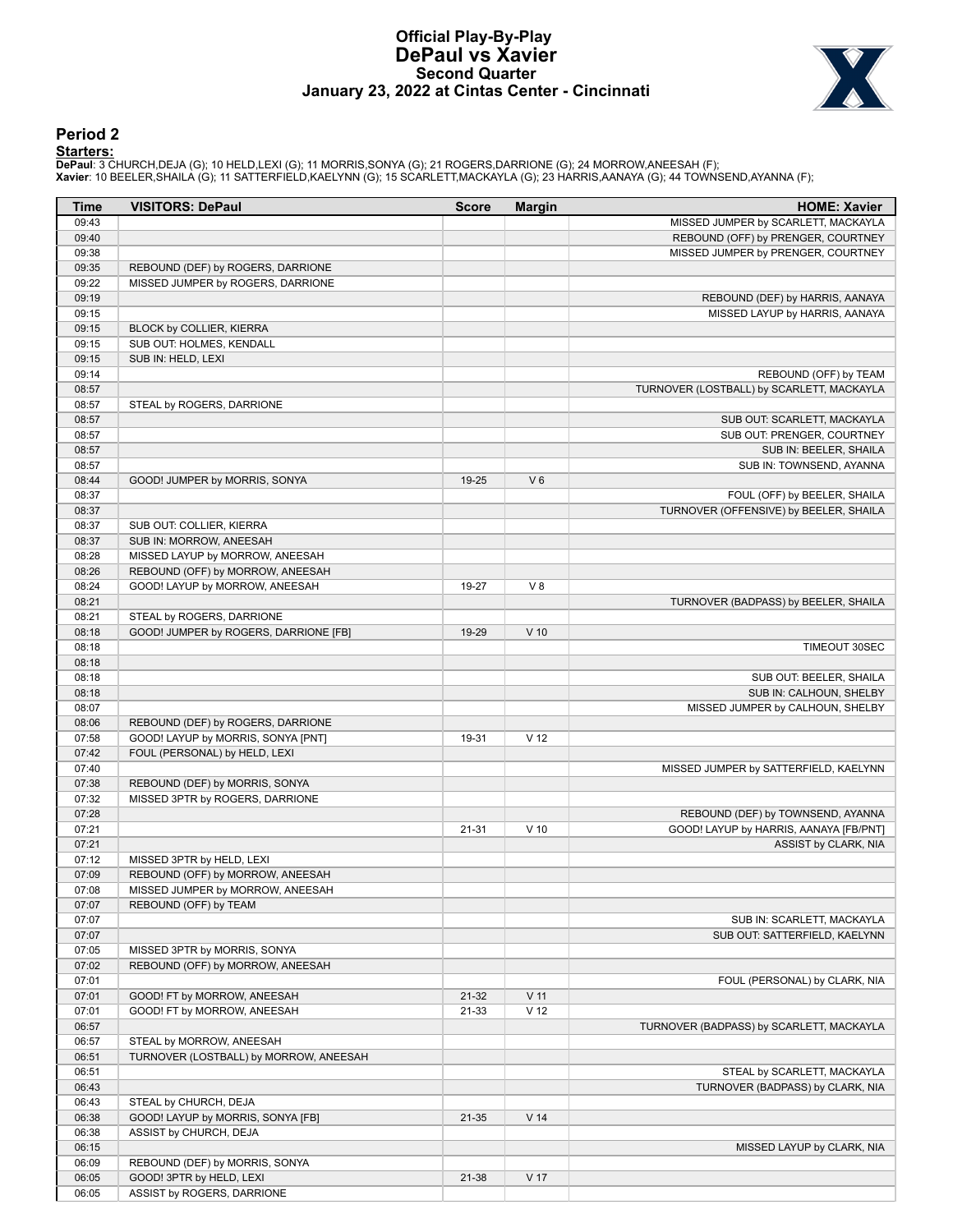| Time           | <b>VISITORS: DePaul</b>                                          | <b>Score</b> | <b>Margin</b>   | <b>HOME: Xavier</b>                                  |
|----------------|------------------------------------------------------------------|--------------|-----------------|------------------------------------------------------|
| 05:51          |                                                                  | 23-38        | V <sub>15</sub> | GOOD! LAYUP by HARRIS, AANAYA [PNT]                  |
| 05:51          |                                                                  |              |                 | ASSIST by SCARLETT, MACKAYLA                         |
| 05:42          | MISSED LAYUP by CHURCH, DEJA                                     |              |                 |                                                      |
| 05:40          | REBOUND (OFF) by MORRIS, SONYA                                   |              |                 |                                                      |
| 05:39          | GOOD! 3PTR by ROGERS, DARRIONE                                   | $23 - 41$    | V <sub>18</sub> |                                                      |
| 05:39          | ASSIST by MORRIS, SONYA                                          |              |                 |                                                      |
| 05:33          |                                                                  |              |                 | TIMEOUT 30SEC                                        |
| 05:33          |                                                                  |              |                 | SUB OUT: CALHOUN, SHELBY                             |
| 05:33<br>05:33 |                                                                  |              |                 | SUB OUT: TOWNSEND, AYANNA<br>SUB OUT: HARRIS, AANAYA |
| 05:33          |                                                                  |              |                 | SUB IN: BEELER, SHAILA                               |
| 05:33          |                                                                  |              |                 | SUB IN: WOODS, KAYSIA                                |
| 05:33          |                                                                  |              |                 | SUB IN: PRENGER, COURTNEY                            |
| 05:33          | SUB OUT: CHURCH, DEJA                                            |              |                 |                                                      |
| 05:33          | SUB IN: COLLIER, KIERRA                                          |              |                 |                                                      |
| 05:33          |                                                                  |              |                 | TURNOVER (BADPASS) by PRENGER, COURTNEY              |
| 05:33          | STEAL by HELD, LEXI                                              |              |                 |                                                      |
| 05:33          | MISSED LAYUP by HELD, LEXI                                       |              |                 |                                                      |
| 05:33          |                                                                  |              |                 | REBOUND (DEF) by BEELER, SHAILA                      |
| 04:57          | FOUL (PERSONAL) by COLLIER, KIERRA                               |              |                 |                                                      |
| 04:57          |                                                                  | $24 - 41$    | V 17            | GOOD! FT by SCARLETT, MACKAYLA                       |
| 04:57          |                                                                  | $25 - 41$    | V <sub>16</sub> | GOOD! FT by SCARLETT, MACKAYLA                       |
| 04:57          | SUB OUT: HELD, LEXI                                              |              |                 |                                                      |
| 04:57          | SUB IN: HOLMES, KENDALL                                          |              |                 |                                                      |
| 04:40          | MISSED 3PTR by MORRIS, SONYA                                     |              |                 |                                                      |
| 04:37          | REBOUND (OFF) by MORROW, ANEESAH                                 |              |                 |                                                      |
| 04:36          | GOOD! LAYUP by MORROW, ANEESAH                                   | 25-43        | V <sub>18</sub> |                                                      |
| 04:11          |                                                                  | $27-43$      | V <sub>16</sub> | GOOD! LAYUP by PRENGER, COURTNEY                     |
| 04:11          |                                                                  |              |                 | ASSIST by CLARK, NIA                                 |
| 04:05          | TURNOVER (TRAVEL) by MORRIS, SONYA                               |              |                 |                                                      |
| 04:05          |                                                                  |              |                 | SUB OUT: SCARLETT, MACKAYLA                          |
| 04:05          |                                                                  |              |                 | SUB IN: HARRIS, AANAYA                               |
| 04:05          | SUB OUT: MORROW, ANEESAH                                         |              |                 |                                                      |
| 04:05<br>03:47 | SUB IN: CHURCH, DEJA                                             |              |                 | MISSED LAYUP by PRENGER, COURTNEY                    |
| 03:45          | REBOUND (DEF) by COLLIER, KIERRA                                 |              |                 |                                                      |
| 03:35          | MISSED 3PTR by HOLMES, KENDALL                                   |              |                 |                                                      |
| 03:32          | REBOUND (OFF) by ROGERS, DARRIONE                                |              |                 |                                                      |
| 03:32          |                                                                  |              |                 | FOUL (PERSONAL) by PRENGER, COURTNEY                 |
| 03:32          |                                                                  |              |                 | SUB OUT: CLARK, NIA                                  |
| 03:32          |                                                                  |              |                 | SUB OUT: WOODS, KAYSIA                               |
| 03:32          |                                                                  |              |                 | SUB IN: CALHOUN, SHELBY                              |
| 03:32          |                                                                  |              |                 | SUB IN: SATTERFIELD, KAELYNN                         |
| 03:32          |                                                                  |              |                 | SUB OUT: PRENGER, COURTNEY                           |
| 03:32          |                                                                  |              |                 | SUB IN: TOWNSEND, AYANNA                             |
| 03:32          | GOOD! FT by ROGERS, DARRIONE                                     | 27-44        | V 17            |                                                      |
| 03:32          | GOOD! FT by ROGERS, DARRIONE                                     | $27 - 45$    | $V$ 18          |                                                      |
| 03:09          |                                                                  |              |                 | MISSED LAYUP by CALHOUN, SHELBY                      |
| 03:08          |                                                                  |              |                 | REBOUND (OFF) by SATTERFIELD, KAELYNN                |
| 03:08          | FOUL (PERSONAL) by CHURCH, DEJA                                  |              |                 |                                                      |
| 03:08          | SUB OUT: CHURCH, DEJA                                            |              |                 |                                                      |
| 03:08          | SUB IN: HELD, LEXI                                               |              |                 |                                                      |
| 03:08          |                                                                  | 28-45        | V 17            | GOOD! FT by SATTERFIELD, KAELYNN                     |
| 03:08          |                                                                  |              |                 | MISSED FT by SATTERFIELD, KAELYNN                    |
| 03:08          | REBOUND (DEF) by HOLMES, KENDALL<br>MISSED 3PTR by MORRIS, SONYA |              |                 |                                                      |
| 03:00<br>02:57 |                                                                  |              |                 | REBOUND (DEF) by TOWNSEND, AYANNA                    |
| 02:52          |                                                                  | $30 - 45$    | V <sub>15</sub> | GOOD! LAYUP by HARRIS, AANAYA [FB/PNT]               |
| 02:52          |                                                                  |              |                 | ASSIST by BEELER, SHAILA                             |
| 02:38          | GOOD! 3PTR by HELD, LEXI                                         | 30-48        | V <sub>18</sub> |                                                      |
| 02:38          | ASSIST by COLLIER, KIERRA                                        |              |                 |                                                      |
| 02:20          | SUB OUT: ROGERS, DARRIONE                                        |              |                 |                                                      |
| 02:20          | SUB IN: MORROW, ANEESAH                                          |              |                 |                                                      |
| 02:07          |                                                                  |              |                 | MISSED LAYUP by BEELER, SHAILA                       |
| 02:07          | BLOCK by COLLIER, KIERRA                                         |              |                 |                                                      |
| 02:06          |                                                                  |              |                 | REBOUND (OFF) by BEELER, SHAILA                      |
| 02:05          |                                                                  |              |                 | MISSED JUMPER by BEELER, SHAILA                      |
| 02:04          | REBOUND (DEF) by MORRIS, SONYA                                   |              |                 |                                                      |
| 02:03          | TURNOVER (TRAVEL) by MORRIS, SONYA                               |              |                 |                                                      |
| 02:00          |                                                                  |              |                 | MISSED LAYUP by TOWNSEND, AYANNA                     |
| 02:00          | BLOCK by MORROW, ANEESAH                                         |              |                 |                                                      |
| 01:59          |                                                                  |              |                 | REBOUND (OFF) by TEAM                                |
| 01:47          |                                                                  | 32-48        | $V$ 16          | GOOD! LAYUP by BEELER, SHAILA                        |
| 01:20          |                                                                  |              |                 | FOUL (PERSONAL) by BEELER, SHAILA                    |
| 01:20          |                                                                  |              |                 | SUB OUT: BEELER, SHAILA                              |
| 01:20          |                                                                  |              |                 | SUB IN: CLARK, NIA                                   |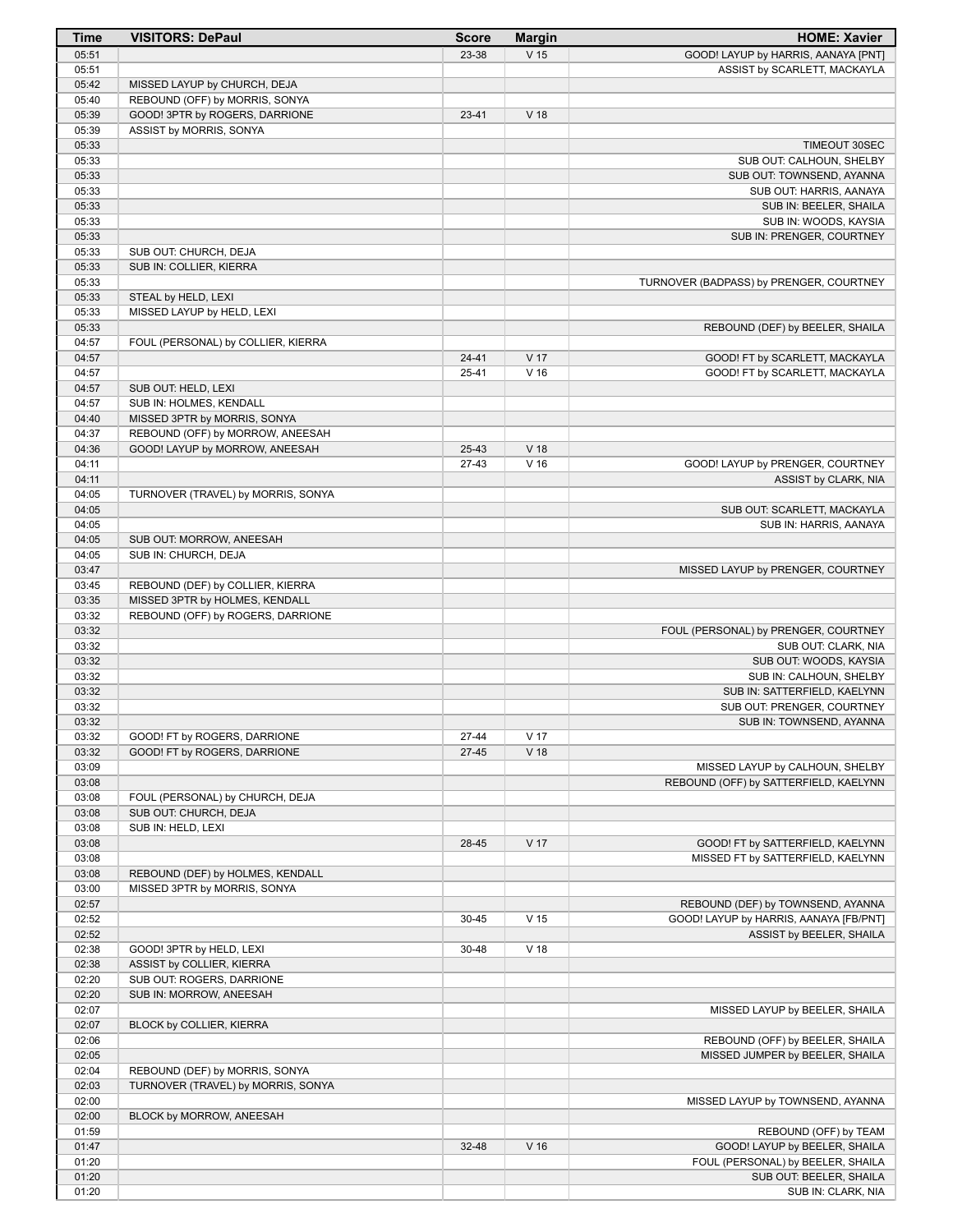| <b>Time</b> | <b>VISITORS: DePaul</b>          | <b>Score</b> | <b>Margin</b>   | <b>HOME: Xavier</b>                     |
|-------------|----------------------------------|--------------|-----------------|-----------------------------------------|
| 01:20       |                                  |              |                 | FOUL (PERSONAL) by TOWNSEND, AYANNA     |
| 01:20       | GOOD! FT by MORROW, ANEESAH      | 32-49        | V <sub>17</sub> |                                         |
| 01:20       | GOOD! FT by MORROW, ANEESAH      | $32 - 50$    | V 18            |                                         |
| 01:20       |                                  |              |                 | SUB OUT: TOWNSEND, AYANNA               |
| 01:20       |                                  |              |                 | SUB IN: PRENGER, COURTNEY               |
| 01:01       |                                  |              |                 | MISSED LAYUP by SATTERFIELD, KAELYNN    |
| 00:58       | REBOUND (DEF) by HOLMES, KENDALL |              |                 |                                         |
| 00:46       | GOOD! 3PTR by COLLIER, KIERRA    | $32 - 53$    | V <sub>21</sub> |                                         |
| 00:46       | ASSIST by MORRIS, SONYA          |              |                 |                                         |
| 00:29       |                                  |              |                 | MISSED LAYUP by CLARK, NIA              |
| 00:27       |                                  |              |                 | REBOUND (OFF) by PRENGER, COURTNEY      |
| 00:27       |                                  | $34 - 53$    | V <sub>19</sub> | GOOD! JUMPER by PRENGER, COURTNEY [PNT] |
| 00:04       | MISSED JUMPER by MORRIS, SONYA   |              |                 |                                         |
| 00:01       |                                  |              |                 | REBOUND (DEF) by CALHOUN, SHELBY        |
| 00:01       |                                  | $37 - 53$    | V <sub>16</sub> | GOOD! 3PTR by CALHOUN, SHELBY [FB]      |

# **DePaul 53, Xavier 37**

| <b>Points (This Period)</b> | <b>DPU</b>     | <b>XAV</b>    |
|-----------------------------|----------------|---------------|
| In the Paint                | 10             | 12            |
| Off Turns                   |                |               |
| 2nd Chance                  | 11             |               |
| <b>Fast Break</b>           |                |               |
| Bench                       |                |               |
| Per Poss                    | 1.500<br>13/20 | 0.818<br>9/22 |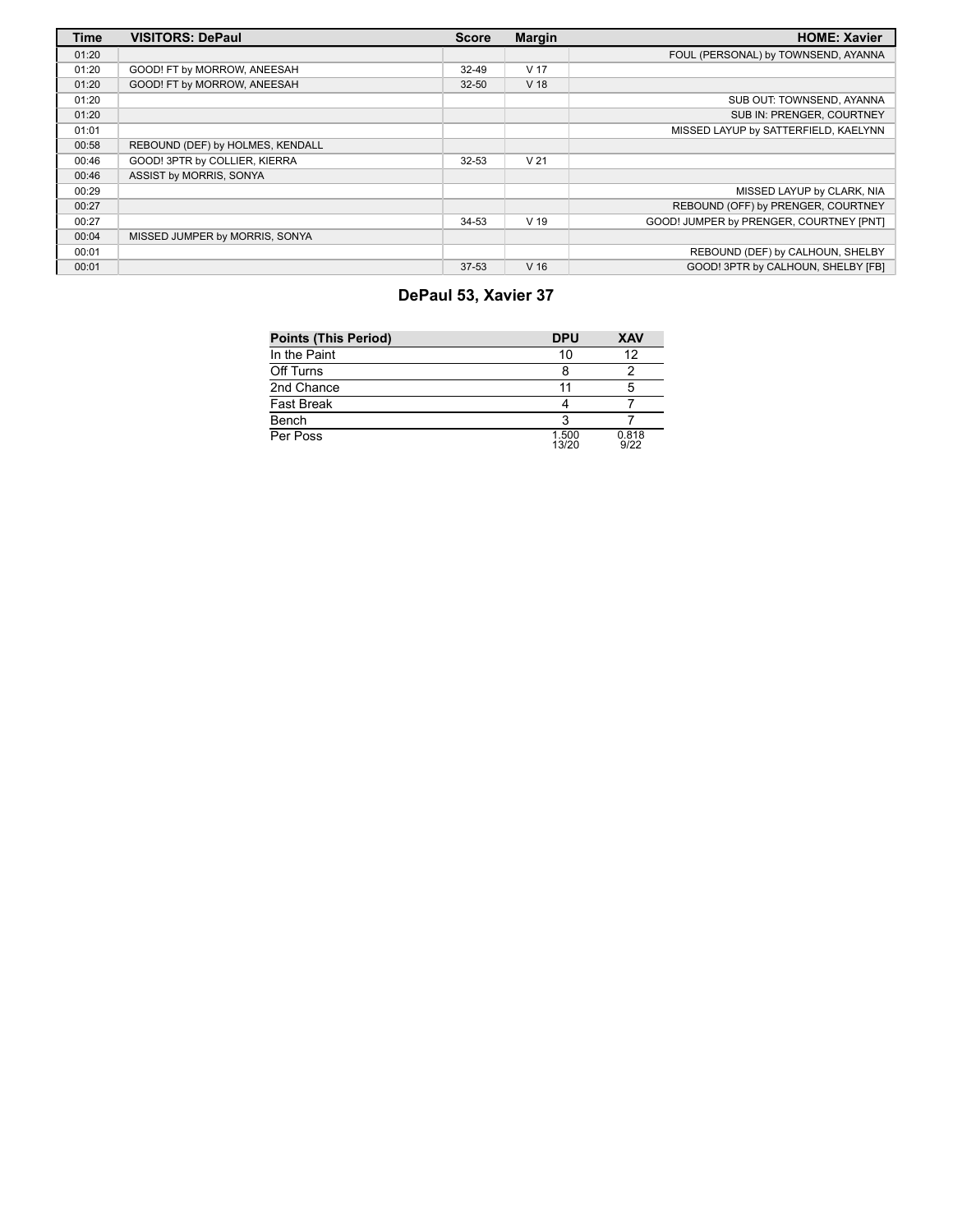# **Official Box Score DePaul vs Xavier Second Half Statistics Only January 23, 2022 at Cintas Center - Cincinnati**



# **DePaul 41**

| No. | Plaver                 | S  | <b>Pts</b>    | <b>FG</b> | 3FG      | <b>FT</b> | <b>OR</b> | <b>DR</b> | TR             | PF            | A        | TO | <b>B</b> lk  | Stl | Min            | $+/-$          |
|-----|------------------------|----|---------------|-----------|----------|-----------|-----------|-----------|----------------|---------------|----------|----|--------------|-----|----------------|----------------|
| 01  | RIMMER, KEKE           | G  | 0             | $0-0$     | $0 - 0$  | $0 - 0$   | 0         | 0         | 0              |               | 0        | 0  | 0            | 0   | 2              | 2              |
| 03  | CHURCH, DEJA           | G  | 3             | $1 - 3$   | $1 - 1$  | $0 - 0$   | 0         | 3         | 3              | 0             |          | 0  | $\Omega$     | 0   | 11             | 2              |
| 04  | <b>COLLIER, KIERRA</b> | G  |               | $2 - 4$   | $1 - 2$  | $2 - 2$   |           | 1         | 2              |               |          |    | 0            | 0   | 14             | 5              |
| 10  | HELD, LEXI             | G  | $\mathcal{P}$ | $1 - 4$   | $0 - 3$  | $0 - 0$   |           |           | $\overline{2}$ | $\mathcal{P}$ | 4        |    | 0            | 1   | 16             | 1              |
| 11  | <b>MORRIS, SONYA</b>   | G  | 15            | $7 - 13$  | $1 - 4$  | $0 - 0$   | 0         |           |                | 2             | 2        |    | 0            | 0   | 18             | 2              |
| 14  | PURCELL, HANNAH        | F. | 0             | $0 - 0$   | $0 - 0$  | $0 - 0$   | 0         |           |                |               |          | 0  | $\mathbf{0}$ | 0   | $\overline{4}$ | -3             |
| 21  | ROGERS, DARRIONE       | G  | 3             | $1 - 4$   | $1-2$    | $0 - 0$   |           | 3         | 4              | 2             |          |    | 0            | 0   | 17             | 3              |
| 24  | MORROW, ANEESAH        | F. | 11            | $5 - 7$   | $0 - 0$  | $1 - 2$   | 4         | 2         | 6              | 2             |          | 1  | $\Omega$     | 0   | 15             | $\overline{4}$ |
| 35  | <b>HOLMES, KENDALL</b> | G  | 0             | $0 - 3$   | $0 - 1$  | $0 - 0$   | 0         | 0         | 0              | 1             | 0        |    | 0            | 0   | 5              | $-2$           |
|     | <b>TEAM</b>            |    | 0             | $0 - 0$   | $0 - 0$  | $0 - 0$   | 2         | 1         | 3              | 0             | $\Omega$ | 0  | $\Omega$     | 0   | $\mathbf 0$    |                |
|     | <b>TOTALS</b>          |    | 41            | 17-38     | $4 - 13$ | $3 - 4$   | 9         | 13        | 22             | 12            | 11       | 6  | 0            |     | 100            |                |

| <b>Shooting By Period</b><br>Period | FG        | FG%   | 3FG      | 3FG%  | FT        | FT%   | Deadball Rebounds: 0.0<br>Last FG Half: DPU 4th-01:06 |
|-------------------------------------|-----------|-------|----------|-------|-----------|-------|-------------------------------------------------------|
| 3rd Qtr                             | 8-18      | 44%   | $2-6$    | 33%   | $2 - 2$   | 100%  |                                                       |
| 4th Qtr                             | $9 - 20$  | 45%   | $2 - 7$  | 29%   | $1 - 2$   | 50%   |                                                       |
| 2nd Half                            | 17-38     | 45%   | $4 - 13$ | 31%   | 3-4       | 75%   |                                                       |
| Game                                | $37 - 83$ | 44.6% | $8 - 31$ | 25.8% | $12 - 13$ | 92.3% |                                                       |

# **Xavier 37**

| No. | Player                    | S  | <b>Pts</b>    | <b>FG</b> | 3FG     | <b>FT</b> | <b>OR</b> | <b>DR</b> | TR            | PF            | A        | TO            | <b>Blk</b> | Stl      | Min            | $+/-$          |
|-----|---------------------------|----|---------------|-----------|---------|-----------|-----------|-----------|---------------|---------------|----------|---------------|------------|----------|----------------|----------------|
| 00  | CALHOUN, SHELBY           | G  | 4             | $2-6$     | 0-1     | $0 - 0$   | 2         | 2         | 4             |               | 2        | 0             |            | 0        | 13             |                |
| 01  | CLARK, NIA                | G  | $\Omega$      | $0 - 3$   | $0 - 2$ | $0 - 0$   | 0         | 0         | 0             | 0             | 0        | 0             | 0          | 0        | 15             | 1              |
| 10  | <b>BEELER, SHAILA</b>     | G  | $\mathcal{P}$ | $1 - 2$   | $0 - 0$ | $0 - 0$   | 0         | 1         |               | 2             | 2        | 0             | 0          | 0        | 8              | $-7$           |
| 11  | SATTERFIELD, KAELYNN      | G  | 3             | $1 - 2$   | $0 - 0$ | $1 - 2$   |           |           | 2             | $\Omega$      |          |               | 0          | 0        | 7              | -8             |
| 12  | WOODS, KAYSIA             | G  | 3             | $1 - 3$   | $1 - 2$ | $0 - 0$   | 0         | 2         | 2             | $\Omega$      | 0        | 0             |            | $\Omega$ | 9              | $\overline{2}$ |
| 15  | <b>SCARLETT, MACKAYLA</b> | G  | 10            | $3 - 7$   | $1 - 2$ | $3-4$     | 0         | 0         | 0             | $\mathcal{P}$ |          | $\mathcal{P}$ | 0          | 2        | 16             | $-3$           |
| 23  | HARRIS, AANAYA            | G  | 9             | $4-6$     | $0 - 0$ | 1-3       | 2         | 1         | 3             | 0             |          |               | 0          | 0        | 13             | $-2$           |
| 30  | PRENGER, COURTNEY         | F. | 0             | $0 - 2$   | $0 - 0$ | $0 - 0$   | 3         | 2         | 5             | $\mathcal{P}$ | $\Omega$ | $\Omega$      | $\Omega$   | 0        | 3              | 2              |
| 31  | <b>HARKEY, MEGAN</b>      | F  | 0             | $0 - 0$   | $0 - 0$ | $0 - 0$   |           | 1         | $\mathcal{P}$ | 0             | 0        | 0             | ∩          | 0        | $\overline{2}$ | $-2$           |
| 44  | TOWNSEND, AYANNA          | F. | 6             | $3 - 5$   | $0 - 0$ | $0 - 2$   |           | 3         | 4             |               |          | 2             | 0          | 0        | 14             | $-4$           |
|     | <b>TEAM</b>               |    | 0             | $0 - 0$   | $0 - 0$ | $0 - 0$   | 0         | 0         | 0             | 0             | 0        |               | 0          | 0        | $\mathbf 0$    |                |
|     | <b>TOTALS</b>             |    | 37            | 15-36     | $2 - 7$ | $5 - 11$  | 10        | 13        | 23            | 8             | 8        |               |            | 2        | 100            |                |

| <b>Shooting By Period</b><br>Period | FG        | FG%   | 3FG     | 3FG%       | FT       | FT%   |
|-------------------------------------|-----------|-------|---------|------------|----------|-------|
| 3rd Qtr                             | $9 - 21$  | 43%   | 1-5     | <b>20%</b> | 4-9      | 44%   |
| 4th Otr                             | $6 - 15$  | 40%   | $1 - 2$ | 50%        | $1 - 2$  | 50%   |
| 2nd Half                            | 15-36     | 42%   | $2 - 7$ | 29%        | $5 - 11$ | 45%   |
| Game                                | $31 - 72$ | 43.1% | 3-9     | 33.3%      | $9 - 17$ | 52.9% |

*Deadball Rebounds:* 4,0 *Last FG Half:* XAV 4th-00:22

| Game Notes:                                                   | <b>Score</b> | 1st | 2nd | 3rd | 4th | <b>TOT</b> | <b>Points from (This Period)</b> | DPU XAV |    |
|---------------------------------------------------------------|--------------|-----|-----|-----|-----|------------|----------------------------------|---------|----|
| Officials: David Rafalski, Krystle Apellaniz, Alexis<br>Perez | DPU          | 23  | 30  | 20  | 21  | 94         | In the Paint                     | 20      | 22 |
| Attendance: 647                                               | XAV          | 19  | 18  | 23  | 14  | 74         | Off Turns                        | 10      |    |
|                                                               |              |     |     |     |     |            | 2nd Chance                       |         |    |
| Start Time: 02:10 PM ET<br>End Time: 04:08 PM ET              |              |     |     |     |     |            | Fast Break                       |         |    |
| Game Duration: 1:58<br>Conference Game;                       |              |     |     |     |     |            | Bench                            |         |    |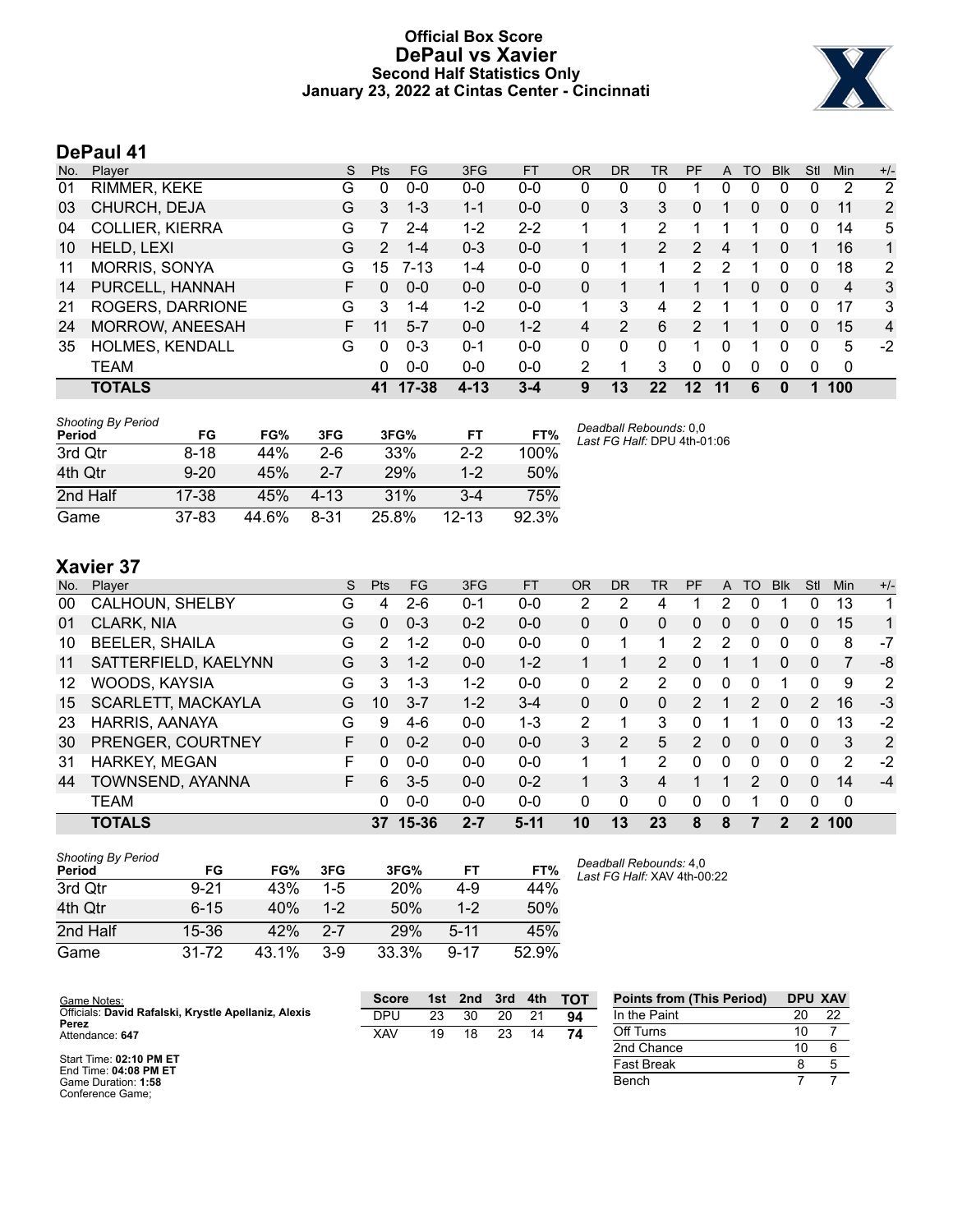# **Official Box Score DePaul vs Xavier Third Quarter Statistics Only January 23, 2022 at Cintas Center - Cincinnati**



# **DePaul 41**

| No. | Plaver                 | S | Pts | <b>FG</b> | 3FG     | <b>FT</b> | <b>OR</b> | <b>DR</b> | TR | PF | A        | TO       | <b>Blk</b> | Stl            | Min            | $+/-$        |
|-----|------------------------|---|-----|-----------|---------|-----------|-----------|-----------|----|----|----------|----------|------------|----------------|----------------|--------------|
| 03  | CHURCH, DEJA           | G | 0   | $0 - 2$   | $0-0$   | $0-0$     | 0         | 2         | 2  | 0  |          | 0        | 0          | 0              |                | $-1$         |
| 10  | HELD, LEXI             | G | 0   | $0 - 1$   | $0 - 1$ | $0 - 0$   |           | $\Omega$  | 1  | 0  | 3        |          | 0          |                | 8              | -6           |
| 11  | <b>MORRIS, SONYA</b>   | G | 13  | $6-9$     | $1 - 2$ | $0 - 0$   | $\Omega$  |           | 1  | 2  |          |          | 0          | 0              | 10             | -3           |
| 21  | ROGERS, DARRIONE       | G | 3   | $1 - 2$   | $1 - 1$ | $0 - 0$   | $\Omega$  | 2         | 2  |    |          |          | 0          | 0              | 9              | $-2$         |
| 24  | MORROW, ANEESAH        | F | 2   | $1 - 2$   | $0 - 0$ | $0 - 0$   | 0         | 0         | 0  | 2  |          |          | 0          | 0              |                | -1           |
| 01  | RIMMER, KEKE           | G | 0   | $0 - 0$   | $0 - 0$ | $0 - 0$   | 0         | 0         | 0  | 0  | 0        | 0        | 0          | $\overline{0}$ | 0              | $\mathbf{0}$ |
| 04  | <b>COLLIER, KIERRA</b> | G | 2   | $0 - 1$   | $0 - 1$ | $2 - 2$   |           |           | 2  |    |          | 0        | 0          | 0              | 6              | 1            |
| 14  | PURCELL, HANNAH        | F | 0   | $0 - 0$   | $0 - 0$ | $0 - 0$   | 0         |           |    | 0  | 0        | $\Omega$ | 0          | $\Omega$       | $\overline{2}$ | $\mathbf{1}$ |
| 35  | HOLMES, KENDALL        | G | 0   | $0 - 1$   | $0 - 1$ | $0 - 0$   | 0         | 0         | 0  |    | $\Omega$ |          | 0          | $\Omega$       | 3              | $-4$         |
|     | TEAM                   |   |     |           |         |           |           |           | 2  | 0  |          | 0        |            |                |                |              |
|     | <b>TOTALS</b>          |   | 20  | $8 - 18$  | $2 - 6$ | $2 - 2$   | 3         | 8         | 11 | 7  | 8        | 5        | 0          |                | 50             |              |

| <b>Shooting By Period</b><br>Period | FG        | FG%   | 3FG      | 3FG%  |           | FT%   | Deadball Rebounds: 0,0 |
|-------------------------------------|-----------|-------|----------|-------|-----------|-------|------------------------|
| 2nd Half                            | 0-0       | 0%    | 0-0      | $0\%$ | ი-ი       | 0%    |                        |
| Game                                | $37 - 83$ | 44.6% | $8 - 31$ | 25.8% | $12 - 13$ | 92.3% |                        |

# **Xavier 37**

| No. | Plaver                | S | <b>Pts</b> | <b>FG</b> | 3FG     | <b>FT</b> | 0R | <b>DR</b> | TR            | <b>PF</b>              | A        | TO           | <b>Blk</b> | Stl      | Min          | $+/-$ |
|-----|-----------------------|---|------------|-----------|---------|-----------|----|-----------|---------------|------------------------|----------|--------------|------------|----------|--------------|-------|
| 10  | <b>BEELER, SHAILA</b> | G | 2          | 1-1       | $0 - 0$ | $0 - 0$   | 0  |           |               | 2                      |          | 0            | 0          | 0        | 4            | $-4$  |
| 11  | SATTERFIELD, KAELYNN  | G | 3          | $1 - 1$   | $0 - 0$ | $1 - 2$   |    |           | 2             | 0                      |          | 0            | 0          | 0        | 5            | -6    |
| 15  | SCARLETT, MACKAYLA    | G | 8          | $2 - 4$   | $1 - 2$ | $3 - 4$   | 0  | 0         | 0             | 0                      | 0        |              | 0          | 2        | 8            | 4     |
| 23  | HARRIS, AANAYA        | G | 6          | $3 - 4$   | $0 - 0$ | $0 - 1$   |    |           | $\mathcal{P}$ | $\Omega$               | $\Omega$ | 0            | 0          | 0        |              | 1     |
| 44  | TOWNSEND, AYANNA      | F | 2          | $1 - 2$   | $0 - 0$ | $0 - 2$   |    | $\Omega$  |               | 0                      | 0        |              | 0          | 0        | 8            | 1     |
| 00  | CALHOUN, SHELBY       | G | 2          | $1 - 4$   | $0 - 1$ | $0 - 0$   | 0  | 2         | 2             |                        | 2        | 0            | 0          | 0        | 6            | 7     |
| 01  | CLARK, NIA            | G | 0          | $0 - 2$   | $0 - 1$ | $0 - 0$   | 0  | $\Omega$  | 0             | 0                      | 0        | 0            | 0          | 0        | 7            | 5     |
| 12  | WOODS, KAYSIA         | G | 0          | $0 - 1$   | $0 - 1$ | $0 - 0$   | 0  |           | 1             | $\Omega$               | $\Omega$ | 0            | 1          | $\Omega$ | 4            | 5     |
| 30  | PRENGER, COURTNEY     | F | 0          | $0 - 2$   | $0 - 0$ | $0 - 0$   | 3  |           | 4             |                        | 0        | 0            | 0          | 0        | 2            | 2     |
| 31  | HARKEY, MEGAN         | F | 0          | $0 - 0$   | $0 - 0$ | $0 - 0$   | 0  | 0         | 0             | $\Omega$               | $\Omega$ | $\mathbf{0}$ | 0          | $\Omega$ | $\mathbf{0}$ | 0     |
|     | <b>TEAM</b>           |   |            |           |         |           | 0  | 0         | 0             | 0                      |          | 0            |            |          |              |       |
|     | <b>TOTALS</b>         |   | 23         | $9 - 21$  | $1 - 5$ | $4 - 9$   | 6  |           | 13            | $\boldsymbol{\Lambda}$ | 4        | 2            |            | 2        | 50           |       |
|     |                       |   |            |           |         |           |    |           |               |                        |          |              |            |          |              |       |

| <b>Shooting By Period</b><br>Period | FG        | FG%   | 3FG     | 3FG%  |          | FT%   | Deadball I |
|-------------------------------------|-----------|-------|---------|-------|----------|-------|------------|
| 2nd Half                            | 0-0       | 0%    | $0 - 0$ | 0%    | 0-0      | 0%    |            |
| Game                                | $31 - 72$ | 43.1% | $3-9$   | 33.3% | $9 - 17$ | 52.9% |            |

*Deadball Rebounds:* 4,0

| Game Notes:                                                   | <b>Score</b> | 1st | 2 <sub>nd</sub> | 3rd | 4th | <b>TOT</b> | <b>Points (This Period)</b> | <b>DPU</b>    | <b>XAV</b>     |
|---------------------------------------------------------------|--------------|-----|-----------------|-----|-----|------------|-----------------------------|---------------|----------------|
| Officials: David Rafalski, Krystle Apellaniz, Alexis<br>Perez | DPU          | 23  | 30              | 20  |     | 94         | In the Paint                |               |                |
| Attendance: 647                                               | XAV          | 19  | 18              | 23  | 14  | 74         | Off Turns                   |               |                |
|                                                               |              |     |                 |     |     |            | 2nd Chance                  |               |                |
| Start Time: 02:10 PM ET<br>End Time: 04:08 PM ET              |              |     |                 |     |     |            | <b>Fast Break</b>           |               |                |
| Game Duration: 1:58                                           |              |     |                 |     |     |            | Bench                       |               |                |
| Conference Game;                                              |              |     |                 |     |     |            | Per Poss                    | 0.952<br>9/21 | 1.095<br>11/21 |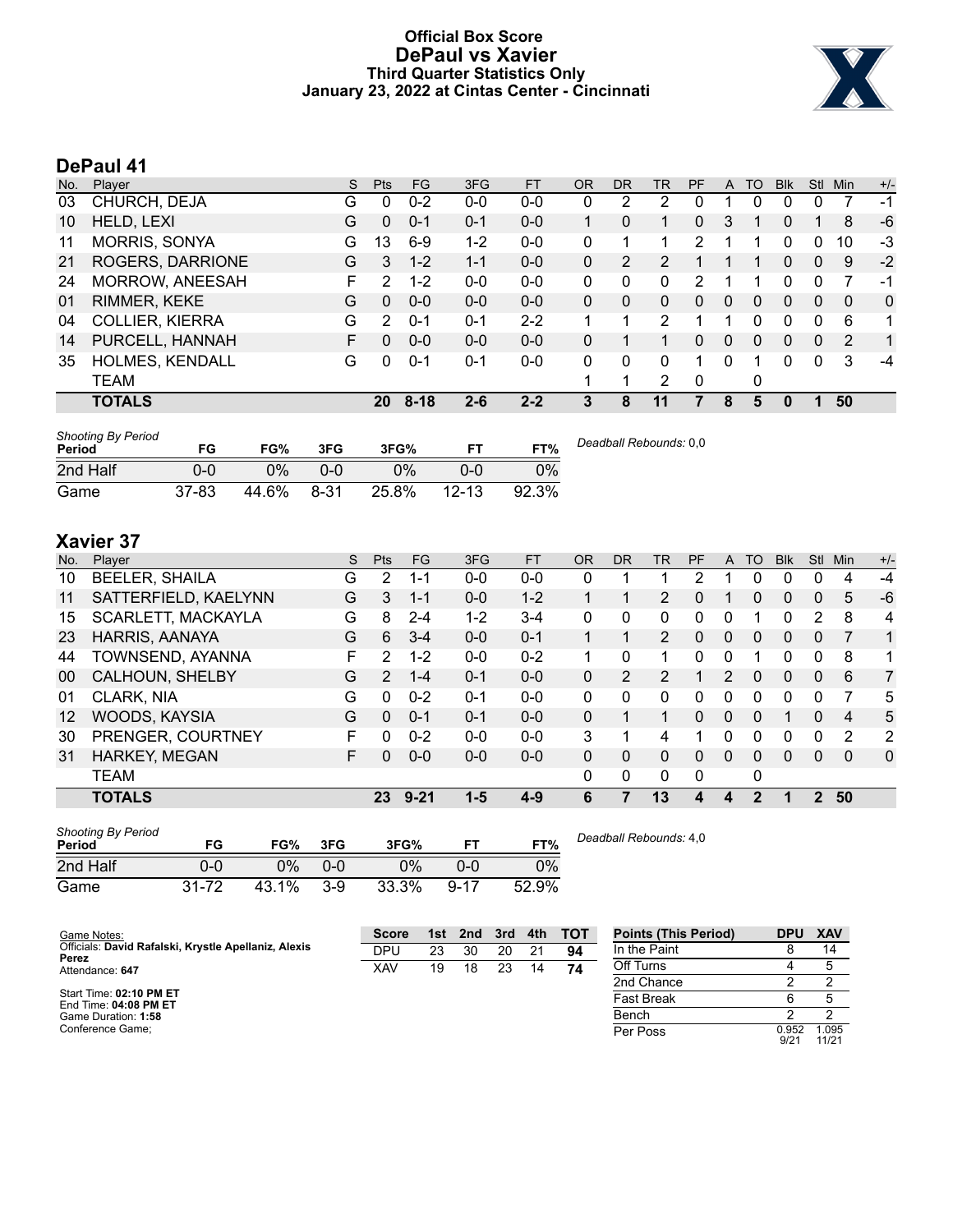# **Official Play-By-Play DePaul vs Xavier Third Quarter January 23, 2022 at Cintas Center - Cincinnati**



### **Period 3**

<mark>Starters :</mark><br>DePaul: 3 CHURCH,DEJA (G); 10 HELD,LEXI (G); 11 MORRIS,SONYA (G); 21 ROGERS,DARRIONE (G); 24 MORROW,ANEESAH (F);<br>**Xavie**r: 10 BEELER,SHAILA (G); 11 SATTERFIELD,KAELYNN (G); 15 SCARLETT,MACKAYLA (G); 23 HARRIS,

| Time           | <b>VISITORS: DePaul</b>                                     | <b>Score</b> | <b>Margin</b>   | <b>HOME: Xavier</b>                                                     |
|----------------|-------------------------------------------------------------|--------------|-----------------|-------------------------------------------------------------------------|
| 10:00          |                                                             |              |                 | SUB OUT: CALHOUN, SHELBY                                                |
| 10:00          |                                                             |              |                 | SUB OUT: CLARK, NIA                                                     |
| 10:00          |                                                             |              |                 | SUB OUT: PRENGER, COURTNEY                                              |
| 10:00          |                                                             |              |                 | SUB IN: BEELER, SHAILA                                                  |
| 10:00          |                                                             |              |                 | SUB IN: SCARLETT, MACKAYLA                                              |
| 10:00          |                                                             |              |                 | SUB IN: TOWNSEND, AYANNA                                                |
| 10:00          | SUB OUT: COLLIER, KIERRA                                    |              |                 |                                                                         |
| 10:00          | SUB OUT: HOLMES, KENDALL                                    |              |                 |                                                                         |
| 10:00<br>10:00 | SUB IN: CHURCH, DEJA                                        |              |                 |                                                                         |
| 09:46          | SUB IN: ROGERS, DARRIONE<br>MISSED LAYUP by MORROW, ANEESAH |              |                 |                                                                         |
| 09:44          |                                                             |              |                 | REBOUND (DEF) by HARRIS, AANAYA                                         |
| 09:21          |                                                             |              |                 | MISSED JUMPER by SCARLETT, MACKAYLA                                     |
| 09:18          |                                                             |              |                 | REBOUND (OFF) by SATTERFIELD, KAELYNN                                   |
| 09:17          |                                                             | 39-53        | V <sub>14</sub> | GOOD! JUMPER by SATTERFIELD, KAELYNN                                    |
| 09:09          | GOOD! JUMPER by MORRIS, SONYA [FB]                          | 39-55        | $V$ 16          |                                                                         |
| 09:09          | ASSIST by HELD, LEXI                                        |              |                 |                                                                         |
| 08:47          |                                                             | 41-55        | V <sub>14</sub> | GOOD! LAYUP by BEELER, SHAILA                                           |
| 08:42          |                                                             |              |                 | FOUL (PERSONAL) by BEELER, SHAILA                                       |
| 08:35          | GOOD! LAYUP by MORRIS, SONYA                                | 41-57        | V <sub>16</sub> |                                                                         |
| 08:35          | ASSIST by MORROW, ANEESAH                                   |              |                 |                                                                         |
| 08:25          |                                                             | 43-57        | V <sub>14</sub> | GOOD! LAYUP by HARRIS, AANAYA                                           |
| 08:25          |                                                             |              |                 | ASSIST by SATTERFIELD, KAELYNN                                          |
| 08:16          | GOOD! 3PTR by ROGERS, DARRIONE                              | 43-60        | V <sub>17</sub> |                                                                         |
| 08:16          | ASSIST by HELD, LEXI                                        |              |                 |                                                                         |
| 08:06<br>08:06 |                                                             |              |                 | TURNOVER (BADPASS) by SCARLETT, MACKAYLA                                |
| 08:00          | STEAL by HELD, LEXI<br>GOOD! LAYUP by MORROW, ANEESAH [FB]  | 43-62        | $V$ 19          |                                                                         |
| 08:00          | ASSIST by MORRIS, SONYA                                     |              |                 |                                                                         |
| 07:33          |                                                             |              |                 | MISSED JUMPER by TOWNSEND, AYANNA                                       |
| 07:29          | REBOUND (DEF) by CHURCH, DEJA                               |              |                 |                                                                         |
| 07:25          | GOOD! JUMPER by MORRIS, SONYA [FB]                          | 43-64        | V <sub>21</sub> |                                                                         |
| 07:25          | ASSIST by CHURCH, DEJA                                      |              |                 |                                                                         |
| 07:22          |                                                             |              |                 | TIMEOUT 30SEC                                                           |
| 07:22          |                                                             |              |                 |                                                                         |
| 07:22          |                                                             |              |                 | SUB OUT: BEELER, SHAILA                                                 |
| 07:22          |                                                             |              |                 | SUB OUT: SATTERFIELD, KAELYNN                                           |
| 07:22          |                                                             |              |                 | SUB IN: CALHOUN, SHELBY                                                 |
| 07:22          |                                                             |              |                 | SUB IN: CLARK, NIA                                                      |
| 07:04          |                                                             | 45-64        | $V$ 19          | GOOD! LAYUP by HARRIS, AANAYA                                           |
| 07:04          |                                                             |              |                 | ASSIST by CALHOUN, SHELBY                                               |
| 06:48          | MISSED 3PTR by HELD, LEXI                                   |              |                 |                                                                         |
| 06:45<br>06:40 |                                                             | 47-64        | V <sub>17</sub> | REBOUND (DEF) by CALHOUN, SHELBY<br>GOOD! LAYUP by CALHOUN, SHELBY [FB] |
| 06:34          | TURNOVER (DRIBBLING) by MORROW, ANEESAH                     |              |                 |                                                                         |
| 06:21          |                                                             |              |                 | MISSED JUMPER by CALHOUN, SHELBY                                        |
| 06:18          |                                                             |              |                 | REBOUND (OFF) by HARRIS, AANAYA                                         |
| 06:17          |                                                             |              |                 | MISSED JUMPER by HARRIS, AANAYA                                         |
| 06:14          | REBOUND (DEF) by CHURCH, DEJA                               |              |                 |                                                                         |
| 06:09          | TURNOVER (BADPASS) by MORRIS, SONYA                         |              |                 |                                                                         |
| 06:09          |                                                             |              |                 | SUB OUT: TOWNSEND, AYANNA                                               |
| 06:09          |                                                             |              |                 | SUB IN: PRENGER, COURTNEY                                               |
| 06:09          |                                                             |              |                 | SUB OUT: HARRIS, AANAYA                                                 |
| 06:09          |                                                             |              |                 | SUB IN: WOODS, KAYSIA                                                   |
| 05:51          |                                                             | 50-64        | V <sub>14</sub> | GOOD! 3PTR by SCARLETT, MACKAYLA                                        |
| 05:51          |                                                             |              |                 | ASSIST by CALHOUN, SHELBY                                               |
| 05:44          | TURNOVER (BADPASS) by HELD, LEXI                            |              |                 |                                                                         |
| 05:44          |                                                             |              |                 | STEAL by SCARLETT, MACKAYLA                                             |
| 05:40          |                                                             | 52-64        | V <sub>12</sub> | GOOD! JUMPER by SCARLETT, MACKAYLA [FB]                                 |
| 05:38<br>05:38 | TIMEOUT 30SEC                                               |              |                 |                                                                         |
| 05:38          | SUB OUT: HELD, LEXI                                         |              |                 |                                                                         |
| 05:38          | SUB IN: COLLIER, KIERRA                                     |              |                 |                                                                         |
| 05:30          | MISSED LAYUP by CHURCH, DEJA                                |              |                 |                                                                         |
| 05:30          |                                                             |              |                 | BLOCK by WOODS, KAYSIA                                                  |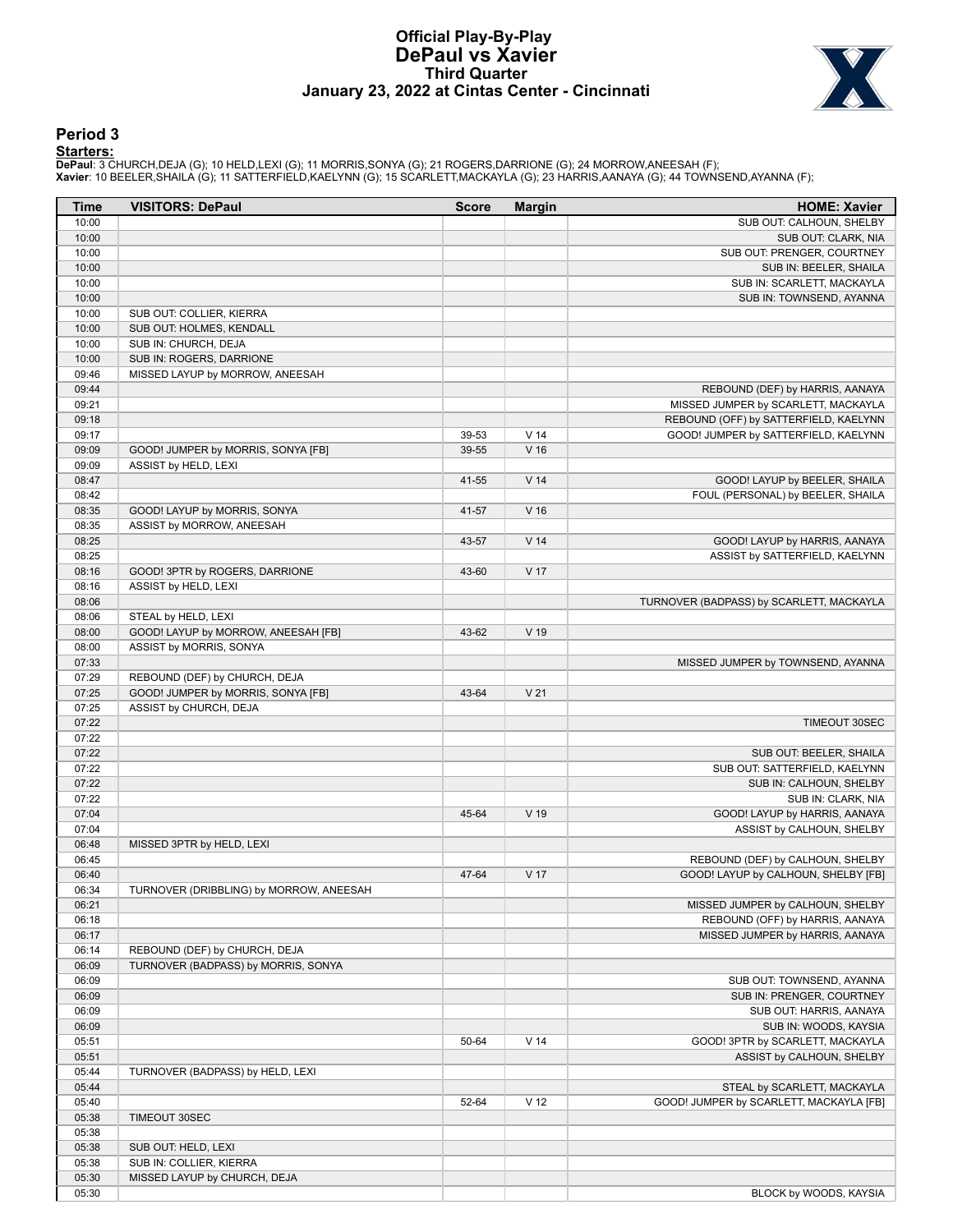| Time           | <b>VISITORS: DePaul</b>                | <b>Score</b> | <b>Margin</b>   | <b>HOME: Xavier</b>                                                             |
|----------------|----------------------------------------|--------------|-----------------|---------------------------------------------------------------------------------|
| 05:29          | REBOUND (OFF) by TEAM                  |              |                 |                                                                                 |
| 05:22          | MISSED JUMPER by MORRIS, SONYA         |              |                 |                                                                                 |
| 05:19          |                                        |              |                 | REBOUND (DEF) by PRENGER, COURTNEY                                              |
| 05:09          |                                        |              |                 | MISSED 3PTR by CALHOUN, SHELBY                                                  |
| 05:07<br>05:06 | FOUL (PERSONAL) by MORROW, ANEESAH     |              |                 | REBOUND (OFF) by PRENGER, COURTNEY                                              |
| 05:02          |                                        |              |                 | MISSED 3PTR by WOODS, KAYSIA                                                    |
| 05:00          | REBOUND (DEF) by TEAM                  |              |                 |                                                                                 |
| 04:51          | GOOD! 3PTR by MORRIS, SONYA            | 52-67        | V <sub>15</sub> |                                                                                 |
| 04:51          | ASSIST by COLLIER, KIERRA              |              |                 |                                                                                 |
| 04:27          | FOUL (PERSONAL) by MORRIS, SONYA       |              |                 |                                                                                 |
| 04:27          |                                        | 53-67        | V <sub>14</sub> | GOOD! FT by SCARLETT, MACKAYLA                                                  |
| 04:27          |                                        | 54-67        | V <sub>13</sub> | GOOD! FT by SCARLETT, MACKAYLA                                                  |
| 04:20          | MISSED JUMPER by ROGERS, DARRIONE      |              |                 |                                                                                 |
| 04:17<br>04:17 | REBOUND (OFF) by COLLIER, KIERRA       |              |                 |                                                                                 |
| 04:17          | GOOD! FT by COLLIER, KIERRA            | 54-68        | V <sub>14</sub> | FOUL (PERSONAL) by CALHOUN, SHELBY                                              |
| 04:17          | GOOD! FT by COLLIER, KIERRA            | 54-69        | V <sub>15</sub> |                                                                                 |
| 03:59          |                                        |              |                 | MISSED LAYUP by CLARK, NIA                                                      |
| 03:57          |                                        |              |                 | REBOUND (OFF) by PRENGER, COURTNEY                                              |
| 03:56          |                                        |              |                 | MISSED JUMPER by PRENGER, COURTNEY                                              |
| 03:54          |                                        |              |                 | REBOUND (OFF) by PRENGER, COURTNEY                                              |
| 03:53          |                                        |              |                 | MISSED JUMPER by PRENGER, COURTNEY                                              |
| 03:52          | REBOUND (DEF) by ROGERS, DARRIONE      |              |                 |                                                                                 |
| 03:52          |                                        |              |                 | FOUL (PERSONAL) by PRENGER, COURTNEY                                            |
| 03:45<br>03:45 | TURNOVER (TRAVEL) by ROGERS, DARRIONE  |              |                 |                                                                                 |
| 03:45          |                                        |              |                 | SUB OUT: PRENGER, COURTNEY<br>SUB IN: TOWNSEND, AYANNA                          |
| 03:30          |                                        |              |                 | MISSED 3PTR by SCARLETT, MACKAYLA                                               |
| 03:27          | REBOUND (DEF) by ROGERS, DARRIONE      |              |                 |                                                                                 |
| 03:20          | MISSED LAYUP by CHURCH, DEJA           |              |                 |                                                                                 |
| 03:18          |                                        |              |                 | REBOUND (DEF) by CALHOUN, SHELBY                                                |
| 03:13          | FOUL (PERSONAL) by MORROW, ANEESAH     |              |                 |                                                                                 |
| 03:13          |                                        |              |                 | SUB OUT: CALHOUN, SHELBY                                                        |
| 03:13          |                                        |              |                 | SUB OUT: CLARK, NIA                                                             |
| 03:13          |                                        |              |                 | SUB IN: BEELER, SHAILA                                                          |
| 03:13<br>03:13 | SUB OUT: CHURCH, DEJA                  |              |                 | SUB IN: HARRIS, AANAYA                                                          |
| 03:13          | SUB IN: HELD, LEXI                     |              |                 |                                                                                 |
| 03:13          | SUB OUT: MORROW, ANEESAH               |              |                 |                                                                                 |
| 03:13          | SUB IN: HOLMES, KENDALL                |              |                 |                                                                                 |
| 03:13          |                                        |              |                 | MISSED FT by SCARLETT, MACKAYLA                                                 |
| 03:13          |                                        |              |                 | REBOUND (OFF) by TEAM                                                           |
| 03:13          |                                        | 55-69        | V <sub>14</sub> | GOOD! FT by SCARLETT, MACKAYLA [FB]                                             |
| 03:00          | MISSED 3PTR by MORRIS, SONYA           |              |                 |                                                                                 |
| 02:57          | REBOUND (OFF) by HELD, LEXI            |              |                 |                                                                                 |
| 02:53          | MISSED JUMPER by MORRIS, SONYA         |              |                 | REBOUND (DEF) by WOODS, KAYSIA                                                  |
| 02:51<br>02:42 |                                        | 57-69        | V <sub>12</sub> | GOOD! JUMPER by TOWNSEND, AYANNA [PNT]                                          |
| 02:42          |                                        |              |                 | ASSIST by BEELER, SHAILA                                                        |
| 02:29          | TURNOVER (LOSTBALL) by HOLMES, KENDALL |              |                 |                                                                                 |
| 02:29          |                                        |              |                 | STEAL by SCARLETT, MACKAYLA                                                     |
| 02:28          | FOUL (PERSONAL) by HOLMES, KENDALL     |              |                 |                                                                                 |
| 02:28          |                                        |              |                 | SUB OUT: SCARLETT, MACKAYLA                                                     |
| 02:28          |                                        |              |                 | SUB IN: CLARK, NIA                                                              |
| 02:15          |                                        |              |                 | MISSED 3PTR by CLARK, NIA                                                       |
| 02:12          |                                        |              |                 | REBOUND (OFF) by TOWNSEND, AYANNA                                               |
| 02:08<br>02:08 | FOUL (PERSONAL) by ROGERS, DARRIONE    |              |                 |                                                                                 |
| 02:08          |                                        |              |                 | SUB OUT: WOODS, KAYSIA<br>SUB IN: SATTERFIELD, KAELYNN                          |
| 02:08          | SUB OUT: ROGERS, DARRIONE              |              |                 |                                                                                 |
| 02:08          | SUB IN: PURCELL, HANNAH                |              |                 |                                                                                 |
| 02:08          |                                        |              |                 | MISSED FT by TOWNSEND, AYANNA                                                   |
| 02:08          |                                        |              |                 | REBOUND (OFF) by TEAM                                                           |
| 02:08          |                                        |              |                 | MISSED FT by TOWNSEND, AYANNA                                                   |
| 02:08          | REBOUND (DEF) by MORRIS, SONYA         |              |                 |                                                                                 |
| 02:00          | MISSED 3PTR by COLLIER, KIERRA         |              |                 |                                                                                 |
| 01:57          |                                        |              |                 | REBOUND (DEF) by BEELER, SHAILA                                                 |
| 01:43<br>01:34 |                                        |              |                 | TURNOVER (OUTOFBOUNDS) by TOWNSEND, AYANNA<br>FOUL (PERSONAL) by BEELER, SHAILA |
| 01:33          | GOOD! LAYUP by MORRIS, SONYA           | $57 - 71$    | V <sub>14</sub> |                                                                                 |
| 01:33          | ASSIST by HELD, LEXI                   |              |                 |                                                                                 |
| 01:22          | FOUL (PERSONAL) by MORRIS, SONYA       |              |                 |                                                                                 |
| 01:22          |                                        |              |                 | SUB OUT: BEELER, SHAILA                                                         |
| 01:22          |                                        |              |                 | SUB IN: CALHOUN, SHELBY                                                         |
| 01:22          |                                        |              |                 | MISSED FT by SATTERFIELD, KAELYNN                                               |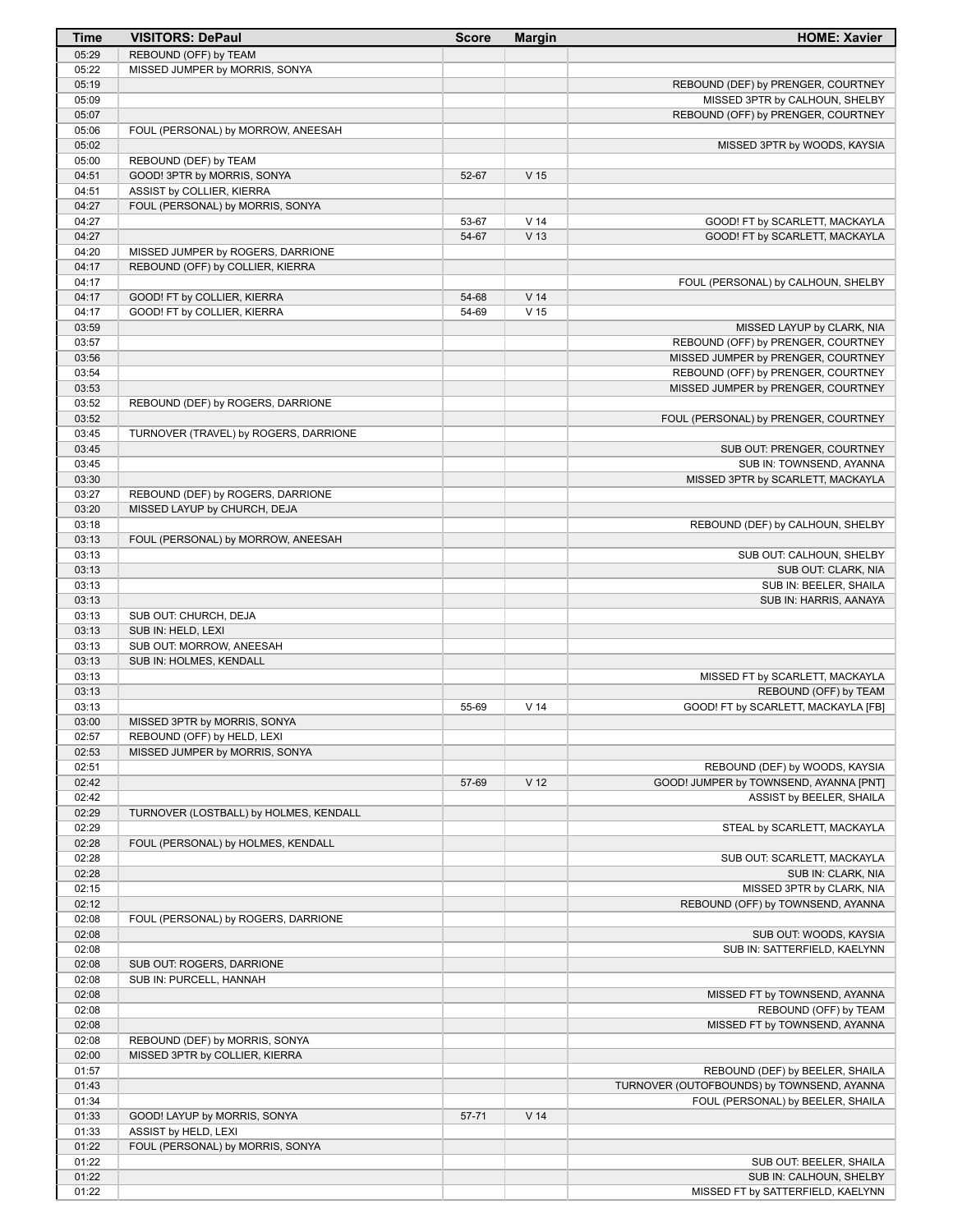| <b>Time</b> | <b>VISITORS: DePaul</b>            | <b>Score</b> | <b>Margin</b>   | <b>HOME: Xavier</b>                   |
|-------------|------------------------------------|--------------|-----------------|---------------------------------------|
| 01:22       |                                    |              |                 | REBOUND (OFF) by TEAM                 |
| 01:22       |                                    | 58-71        | V <sub>13</sub> | GOOD! FT by SATTERFIELD, KAELYNN      |
| 01:05       | MISSED 3PTR by HOLMES, KENDALL     |              |                 |                                       |
| 01:02       |                                    |              |                 | REBOUND (DEF) by SATTERFIELD, KAELYNN |
| 00:43       |                                    | 60-71        | V <sub>11</sub> | GOOD! LAYUP by HARRIS, AANAYA [PNT]   |
| 00:43       | FOUL (PERSONAL) by COLLIER, KIERRA |              |                 |                                       |
| 00:43       | SUB OUT: HOLMES, KENDALL           |              |                 |                                       |
| 00:43       | SUB IN: ROGERS, DARRIONE           |              |                 |                                       |
| 00:43       |                                    |              |                 | MISSED FT by HARRIS, AANAYA           |
| 00:43       | REBOUND (DEF) by PURCELL, HANNAH   |              |                 |                                       |
| 00:31       | GOOD! LAYUP by MORRIS, SONYA [PNT] | 60-73        | V <sub>13</sub> |                                       |
| 00:31       | ASSIST by ROGERS, DARRIONE         |              |                 |                                       |
| 00:01       |                                    |              |                 | MISSED JUMPER by CALHOUN, SHELBY      |
| 00:01       | REBOUND (DEF) by COLLIER, KIERRA   |              |                 |                                       |

# **DePaul 73, Xavier 60**

| <b>Points (This Period)</b> | <b>DPU</b>    | <b>XAV</b>     |
|-----------------------------|---------------|----------------|
| In the Paint                |               | 14             |
| Off Turns                   |               | 5              |
| 2nd Chance                  | ⌒             |                |
| <b>Fast Break</b>           |               | h              |
| Bench                       |               |                |
| Per Poss                    | 0.952<br>9/21 | 1.095<br>11/21 |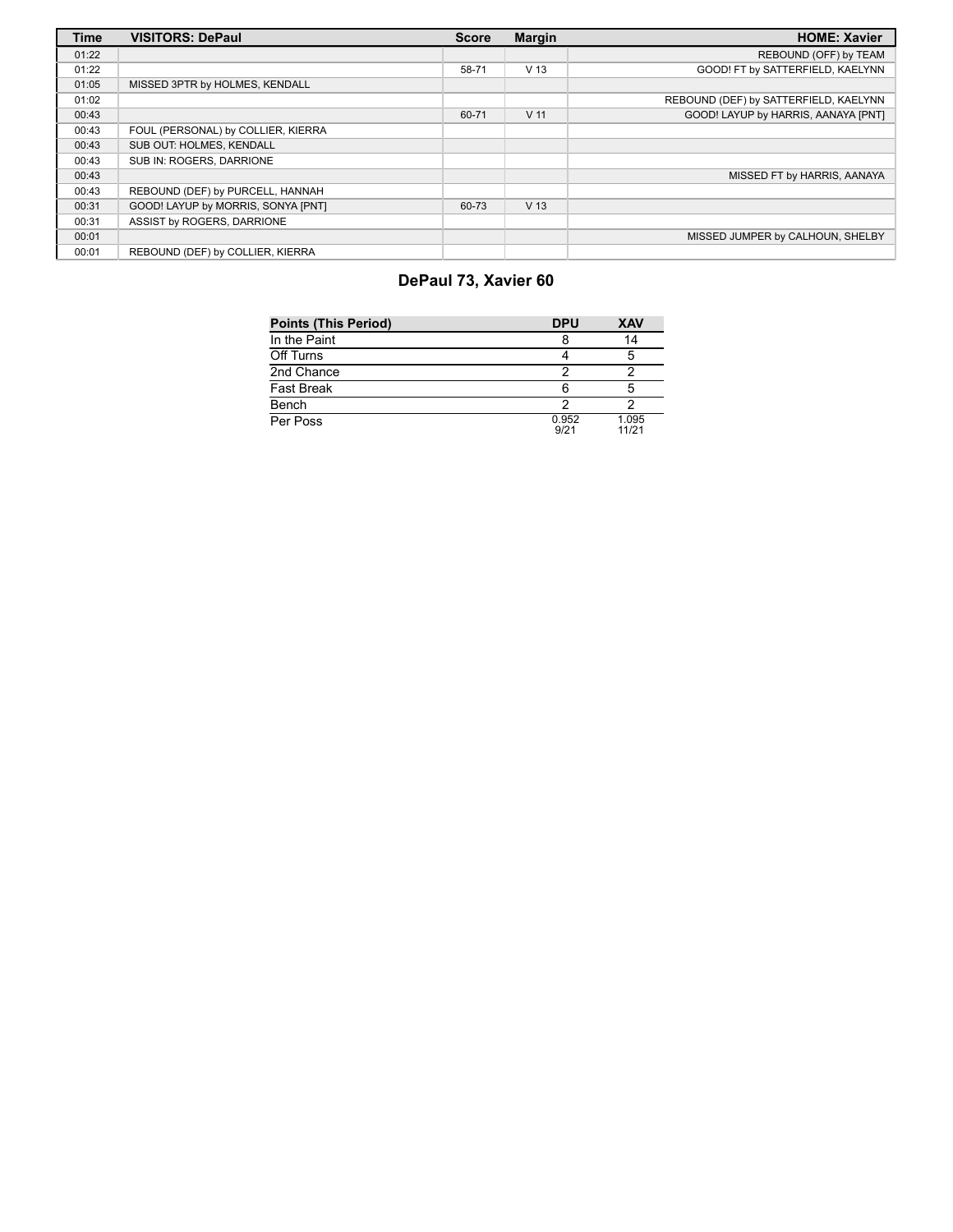# **Official Box Score DePaul vs Xavier Fourth Quarter Statistics Only January 23, 2022 at Cintas Center - Cincinnati**



# **DePaul 21**

| No. | Plaver                 | S | <b>Pts</b>    | <b>FG</b> | 3FG     | <b>FT</b> | <b>OR</b> | DR           | TR            | PF | A        | TO       | <b>B</b> lk | Stl          | Min | $+/-$ |
|-----|------------------------|---|---------------|-----------|---------|-----------|-----------|--------------|---------------|----|----------|----------|-------------|--------------|-----|-------|
| 03  | CHURCH, DEJA           | G | 3             | 1-1       | 1-1     | $0 - 0$   | 0         |              |               | 0  | 0        | 0        | 0           | 0            | 4   | 3     |
| 10  | HELD, LEXI             | G | $\mathcal{P}$ | $1 - 3$   | $0 - 2$ | $0 - 0$   | 0         |              |               | 2  |          | 0        | 0           | $\Omega$     | 8   | 7     |
| 11  | <b>MORRIS, SONYA</b>   | G | 2             | $1 - 4$   | $0 - 2$ | $0 - 0$   | $\Omega$  | 0            | 0             | 0  |          | 0        | 0           | 0            | 8   | 5     |
| 21  | ROGERS, DARRIONE       | G | 0             | $0 - 2$   | $0 - 1$ | $0 - 0$   |           |              | $\mathcal{P}$ |    | 0        | $\Omega$ | $\Omega$    | $\Omega$     | 8   | 5     |
| 24  | MORROW, ANEESAH        | F | 9             | $4 - 5$   | $0-0$   | $1 - 2$   | 4         | 2            | 6             | 0  | $\Omega$ | 0        | 0           | 0            | 8   | 5     |
| 01  | RIMMER, KEKE           | G | 0             | $0 - 0$   | $0 - 0$ | $0 - 0$   | $\Omega$  | 0            | 0             |    | 0        | 0        | 0           | 0            | 2   | 2     |
| 04  | <b>COLLIER, KIERRA</b> | G | 5             | $2 - 3$   | $1 - 1$ | $0 - 0$   | 0         | 0            | 0             | U  | 0        |          | 0           | 0            | 8   | 4     |
| 14  | PURCELL, HANNAH        | F | 0             | $0 - 0$   | $0 - 0$ | $0 - 0$   | $\Omega$  | 0            | 0             |    |          | 0        | 0           | 0            | 2   | 2     |
| 35  | HOLMES, KENDALL        | G | 0             | $0 - 2$   | $0-0$   | $0 - 0$   | 0         | 0            | 0             | 0  | 0        | 0        | 0           | 0            | 2   | 2     |
|     | TEAM                   |   |               |           |         |           |           | $\mathbf{0}$ | 1             | 0  |          | 0        |             |              |     |       |
|     | <b>TOTALS</b>          |   | 21            | $9 - 20$  | $2 - 7$ | $1 - 2$   | 6         | 5            | 11            | 5  | 3        |          | 0           | $\mathbf{0}$ | 50  |       |

| <b>Shooting By Period</b><br>Period | FG        | FG%   | 3FG      | 3FG%  |           | FT%   | Deadball Rebounds: 0,0 |
|-------------------------------------|-----------|-------|----------|-------|-----------|-------|------------------------|
| Game                                | $37 - 83$ | 44.6% | $8 - 31$ | 25.8% | $12 - 13$ | 92.3% |                        |

# **Xavier 14**

| No.               | Plaver                 | S | <b>Pts</b>    | FG.      | 3FG     | <b>FT</b> | <b>OR</b>      | DR       | TR             | PF | A            | TO       | <b>BIK</b> | Stl          | Min | $+/-$ |
|-------------------|------------------------|---|---------------|----------|---------|-----------|----------------|----------|----------------|----|--------------|----------|------------|--------------|-----|-------|
| 10                | <b>BEELER, SHAILA</b>  | G | 0             | $0 - 1$  | $0-0$   | $0-0$     | 0              | 0        | 0              | 0  |              |          | 0          | 0            | 4   | -3    |
| 11                | SATTERFIELD, KAELYNN   | G | 0             | $0 - 1$  | $0 - 0$ | $0 - 0$   | $\Omega$       | 0        | 0              | 0  | 0            |          | 0          | 0            | 2   | $-2$  |
| 15                | SCARLETT, MACKAYLA     | G | 2             | 1-3      | $0 - 0$ | $0 - 0$   | 0              | 0        | 0              | 2  |              |          | 0          | 0            | 8   | $-7$  |
| 23                | HARRIS, AANAYA         | G | 3             | $1 - 2$  | $0 - 0$ | $1 - 2$   | 1              | 0        | 1              | 0  |              |          | 0          | $\mathbf{0}$ | 6   | $-3$  |
| 44                | TOWNSEND, AYANNA       | F | 4             | $2 - 3$  | $0 - 0$ | $0 - 0$   | 0              | 3        | 3              |    |              |          | 0          | 0            | 6   | -5    |
| 00                | <b>CALHOUN, SHELBY</b> | G | $\mathcal{P}$ | $1 - 2$  | $0 - 0$ | $0 - 0$   | $\overline{2}$ | $\Omega$ | $\overline{2}$ | 0  | $\Omega$     | $\Omega$ | 1          | $\Omega$     | 7   | -6    |
| 01                | CLARK, NIA             | G | 0             | $0 - 1$  | $0 - 1$ | $0 - 0$   | 0              | $\Omega$ | 0              | 0  | 0            | $\Omega$ | 0          | $\Omega$     | 8   | $-4$  |
| $12 \overline{ }$ | WOODS, KAYSIA          | G | 3             | $1 - 2$  | $1 - 1$ | $0 - 0$   | $\Omega$       |          |                | 0  | $\mathbf{0}$ | $\Omega$ | 0          | $\mathbf{0}$ | 5   | $-3$  |
| 30                | PRENGER, COURTNEY      | F | U             | $0 - 0$  | $0 - 0$ | $0 - 0$   | $\Omega$       |          | 1              |    | 0            | 0        | 0          | $\Omega$     |     | 0     |
| 31                | <b>HARKEY, MEGAN</b>   | F | 0             | $0 - 0$  | $0 - 0$ | $0 - 0$   | 1              |          | $\overline{2}$ | 0  | 0            | 0        | 0          | $\Omega$     | 2   | $-2$  |
|                   | TEAM                   |   |               |          |         |           | $\Omega$       | 0        | 0              | 0  |              | 1        |            |              |     |       |
|                   | <b>TOTALS</b>          |   | 14            | $6 - 15$ | $1 - 2$ | $1 - 2$   | 4              | 6        | 10             | 4  | 4            | 5        | 1          | 0            | 50  |       |

| <b>Shooting By Period</b><br>Period | FG        | FG%   | 3FG   | 3FG%  | FТ       | FT%   | De |
|-------------------------------------|-----------|-------|-------|-------|----------|-------|----|
| Game                                | $31 - 72$ | 43.1% | $3-9$ | 33.3% | $9 - 17$ | 52.9% |    |

*Deadball Rebounds:* 4,0

| Game Notes:                                                   | <b>Score</b> | 1st | 2nd | 3rd | 4th | тот | <b>Points (This Period)</b> | DPU XAV |       |
|---------------------------------------------------------------|--------------|-----|-----|-----|-----|-----|-----------------------------|---------|-------|
| Officials: David Rafalski, Krystle Apellaniz, Alexis<br>Perez | <b>DPU</b>   | 23  | 30  | 20  |     | 94  | In the Paint                |         |       |
| Attendance: 647                                               | XAV          | 19  | 18  | 23  | 14  | 74  | Off Turns                   |         |       |
|                                                               |              |     |     |     |     |     | 2nd Chance                  |         |       |
| Start Time: 02:10 PM ET<br>End Time: 04:08 PM ET              |              |     |     |     |     |     | <b>Fast Break</b>           |         |       |
| Game Duration: 1:58                                           |              |     |     |     |     |     | Bench                       |         |       |
| Conference Game:                                              |              |     |     |     |     |     | Per Poss                    | .313    | 0.824 |

1.313 0.824<br>10/16 7/17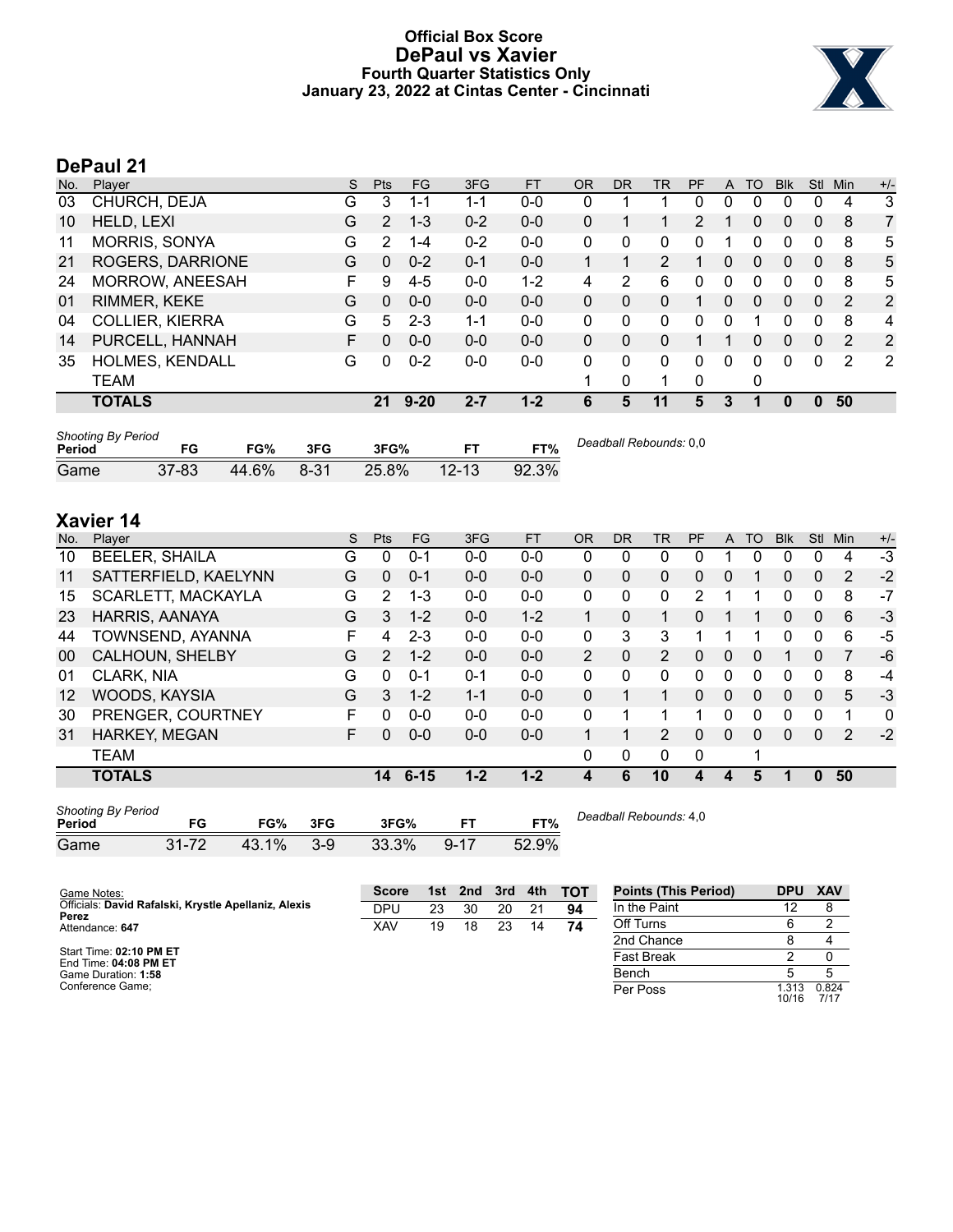# **Official Play-By-Play DePaul vs Xavier Fourth Quarter January 23, 2022 at Cintas Center - Cincinnati**



### **Period 4**

<mark>Starters :</mark><br>DePaul: 3 CHURCH,DEJA (G); 10 HELD,LEXI (G); 11 MORRIS,SONYA (G); 21 ROGERS,DARRIONE (G); 24 MORROW,ANEESAH (F);<br>**Xavie**r: 10 BEELER,SHAILA (G); 11 SATTERFIELD,KAELYNN (G); 15 SCARLETT,MACKAYLA (G); 23 HARRIS,

| Time           | <b>VISITORS: DePaul</b>                                     | <b>Score</b> | <b>Margin</b>   | <b>HOME: Xavier</b>                                                            |
|----------------|-------------------------------------------------------------|--------------|-----------------|--------------------------------------------------------------------------------|
| 10:00          |                                                             |              |                 | SUB OUT: TOWNSEND, AYANNA                                                      |
| 10:00          |                                                             |              |                 | SUB IN: PRENGER, COURTNEY                                                      |
| 10:00          | SUB OUT: PURCELL, HANNAH                                    |              |                 |                                                                                |
| 10:00          | SUB IN: MORROW, ANEESAH                                     |              |                 |                                                                                |
| 09:49          | FOUL (PERSONAL) by HELD, LEXI                               |              |                 |                                                                                |
| 09:43          |                                                             |              |                 | TURNOVER (TRAVEL) by SATTERFIELD, KAELYNN                                      |
| 09:32          | MISSED 3PTR by ROGERS, DARRIONE                             |              |                 |                                                                                |
| 09:26          |                                                             |              |                 | REBOUND (DEF) by PRENGER, COURTNEY                                             |
| 09:14          |                                                             |              |                 | SUB OUT: HARRIS, AANAYA                                                        |
| 09:14          |                                                             |              |                 | SUB IN: SCARLETT, MACKAYLA                                                     |
| 09:03          |                                                             |              |                 | MISSED JUMPER by SATTERFIELD, KAELYNN                                          |
| 09:00          |                                                             |              |                 | REBOUND (OFF) by CALHOUN, SHELBY                                               |
| 08:59          |                                                             |              |                 | TURNOVER (SHOTCLOCK) by TEAM                                                   |
| 08:50          |                                                             |              |                 | FOUL (PERSONAL) by SCARLETT, MACKAYLA                                          |
| 08:41          |                                                             |              |                 | FOUL (PERSONAL) by PRENGER, COURTNEY                                           |
| 08:41          |                                                             |              |                 | SUB OUT: PRENGER, COURTNEY                                                     |
| 08:41<br>08:41 |                                                             | 60-74        | V <sub>14</sub> | SUB IN: TOWNSEND, AYANNA                                                       |
| 08:41          | GOOD! FT by MORROW, ANEESAH<br>MISSED FT by MORROW, ANEESAH |              |                 |                                                                                |
| 08:41          |                                                             |              |                 | REBOUND (DEF) by TOWNSEND, AYANNA                                              |
| 08:29          |                                                             |              |                 | MISSED LAYUP by SCARLETT, MACKAYLA                                             |
| 08:26          |                                                             |              |                 | REBOUND (OFF) by CALHOUN, SHELBY                                               |
| 08:26          |                                                             | 62-74        | V <sub>12</sub> | GOOD! LAYUP by CALHOUN, SHELBY                                                 |
| 08:16          | MISSED LAYUP by MORRIS, SONYA                               |              |                 |                                                                                |
| 08:15          | REBOUND (OFF) by MORROW, ANEESAH                            |              |                 |                                                                                |
| 08:13          | GOOD! LAYUP by MORROW, ANEESAH                              | 62-76        | V <sub>14</sub> |                                                                                |
| 07:53          |                                                             | 64-76        | V <sub>12</sub> | GOOD! JUMPER by SCARLETT, MACKAYLA [PNT]                                       |
| 07:40          | GOOD! 3PTR by COLLIER, KIERRA                               | 64-79        | V <sub>15</sub> |                                                                                |
| 07:40          | ASSIST by HELD, LEXI                                        |              |                 |                                                                                |
| 07:34          |                                                             |              |                 | TIMEOUT 30SEC                                                                  |
| 07:34          |                                                             |              |                 |                                                                                |
| 07:34          |                                                             |              |                 | SUB OUT: SATTERFIELD, KAELYNN                                                  |
| 07:34          |                                                             |              |                 | SUB IN: WOODS, KAYSIA                                                          |
| 07:13          |                                                             |              |                 | MISSED 3PTR by CLARK, NIA                                                      |
| 07:08          | REBOUND (DEF) by ROGERS, DARRIONE                           |              |                 |                                                                                |
| 07:05          | GOOD! LAYUP by COLLIER, KIERRA [FB]                         | 64-81        | V <sub>17</sub> |                                                                                |
| 07:05          | ASSIST by MORRIS, SONYA                                     |              |                 |                                                                                |
| 06:56          |                                                             |              |                 | MISSED JUMPER by WOODS, KAYSIA                                                 |
| 06:52          | REBOUND (DEF) by HELD, LEXI                                 |              |                 |                                                                                |
| 06:48          | TURNOVER (BADPASS) by COLLIER, KIERRA                       |              |                 |                                                                                |
| 06:37          |                                                             | 66-81        | V <sub>15</sub> | GOOD! JUMPER by TOWNSEND, AYANNA                                               |
| 06:37          |                                                             |              |                 | ASSIST by SCARLETT, MACKAYLA                                                   |
| 06:19          | MISSED 3PTR by MORRIS, SONYA                                |              |                 |                                                                                |
| 06:16          | REBOUND (OFF) by ROGERS, DARRIONE                           |              |                 |                                                                                |
| 06:14          | MISSED 3PTR by HELD, LEXI                                   |              |                 |                                                                                |
| 06:11          | REBOUND (OFF) by MORROW, ANEESAH                            |              |                 |                                                                                |
| 06:10          | GOOD! LAYUP by MORROW, ANEESAH [PNT]                        | 66-83        | V <sub>17</sub> |                                                                                |
| 05:55          |                                                             |              |                 | FOUL (OFF) by TOWNSEND, AYANNA                                                 |
| 05:55          |                                                             |              |                 | TURNOVER (OFFENSIVE) by TOWNSEND, AYANNA                                       |
| 05:41          | MISSED JUMPER by COLLIER, KIERRA                            |              |                 |                                                                                |
| 05:37          |                                                             |              |                 | REBOUND (DEF) by WOODS, KAYSIA                                                 |
| 05:10          | FOUL (PERSONAL) by ROGERS, DARRIONE                         |              |                 |                                                                                |
| 05:10<br>05:10 |                                                             |              |                 | SUB OUT: CALHOUN, SHELBY<br>SUB IN: HARRIS, AANAYA                             |
| 05:06          |                                                             |              |                 |                                                                                |
| 05:06          |                                                             |              |                 | FOUL (OFF) by SCARLETT, MACKAYLA<br>TURNOVER (OFFENSIVE) by SCARLETT, MACKAYLA |
| 04:49          | MISSED JUMPER by ROGERS, DARRIONE                           |              |                 |                                                                                |
| 04:45          | REBOUND (OFF) by MORROW, ANEESAH                            |              |                 |                                                                                |
| 04:44          | GOOD! LAYUP by MORROW, ANEESAH [PNT]                        | 66-85        | $V$ 19          |                                                                                |
| 04:22          |                                                             |              |                 | MISSED JUMPER by TOWNSEND, AYANNA                                              |
| 04:18          |                                                             |              |                 | REBOUND (OFF) by HARRIS, AANAYA                                                |
| 04:15          |                                                             | 68-85        | V 17            | GOOD! LAYUP by TOWNSEND, AYANNA                                                |
| 04:15          |                                                             |              |                 | ASSIST by HARRIS, AANAYA                                                       |
| 04:03          | MISSED 3PTR by MORRIS, SONYA                                |              |                 |                                                                                |
| 04:00          |                                                             |              |                 | REBOUND (DEF) by TOWNSEND, AYANNA                                              |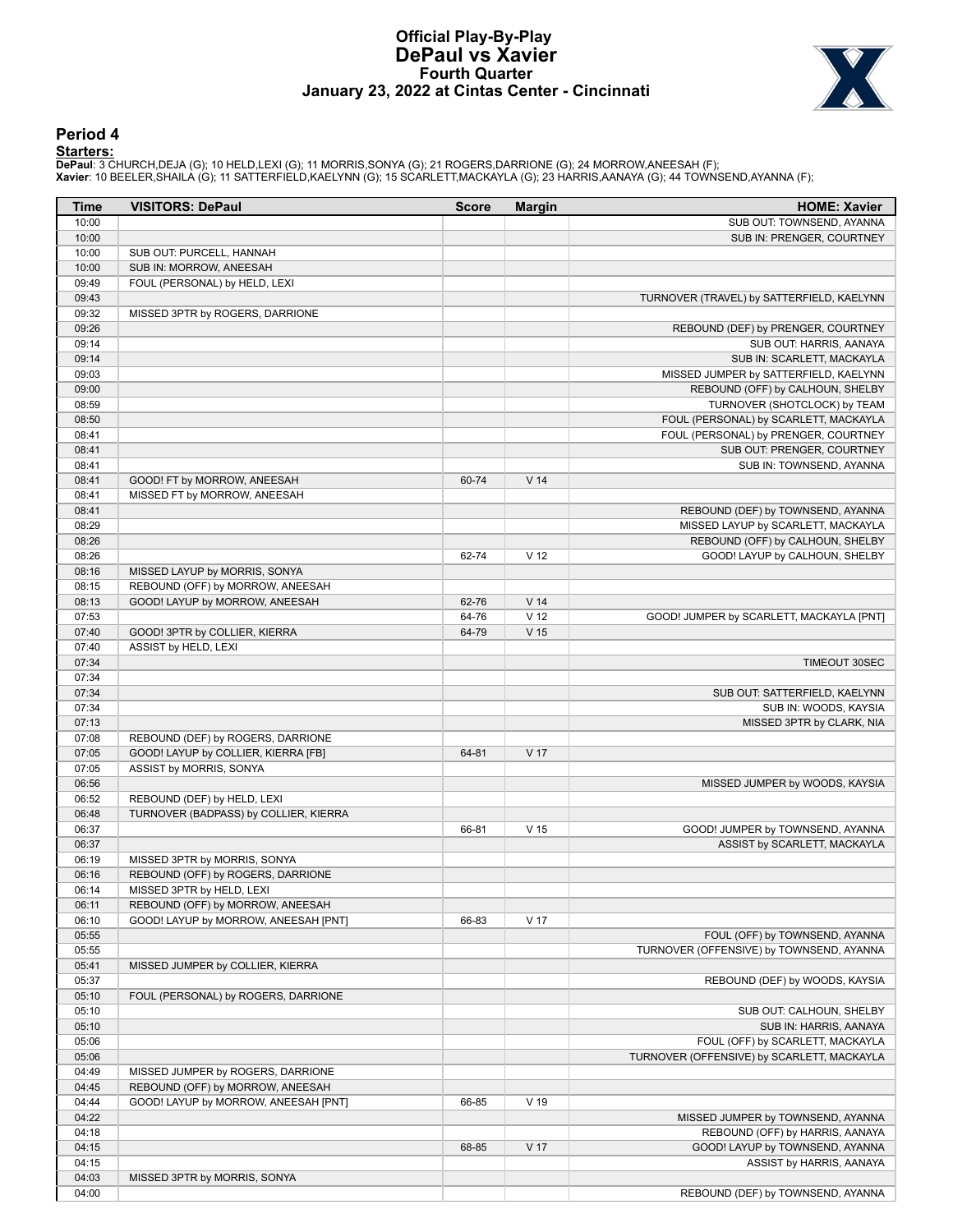| <b>Time</b> | <b>VISITORS: DePaul</b>               | <b>Score</b> | <b>Margin</b>   | <b>HOME: Xavier</b>                 |
|-------------|---------------------------------------|--------------|-----------------|-------------------------------------|
| 03:55       | FOUL (PERSONAL) by HELD, LEXI         |              |                 |                                     |
| 03:55       |                                       |              |                 | SUB OUT: CLARK, NIA                 |
| 03:55       |                                       |              |                 | SUB IN: BEELER, SHAILA              |
| 03:55       | SUB OUT: COLLIER, KIERRA              |              |                 |                                     |
| 03:55       | SUB IN: CHURCH, DEJA                  |              |                 |                                     |
| 03:44       |                                       | 71-85        | V <sub>14</sub> | GOOD! 3PTR by WOODS, KAYSIA         |
| 03:44       |                                       |              |                 | ASSIST by TOWNSEND, AYANNA          |
| 03:28       | MISSED LAYUP by MORROW, ANEESAH       |              |                 |                                     |
| 03:26       |                                       |              |                 | REBOUND (DEF) by TOWNSEND, AYANNA   |
| 03:07       |                                       |              |                 | MISSED JUMPER by HARRIS, AANAYA     |
| 03:05       | REBOUND (DEF) by MORROW, ANEESAH      |              |                 |                                     |
| 02:56       | GOOD! JUMPER by MORRIS, SONYA [PNT]   | 71-87        | V <sub>16</sub> |                                     |
| 02:43       |                                       |              |                 | MISSED JUMPER by SCARLETT, MACKAYLA |
| 02:40       | REBOUND (DEF) by MORROW, ANEESAH      |              |                 |                                     |
| 02:32       | MISSED 3PTR by HELD, LEXI             |              |                 |                                     |
| 02:30       | REBOUND (OFF) by MORROW, ANEESAH      |              |                 |                                     |
| 02:28       | GOOD! JUMPER by MORROW, ANEESAH [PNT] | 71-89        | V <sub>18</sub> |                                     |
| 02:27       | TIMEOUT 30SEC                         |              |                 |                                     |
| 02:27       |                                       |              |                 | SUB OUT: WOODS, KAYSIA              |
| 02:27       |                                       |              |                 | SUB IN: CALHOUN, SHELBY             |
| 02:27       | SUB OUT: MORRIS, SONYA                |              |                 |                                     |
| 02:27       | SUB OUT: ROGERS, DARRIONE             |              |                 |                                     |
| 02:27       | SUB OUT: MORROW, ANEESAH              |              |                 |                                     |
| 02:27       | SUB IN: RIMMER, KEKE                  |              |                 |                                     |
| 02:27       | SUB IN: PURCELL, HANNAH               |              |                 |                                     |
| 02:27       | SUB IN: HOLMES, KENDALL               |              |                 |                                     |
| 02:27       |                                       |              |                 | SUB OUT: TOWNSEND, AYANNA           |
| 02:27       |                                       |              |                 | SUB IN: HARKEY, MEGAN               |
| 02:04       |                                       |              |                 | MISSED LAYUP by BEELER, SHAILA      |
| 02:01       | REBOUND (DEF) by CHURCH, DEJA         |              |                 |                                     |
| 01:49       | GOOD! JUMPER by HELD, LEXI            | 71-91        | V <sub>20</sub> |                                     |
| 01:47       | SUB OUT: HELD, LEXI                   |              |                 |                                     |
| 01:47       | SUB IN: COLLIER, KIERRA               |              |                 |                                     |
| 01:47       | <b>TIMEOUT 30SEC</b>                  |              |                 |                                     |
| 01:30       |                                       |              |                 | SUB OUT: SCARLETT, MACKAYLA         |
| 01:30       |                                       |              |                 | SUB IN: CLARK, NIA                  |
| 01:26       |                                       |              |                 | MISSED LAYUP by CALHOUN, SHELBY     |
| 01:25       |                                       |              |                 | REBOUND (OFF) by HARKEY, MEGAN      |
| 01:25       | FOUL (PERSONAL) by PURCELL, HANNAH    |              |                 |                                     |
| 01:16       |                                       |              |                 | TURNOVER (TRAVEL) by HARRIS, AANAYA |
| 01:06       | GOOD! 3PTR by CHURCH, DEJA            | 71-94        | V <sub>23</sub> |                                     |
| 01:06       | ASSIST by PURCELL, HANNAH             |              |                 |                                     |
| 00:45       | FOUL (PERSONAL) by RIMMER, KEKE       |              |                 |                                     |
| 00:45       |                                       |              |                 | MISSED FT by HARRIS, AANAYA         |
| 00:45       |                                       |              |                 | REBOUND (OFF) by TEAM               |
| 00:45       |                                       | 72-94        | V <sub>22</sub> | GOOD! FT by HARRIS, AANAYA          |
| 00:35       | MISSED JUMPER by HOLMES, KENDALL      |              |                 |                                     |
| 00:35       |                                       |              |                 | BLOCK by CALHOUN, SHELBY            |
| 00:35       | REBOUND (OFF) by TEAM                 |              |                 |                                     |
| 00:33       | MISSED JUMPER by HOLMES, KENDALL      |              |                 |                                     |
| 00:30       |                                       |              |                 | REBOUND (DEF) by HARKEY, MEGAN      |
| 00:22       |                                       | 74-94        | V <sub>20</sub> | GOOD! LAYUP by HARRIS, AANAYA       |
| 00:22       |                                       |              |                 | ASSIST by BEELER, SHAILA            |

# **DePaul 94, Xavier 74**

| <b>Points (This Period)</b> | <b>DPU</b>     | <b>XAV</b>    |
|-----------------------------|----------------|---------------|
| In the Paint                | 12             |               |
| Off Turns                   |                |               |
| 2nd Chance                  |                |               |
| <b>Fast Break</b>           |                |               |
| Bench                       | 5              |               |
| Per Poss                    | 1.313<br>10/16 | 0.824<br>7/17 |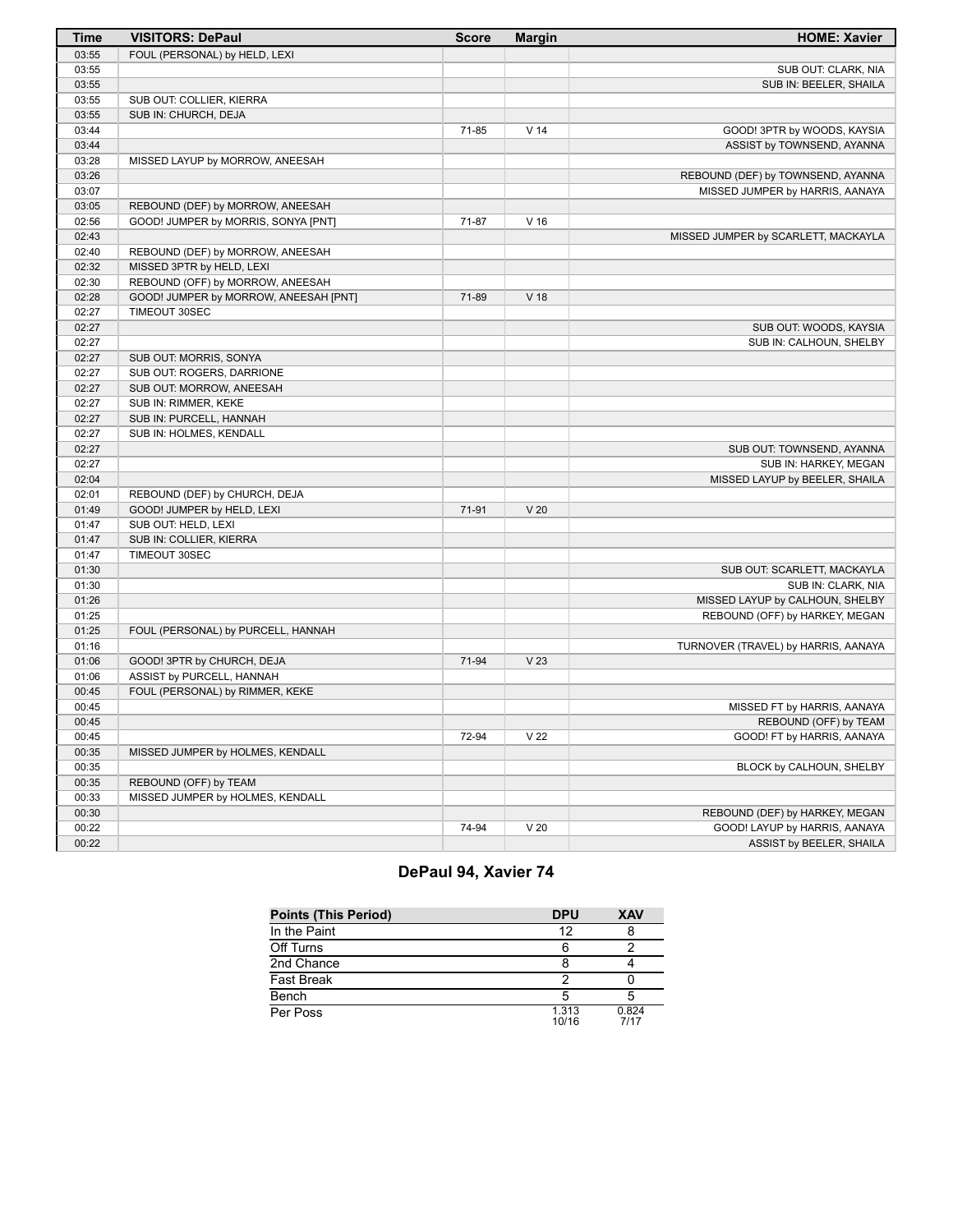### **Official Scoring/Possession Reference Chart DePaul vs Xavier Period 1 January 23, 2022 at Cintas Center - Cincinnati**



### **Period 1**

<mark>Starters :</mark><br>DePaul: 3 CHURCH,DEJA (G); 10 HELD,LEXI (G); 11 MORRIS,SONYA (G); 21 ROGERS,DARRIONE (G); 24 MORROW,ANEESAH (F);<br>**Xavie**r: 10 BEELER,SHAILA (G); 11 SATTERFIELD,KAELYNN (G); 15 SCARLETT,MACKAYLA (G); 23 HARRIS,

| <b>Time</b> | <b>VISITORS: DePaul</b>                | <b>Score</b> | <b>Margin</b>  | <b>HOME: Xavier</b>                  |
|-------------|----------------------------------------|--------------|----------------|--------------------------------------|
| 09:50       | GOOD! JUMPER by MORROW, ANEESAH [PNT]  | $0 - 2$      | V <sub>2</sub> |                                      |
| 09:50       | GOOD! FT by MORROW, ANEESAH            | $0-3$        | V <sub>3</sub> |                                      |
| 09:39       |                                        | $2 - 3$      | V <sub>1</sub> | GOOD! LAYUP by TOWNSEND, AYANNA [FB] |
| 09:15       | GOOD! LAYUP by MORRIS, SONYA           | $2 - 5$      | V <sub>3</sub> |                                      |
| 08:03       |                                        | $4 - 5$      | V <sub>1</sub> | GOOD! LAYUP by TOWNSEND, AYANNA [FB] |
| 07:45       | GOOD! JUMPER by MORRIS, SONYA [FB/PNT] | $4 - 7$      | V <sub>3</sub> |                                      |
| 07:34       |                                        | $6 - 7$      | V <sub>1</sub> | GOOD! JUMPER by HARRIS, AANAYA [PNT] |
| 07:16       |                                        | $8 - 7$      | H <sub>1</sub> | GOOD! LAYUP by BEELER, SHAILA        |
| 06:53       |                                        | $9 - 7$      | H <sub>2</sub> | GOOD! FT by TOWNSEND, AYANNA         |
| 06:45       | GOOD! LAYUP by MORROW, ANEESAH [FB]    | $9-9$        | T              |                                      |
| 05:51       |                                        | $11 - 9$     | H <sub>2</sub> | GOOD! JUMPER by SATTERFIELD, KAELYNN |
| 05:36       |                                        | $13-9$       | H <sub>4</sub> | GOOD! LAYUP by CALHOUN, SHELBY [FB]  |
| 05:26       | GOOD! LAYUP by MORROW, ANEESAH         | $13 - 11$    | H <sub>2</sub> |                                      |
| 04:46       | GOOD! LAYUP by MORROW, ANEESAH         | $13 - 13$    | T              |                                      |
| 04:17       | GOOD! LAYUP by MORROW, ANEESAH [FB]    | $13 - 15$    | V <sub>2</sub> |                                      |
| 03:19       | GOOD! FT by CHURCH, DEJA [FB]          | $13 - 16$    | V <sub>3</sub> |                                      |
| 03:19       | GOOD! FT by CHURCH, DEJA [FB]          | $13 - 17$    | V <sub>4</sub> |                                      |
| 03:12       |                                        | $15 - 17$    | V <sub>2</sub> | GOOD! LAYUP by CALHOUN, SHELBY [FB]  |
| 02:31       | GOOD! LAYUP by MORROW, ANEESAH [PNT]   | $15 - 19$    | V <sub>4</sub> |                                      |
| 02:20       |                                        | $17-19$      | V <sub>2</sub> | GOOD! LAYUP by TOWNSEND, AYANNA      |
| 01:13       |                                        | 19-19        | T              | GOOD! LAYUP by TOWNSEND, AYANNA      |
| 00:40       | GOOD! LAYUP by COLLIER, KIERRA [FB]    | 19-21        | V <sub>2</sub> |                                      |
| 00:03       | GOOD! JUMPER by MORRIS, SONYA          | 19-23        | V <sub>4</sub> |                                      |

**DePaul 23, Xavier 19**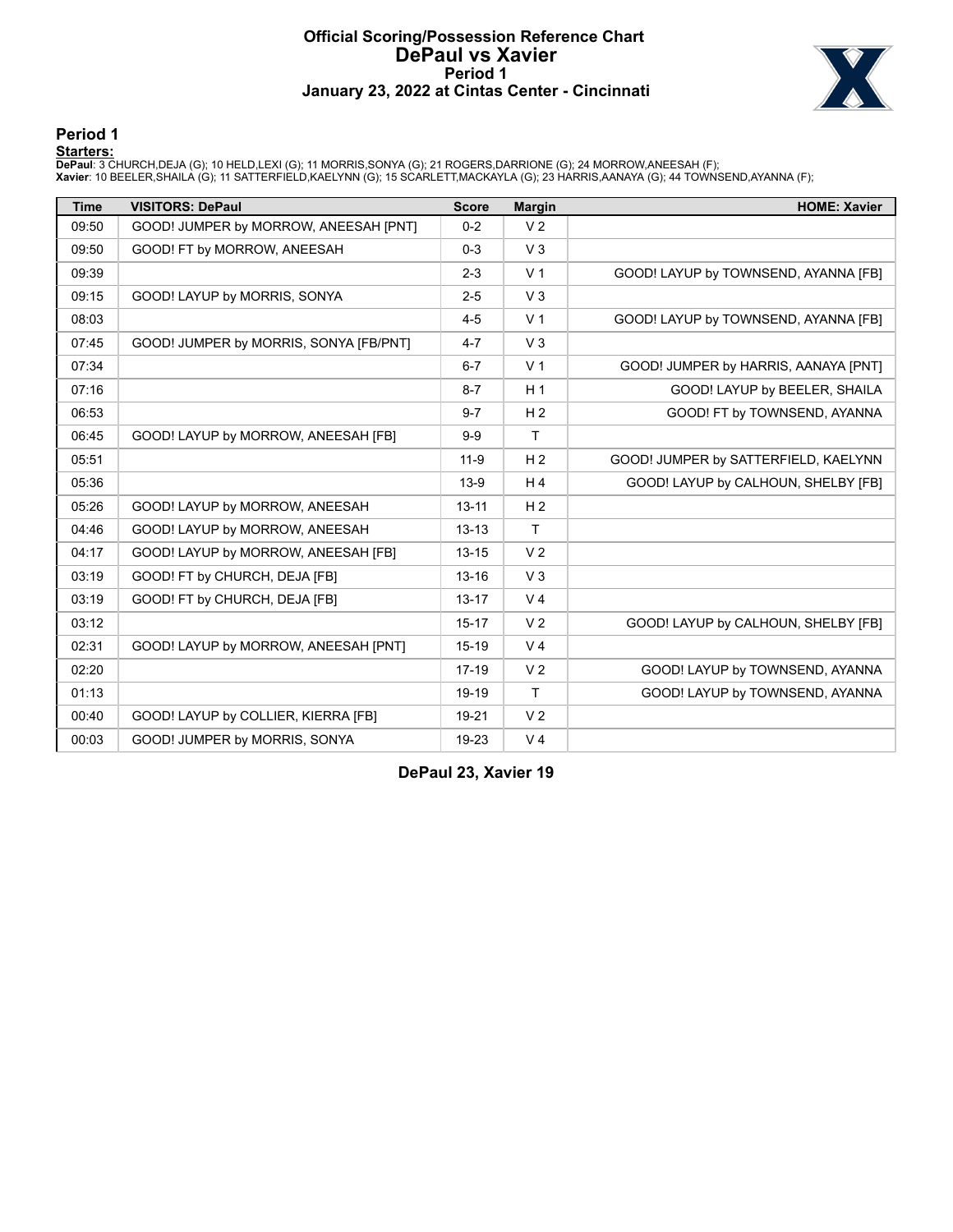### **Official Scoring/Possession Reference Chart DePaul vs Xavier Period 2 January 23, 2022 at Cintas Center - Cincinnati**



# **Period 2**

<mark>Starters :</mark><br>DePaul: 3 CHURCH,DEJA (G); 10 HELD,LEXI (G); 11 MORRIS,SONYA (G); 21 ROGERS,DARRIONE (G); 24 MORROW,ANEESAH (F);<br>**Xavie**r: 10 BEELER,SHAILA (G); 11 SATTERFIELD,KAELYNN (G); 15 SCARLETT,MACKAYLA (G); 23 HARRIS,

| <b>Time</b> | <b>VISITORS: DePaul</b>               | <b>Score</b> | <b>Margin</b>   | <b>HOME: Xavier</b>                     |
|-------------|---------------------------------------|--------------|-----------------|-----------------------------------------|
| 08:44       | GOOD! JUMPER by MORRIS, SONYA         | 19-25        | $V_6$           |                                         |
| 08:24       | GOOD! LAYUP by MORROW, ANEESAH        | 19-27        | V8              |                                         |
| 08:18       | GOOD! JUMPER by ROGERS, DARRIONE [FB] | 19-29        | $V$ 10          |                                         |
| 07:58       | GOOD! LAYUP by MORRIS, SONYA [PNT]    | 19-31        | V <sub>12</sub> |                                         |
| 07:21       |                                       | $21 - 31$    | $V$ 10          | GOOD! LAYUP by HARRIS, AANAYA [FB/PNT]  |
| 07:01       | GOOD! FT by MORROW, ANEESAH           | 21-32        | V <sub>11</sub> |                                         |
| 07:01       | GOOD! FT by MORROW, ANEESAH           | 21-33        | V <sub>12</sub> |                                         |
| 06:38       | GOOD! LAYUP by MORRIS, SONYA [FB]     | $21 - 35$    | V <sub>14</sub> |                                         |
| 06:05       | GOOD! 3PTR by HELD, LEXI              | 21-38        | V <sub>17</sub> |                                         |
| 05:51       |                                       | 23-38        | V <sub>15</sub> | GOOD! LAYUP by HARRIS, AANAYA [PNT]     |
| 05:39       | GOOD! 3PTR by ROGERS, DARRIONE        | $23 - 41$    | V <sub>18</sub> |                                         |
| 04:57       |                                       | $24 - 41$    | V <sub>17</sub> | GOOD! FT by SCARLETT, MACKAYLA          |
| 04:57       |                                       | 25-41        | $V$ 16          | GOOD! FT by SCARLETT, MACKAYLA          |
| 04:36       | GOOD! LAYUP by MORROW, ANEESAH        | 25-43        | V 18            |                                         |
| 04:11       |                                       | $27-43$      | V <sub>16</sub> | GOOD! LAYUP by PRENGER, COURTNEY        |
| 03:32       | GOOD! FT by ROGERS, DARRIONE          | $27 - 44$    | V 17            |                                         |
| 03:32       | GOOD! FT by ROGERS, DARRIONE          | $27 - 45$    | V <sub>18</sub> |                                         |
| 03:08       |                                       | 28-45        | V <sub>17</sub> | GOOD! FT by SATTERFIELD, KAELYNN        |
| 02:52       |                                       | $30 - 45$    | V <sub>15</sub> | GOOD! LAYUP by HARRIS, AANAYA [FB/PNT]  |
| 02:38       | GOOD! 3PTR by HELD, LEXI              | 30-48        | V <sub>18</sub> |                                         |
| 01:47       |                                       | 32-48        | V <sub>16</sub> | GOOD! LAYUP by BEELER, SHAILA           |
| 01:20       | GOOD! FT by MORROW, ANEESAH           | 32-49        | V 17            |                                         |
| 01:20       | GOOD! FT by MORROW, ANEESAH           | 32-50        | V <sub>18</sub> |                                         |
| 00:46       | GOOD! 3PTR by COLLIER, KIERRA         | 32-53        | V <sub>21</sub> |                                         |
| 00:27       |                                       | 34-53        | V <sub>19</sub> | GOOD! JUMPER by PRENGER, COURTNEY [PNT] |
| 00:01       |                                       | 37-53        | V <sub>16</sub> | GOOD! 3PTR by CALHOUN, SHELBY [FB]      |

**DePaul 53, Xavier 37**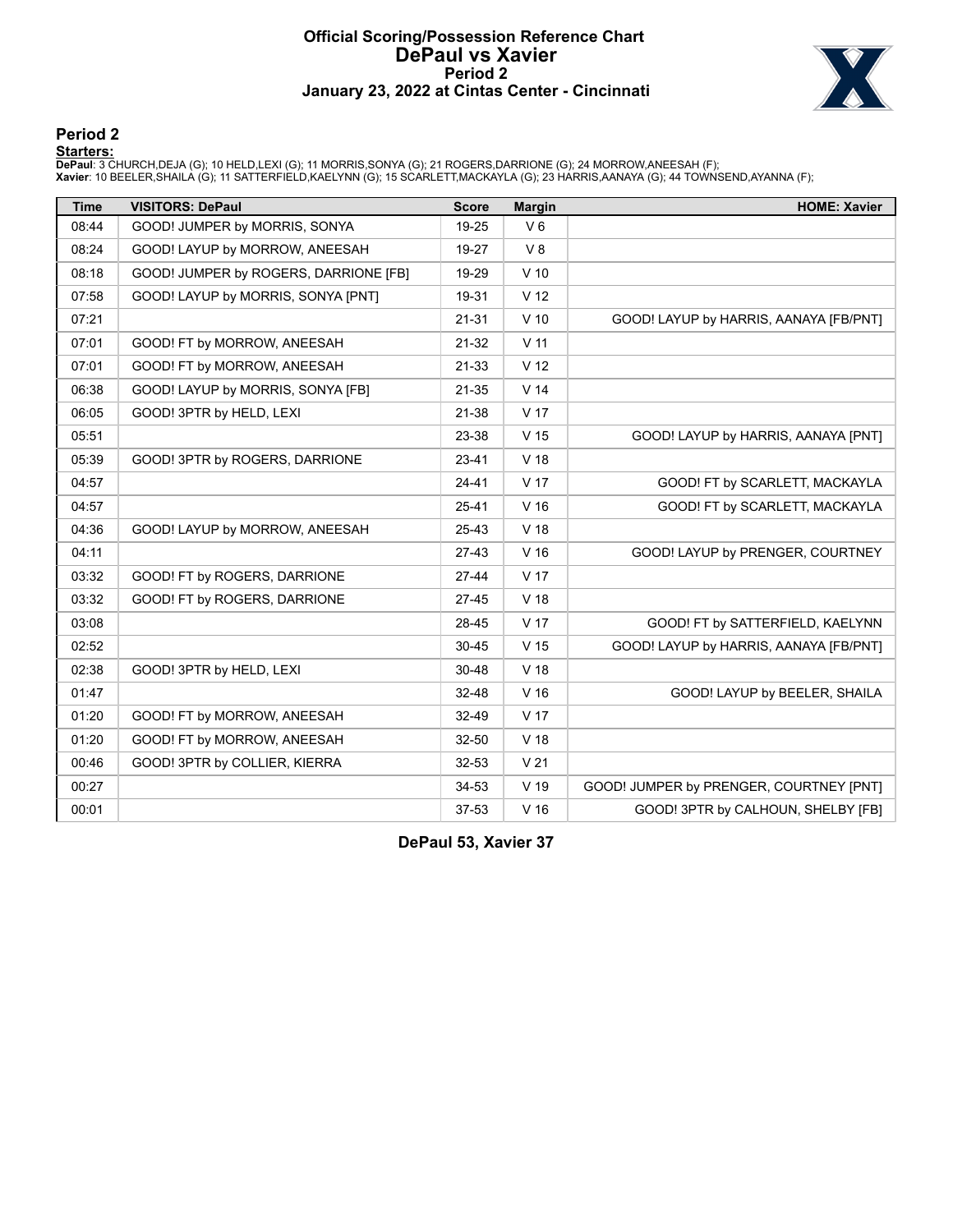### **Official Scoring/Possession Reference Chart DePaul vs Xavier Period 3 January 23, 2022 at Cintas Center - Cincinnati**



# **Period 3**

<mark>Starters :</mark><br>DePaul: 3 CHURCH,DEJA (G); 10 HELD,LEXI (G); 11 MORRIS,SONYA (G); 21 ROGERS,DARRIONE (G); 24 MORROW,ANEESAH (F);<br>**Xavie**r: 10 BEELER,SHAILA (G); 11 SATTERFIELD,KAELYNN (G); 15 SCARLETT,MACKAYLA (G); 23 HARRIS,

| <b>Time</b> | <b>VISITORS: DePaul</b>             | <b>Score</b> | <b>Margin</b>   | <b>HOME: Xavier</b>                     |
|-------------|-------------------------------------|--------------|-----------------|-----------------------------------------|
| 09:17       |                                     | 39-53        | V <sub>14</sub> | GOOD! JUMPER by SATTERFIELD, KAELYNN    |
| 09:09       | GOOD! JUMPER by MORRIS, SONYA [FB]  | 39-55        | V <sub>16</sub> |                                         |
| 08:47       |                                     | 41-55        | V <sub>14</sub> | GOOD! LAYUP by BEELER, SHAILA           |
| 08:35       | GOOD! LAYUP by MORRIS, SONYA        | 41-57        | V <sub>16</sub> |                                         |
| 08:25       |                                     | 43-57        | V <sub>14</sub> | GOOD! LAYUP by HARRIS, AANAYA           |
| 08:16       | GOOD! 3PTR by ROGERS, DARRIONE      | 43-60        | V <sub>17</sub> |                                         |
| 08:00       | GOOD! LAYUP by MORROW, ANEESAH [FB] | 43-62        | V <sub>19</sub> |                                         |
| 07:25       | GOOD! JUMPER by MORRIS, SONYA [FB]  | 43-64        | V <sub>21</sub> |                                         |
| 07:04       |                                     | 45-64        | V 19            | GOOD! LAYUP by HARRIS, AANAYA           |
| 06:40       |                                     | 47-64        | V <sub>17</sub> | GOOD! LAYUP by CALHOUN, SHELBY [FB]     |
| 05:51       |                                     | 50-64        | V <sub>14</sub> | GOOD! 3PTR by SCARLETT, MACKAYLA        |
| 05:40       |                                     | 52-64        | V <sub>12</sub> | GOOD! JUMPER by SCARLETT, MACKAYLA [FB] |
| 04:51       | GOOD! 3PTR by MORRIS, SONYA         | 52-67        | V <sub>15</sub> |                                         |
| 04:27       |                                     | 53-67        | V <sub>14</sub> | GOOD! FT by SCARLETT, MACKAYLA          |
| 04:27       |                                     | 54-67        | V <sub>13</sub> | GOOD! FT by SCARLETT, MACKAYLA          |
| 04:17       | GOOD! FT by COLLIER, KIERRA         | 54-68        | V <sub>14</sub> |                                         |
| 04:17       | GOOD! FT by COLLIER, KIERRA         | 54-69        | V <sub>15</sub> |                                         |
| 03:13       |                                     | 55-69        | V <sub>14</sub> | GOOD! FT by SCARLETT, MACKAYLA [FB]     |
| 02:42       |                                     | 57-69        | V <sub>12</sub> | GOOD! JUMPER by TOWNSEND, AYANNA [PNT]  |
| 01:33       | GOOD! LAYUP by MORRIS, SONYA        | 57-71        | V <sub>14</sub> |                                         |
| 01:22       |                                     | 58-71        | V <sub>13</sub> | GOOD! FT by SATTERFIELD, KAELYNN        |
| 00:43       |                                     | 60-71        | V <sub>11</sub> | GOOD! LAYUP by HARRIS, AANAYA [PNT]     |
| 00:31       | GOOD! LAYUP by MORRIS, SONYA [PNT]  | 60-73        | V <sub>13</sub> |                                         |

**DePaul 73, Xavier 60**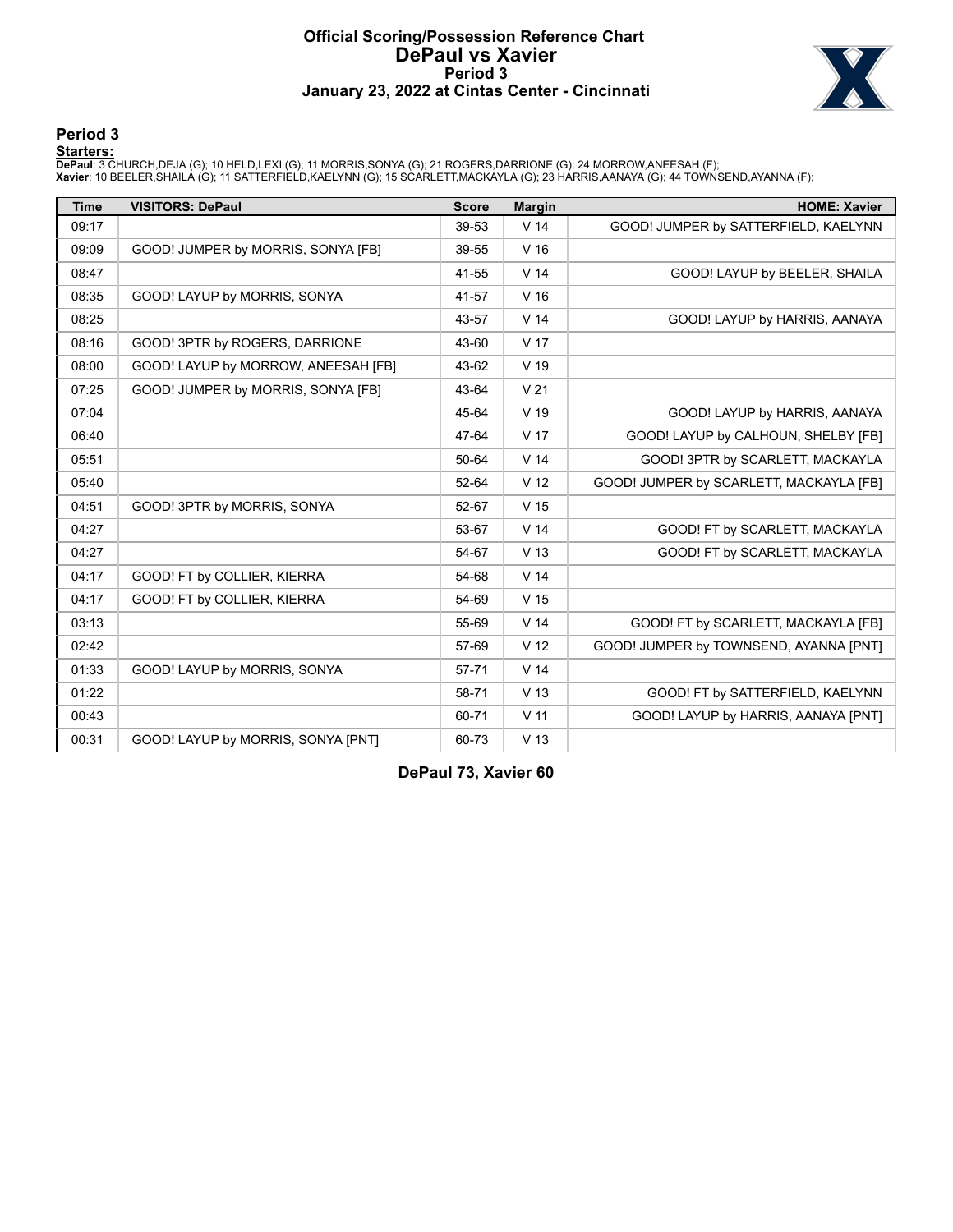### **Official Scoring/Possession Reference Chart DePaul vs Xavier Period 4 January 23, 2022 at Cintas Center - Cincinnati**



# **Period 4**

<mark>Starters :</mark><br>DePaul: 3 CHURCH,DEJA (G); 10 HELD,LEXI (G); 11 MORRIS,SONYA (G); 21 ROGERS,DARRIONE (G); 24 MORROW,ANEESAH (F);<br>**Xavie**r: 10 BEELER,SHAILA (G); 11 SATTERFIELD,KAELYNN (G); 15 SCARLETT,MACKAYLA (G); 23 HARRIS,

| <b>Time</b> | <b>VISITORS: DePaul</b>               | <b>Score</b> | <b>Margin</b>   | <b>HOME: Xavier</b>                      |
|-------------|---------------------------------------|--------------|-----------------|------------------------------------------|
| 08:41       | GOOD! FT by MORROW, ANEESAH           | 60-74        | V <sub>14</sub> |                                          |
| 08:26       |                                       | 62-74        | V <sub>12</sub> | GOOD! LAYUP by CALHOUN, SHELBY           |
| 08:13       | GOOD! LAYUP by MORROW, ANEESAH        | 62-76        | V <sub>14</sub> |                                          |
| 07:53       |                                       | 64-76        | V <sub>12</sub> | GOOD! JUMPER by SCARLETT, MACKAYLA [PNT] |
| 07:40       | GOOD! 3PTR by COLLIER, KIERRA         | 64-79        | V <sub>15</sub> |                                          |
| 07:05       | GOOD! LAYUP by COLLIER, KIERRA [FB]   | 64-81        | V <sub>17</sub> |                                          |
| 06:37       |                                       | 66-81        | V <sub>15</sub> | GOOD! JUMPER by TOWNSEND, AYANNA         |
| 06:10       | GOOD! LAYUP by MORROW, ANEESAH [PNT]  | 66-83        | V <sub>17</sub> |                                          |
| 04:44       | GOOD! LAYUP by MORROW, ANEESAH [PNT]  | 66-85        | V 19            |                                          |
| 04:15       |                                       | 68-85        | V <sub>17</sub> | GOOD! LAYUP by TOWNSEND, AYANNA          |
| 03:44       |                                       | 71-85        | V <sub>14</sub> | GOOD! 3PTR by WOODS, KAYSIA              |
| 02:56       | GOOD! JUMPER by MORRIS, SONYA [PNT]   | 71-87        | V <sub>16</sub> |                                          |
| 02:28       | GOOD! JUMPER by MORROW, ANEESAH [PNT] | 71-89        | V <sub>18</sub> |                                          |
| 01:49       | GOOD! JUMPER by HELD, LEXI            | 71-91        | V <sub>20</sub> |                                          |
| 01:06       | GOOD! 3PTR by CHURCH, DEJA            | 71-94        | V <sub>23</sub> |                                          |
| 00:45       |                                       | 72-94        | V <sub>22</sub> | GOOD! FT by HARRIS, AANAYA               |
| 00:22       |                                       | 74-94        | V <sub>20</sub> | GOOD! LAYUP by HARRIS, AANAYA            |

**DePaul 94, Xavier 74**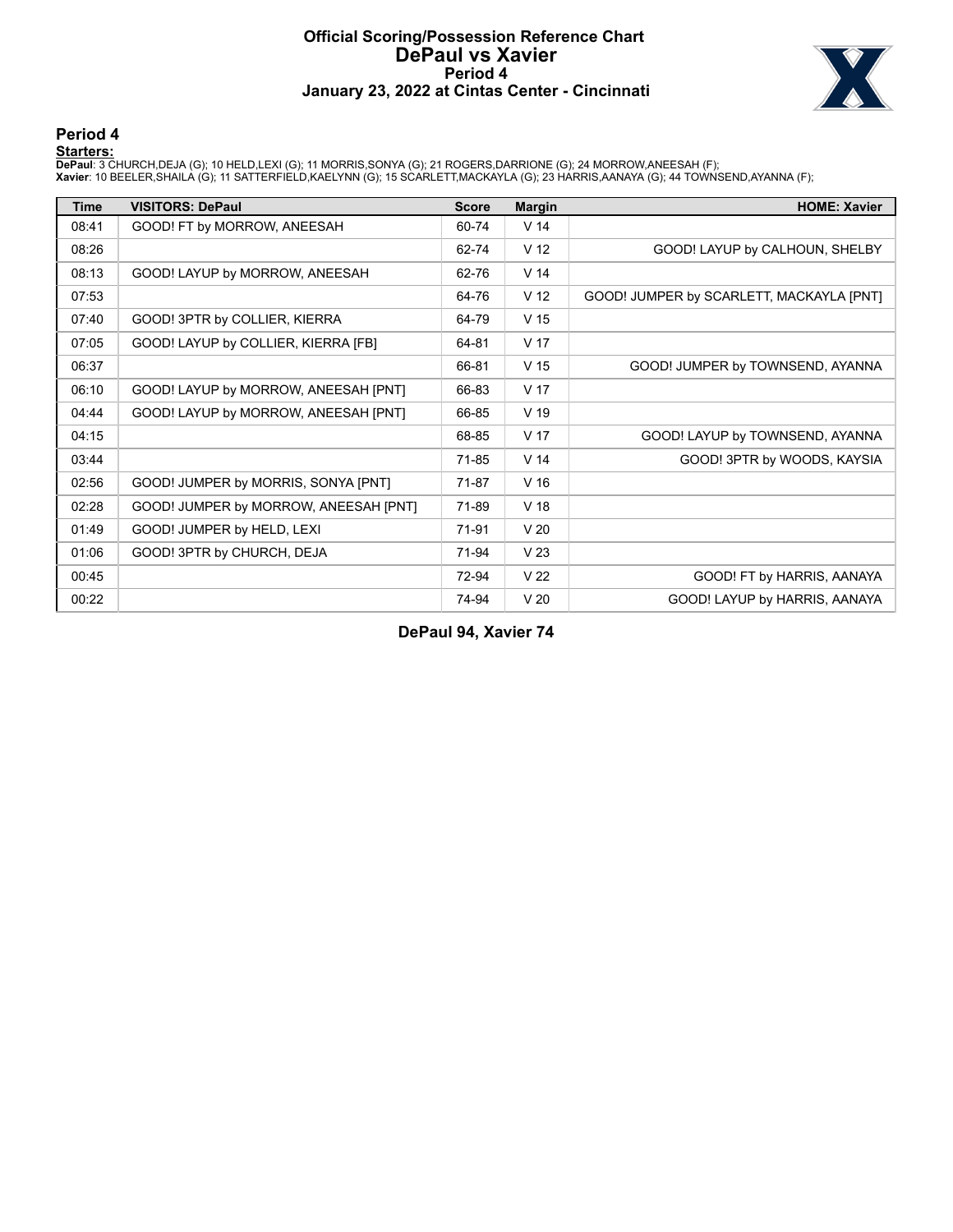

### **Official Substitutions Log DePaul vs Xavier Period 1 January 23, 2022 at Cintas Center - Cincinnati**

| <b>VISITORS: DePaul</b>     | <b>Time</b> | <b>Score</b> | <b>HOME: Xavier</b>          |
|-----------------------------|-------------|--------------|------------------------------|
| 3 CHURCH, DEJA              |             |              | 10 BEELER, SHAILA            |
| 10 HELD, LEXI               |             |              | 11 SATTERFIELD, KAELYNN      |
| 11 MORRIS, SONYA            |             |              | 15 SCARLETT, MACKAYLA        |
| 21 ROGERS, DARRIONE         |             |              | 23 HARRIS, AANAYA            |
| 24 MORROW, ANEESAH          |             |              | 44 TOWNSEND, AYANNA          |
|                             | 06:53       | $7 - 8$      | SUB OUT: SCARLETT, MACKAYLA  |
|                             | 06:53       |              | SUB IN: CLARK, NIA           |
| SUB OUT: 11 MORRIS, SONYA   | 06:53       |              |                              |
| SUB IN: 4 COLLIER, KIERRA   | 06:53       |              |                              |
|                             | 06:22       | $9 - 9$      | SUB OUT: BEELER, SHAILA      |
|                             | 06:22       |              | SUB OUT: TOWNSEND, AYANNA    |
|                             | 06:22       |              | SUB IN: CALHOUN, SHELBY      |
|                             | 06:22       |              | SUB IN: PRENGER, COURTNEY    |
|                             | 04:59       | $11 - 13$    | SUB OUT: HARRIS, AANAYA      |
|                             | 04:59       |              | SUB IN: SCARLETT, MACKAYLA   |
| SUB OUT: 21 ROGERS.DARRIONE | 04:59       |              |                              |
| SUB IN: 35 HOLMES.KENDALL   | 04:59       |              |                              |
|                             | 04:21       | $13 - 13$    | SUB OUT: SATTERFIELD.KAELYNN |
|                             | 04:21       |              | SUB OUT: PRENGER, COURTNEY   |
|                             | 04:21       |              | SUB IN: WOODS, KAYSIA        |
|                             | 04:21       |              | SUB IN: TOWNSEND, AYANNA     |
|                             | 02:39       | $17 - 15$    | SUB OUT: CLARK, NIA          |
|                             | 02:39       |              | SUB OUT: WOODS, KAYSIA       |
|                             | 02:39       |              | SUB IN: BEELER, SHAILA       |
|                             | 02:39       |              | SUB IN: SATTERFIELD, KAELYNN |
| SUB OUT: 3 CHURCH, DEJA     | 01:56       | 19-17        |                              |
| SUB IN: 11 MORRIS, SONYA    | 01:56       |              |                              |
|                             | 00:11       | $21 - 19$    | SUB OUT: CALHOUN, SHELBY     |
|                             | 00:11       |              | SUB OUT: BEELER, SHAILA      |
|                             | 00:11       |              | SUB OUT: TOWNSEND, AYANNA    |
|                             | 00:11       |              | SUB IN: CLARK, NIA           |
|                             | 00:11       |              | SUB IN: HARRIS, AANAYA       |
|                             | 00:11       |              | SUB IN: PRENGER, COURTNEY    |
| SUB OUT: 10 HELD, LEXI      | 00:11       |              |                              |
| SUB OUT: 24 MORROW, ANEESAH | 00:11       |              |                              |
| SUB IN: 3 CHURCH, DEJA      | 00:11       |              |                              |
| SUB IN: 21 ROGERS DARRIONE  | 00:11       |              |                              |

**DePaul 23, Xavier 19**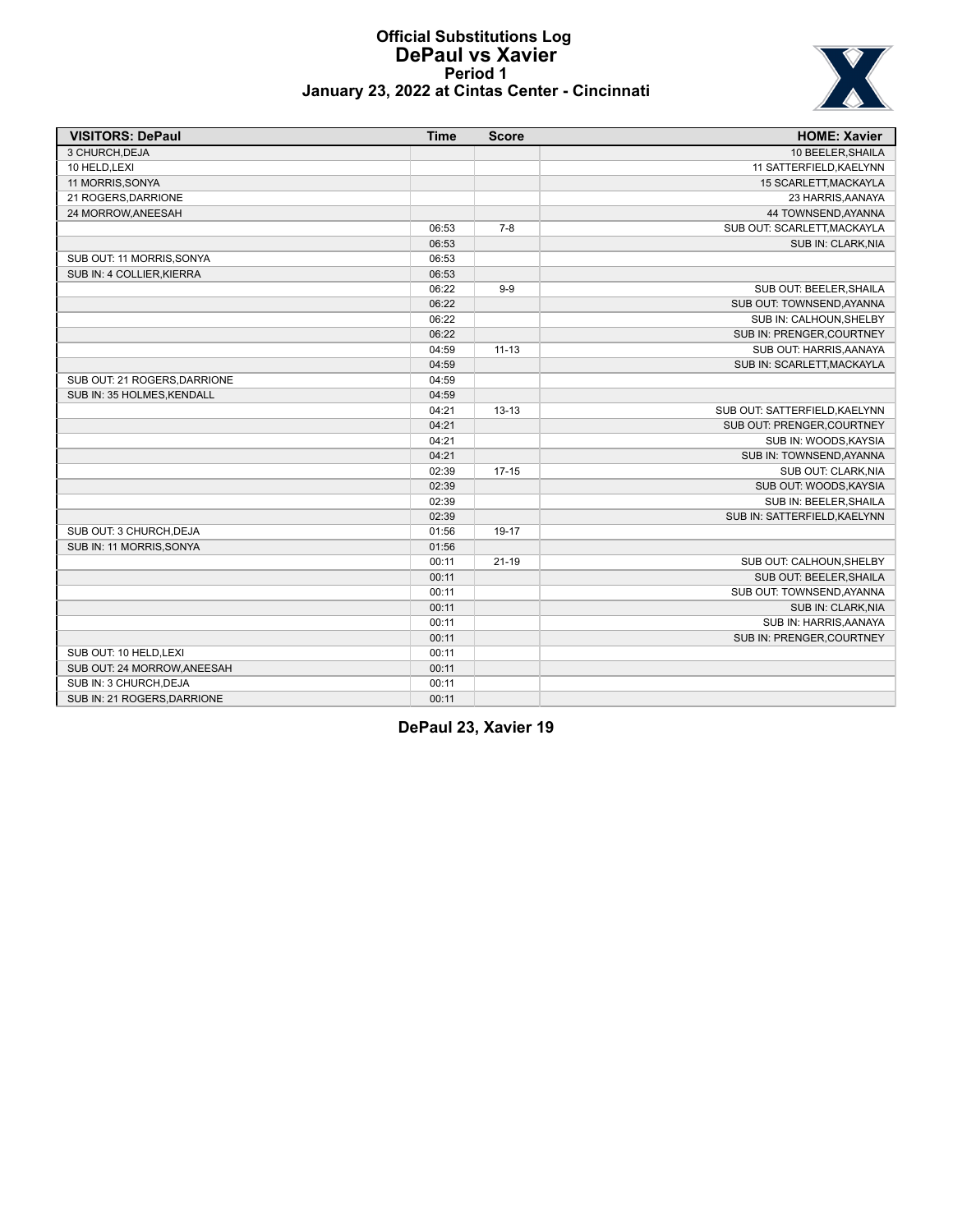

### **Official Substitutions Log DePaul vs Xavier Period 2 January 23, 2022 at Cintas Center - Cincinnati**

| <b>VISITORS: DePaul</b>      | <b>Time</b> | <b>Score</b>             | <b>HOME: Xavier</b>           |
|------------------------------|-------------|--------------------------|-------------------------------|
| 3 CHURCH, DEJA               |             |                          | 10 BEELER, SHAILA             |
| 10 HELD.LEXI                 |             |                          | 11 SATTERFIELD.KAELYNN        |
| 11 MORRIS, SONYA             |             |                          | 15 SCARLETT, MACKAYLA         |
| 21 ROGERS, DARRIONE          |             |                          | 23 HARRIS, AANAYA             |
| 24 MORROW, ANEESAH           |             |                          | 44 TOWNSEND, AYANNA           |
| SUB OUT: 35 HOLMES, KENDALL  | 09:15       | $\overline{\phantom{a}}$ |                               |
| SUB IN: 10 HELD, LEXI        | 09:15       |                          |                               |
|                              | 08:57       | $\overline{\phantom{a}}$ | SUB OUT: SCARLETT, MACKAYLA   |
|                              | 08:57       |                          | SUB OUT: PRENGER.COURTNEY     |
|                              | 08:57       |                          | SUB IN: BEELER, SHAILA        |
|                              | 08:57       |                          | SUB IN: TOWNSEND, AYANNA      |
| SUB OUT: 4 COLLIER, KIERRA   | 08:37       | $25-19$                  |                               |
| SUB IN: 24 MORROW, ANEESAH   | 08:37       |                          |                               |
|                              | 08:18       | 29-19                    | SUB OUT: BEELER, SHAILA       |
|                              | 08:18       |                          | SUB IN: CALHOUN, SHELBY       |
|                              | 07:07       | $31 - 21$                | SUB IN: SCARLETT, MACKAYLA    |
|                              | 07:07       |                          | SUB OUT: SATTERFIELD, KAELYNN |
|                              | 05:33       | 41-23                    | SUB OUT: CALHOUN, SHELBY      |
|                              | 05:33       |                          | SUB OUT: TOWNSEND, AYANNA     |
|                              | 05:33       |                          | SUB OUT: HARRIS, AANAYA       |
|                              | 05:33       |                          | SUB IN: BEELER, SHAILA        |
|                              | 05:33       |                          | SUB IN: WOODS, KAYSIA         |
|                              | 05:33       |                          | SUB IN: PRENGER, COURTNEY     |
| SUB OUT: 3 CHURCH, DEJA      | 05:33       |                          |                               |
| SUB IN: 4 COLLIER, KIERRA    | 05:33       |                          |                               |
| SUB OUT: 10 HELD, LEXI       | 04:57       | 41-25                    |                               |
| SUB IN: 35 HOLMES, KENDALL   | 04:57       |                          |                               |
|                              | 04:05       | 43-27                    | SUB OUT: SCARLETT, MACKAYLA   |
|                              | 04:05       |                          | SUB IN: HARRIS, AANAYA        |
| SUB OUT: 24 MORROW, ANEESAH  | 04:05       |                          |                               |
| SUB IN: 3 CHURCH, DEJA       | 04:05       |                          |                               |
|                              | 03:32       | 43-27                    | SUB OUT: CLARK, NIA           |
|                              | 03:32       |                          | SUB OUT: WOODS, KAYSIA        |
|                              | 03:32       |                          | SUB IN: CALHOUN, SHELBY       |
|                              | 03:32       |                          | SUB IN: SATTERFIELD, KAELYNN  |
|                              | 03:32       |                          | SUB OUT: PRENGER, COURTNEY    |
|                              | 03:32       |                          | SUB IN: TOWNSEND, AYANNA      |
| SUB OUT: 3 CHURCH, DEJA      | 03:08       | 45-27                    |                               |
| SUB IN: 10 HELD, LEXI        | 03:08       |                          |                               |
| SUB OUT: 21 ROGERS, DARRIONE | 02:20       | 48-30                    |                               |
| SUB IN: 24 MORROW, ANEESAH   | 02:20       |                          |                               |
|                              | 01:20       | 48-32                    | SUB OUT: BEELER, SHAILA       |
|                              | 01:20       |                          | SUB IN: CLARK, NIA            |
|                              | 01:20       |                          | SUB OUT: TOWNSEND, AYANNA     |
|                              | 01:20       |                          | SUB IN: PRENGER.COURTNEY      |

**DePaul 53, Xavier 37**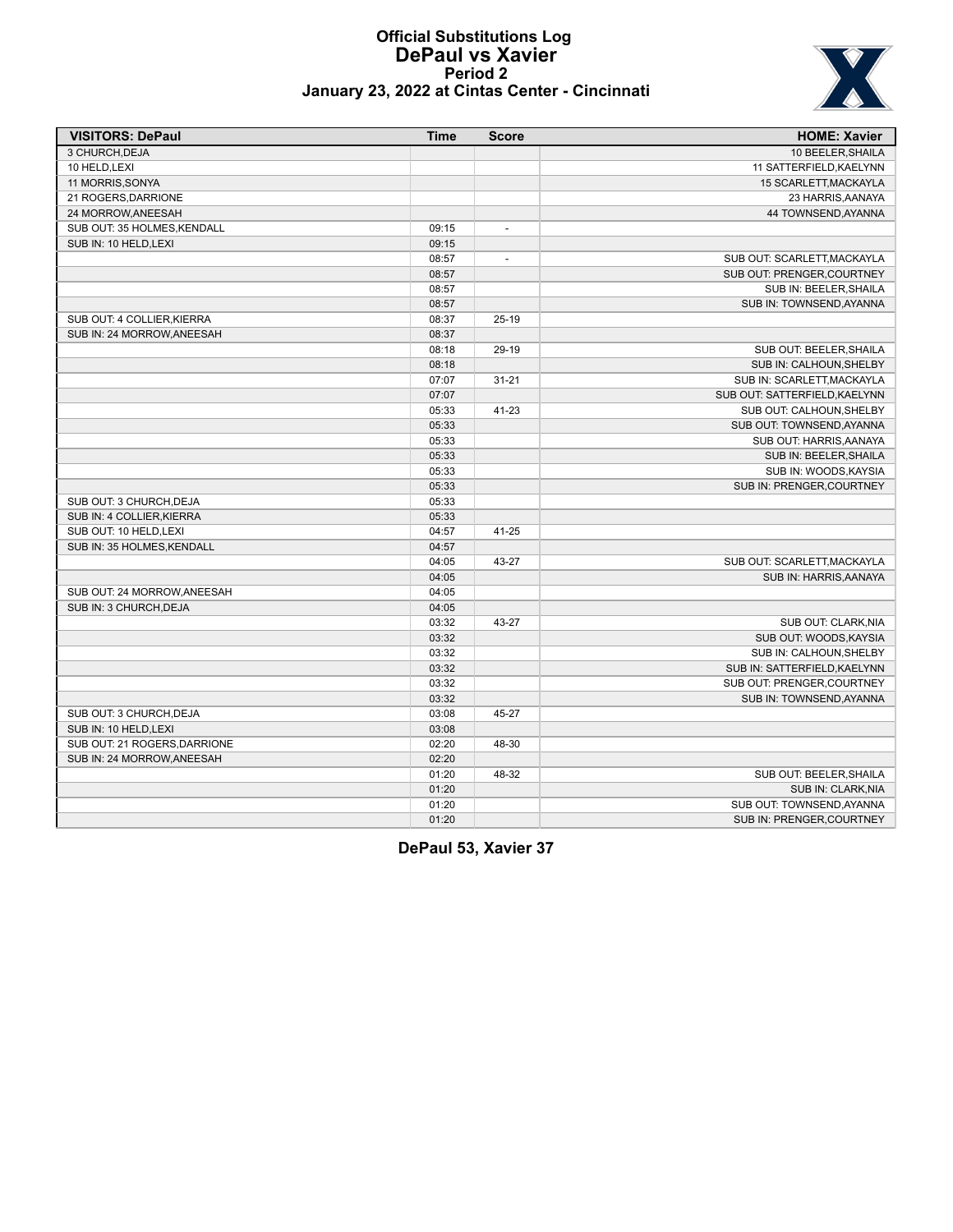

### **Official Substitutions Log DePaul vs Xavier Period 3 January 23, 2022 at Cintas Center - Cincinnati**

| <b>VISITORS: DePaul</b>      | <b>Time</b> | <b>Score</b>             | <b>HOME: Xavier</b>           |
|------------------------------|-------------|--------------------------|-------------------------------|
| 3 CHURCH, DEJA               |             |                          | 10 BEELER, SHAILA             |
| 10 HELD.LEXI                 |             |                          | 11 SATTERFIELD, KAELYNN       |
| 11 MORRIS, SONYA             |             |                          | 15 SCARLETT, MACKAYLA         |
| 21 ROGERS, DARRIONE          |             |                          | 23 HARRIS, AANAYA             |
| 24 MORROW, ANEESAH           |             |                          | 44 TOWNSEND, AYANNA           |
|                              | 10:00       | $\overline{\phantom{a}}$ | SUB OUT: CALHOUN, SHELBY      |
|                              | 10:00       |                          | SUB OUT: CLARK, NIA           |
|                              | 10:00       |                          | SUB OUT: PRENGER, COURTNEY    |
|                              | 10:00       |                          | SUB IN: BEELER, SHAILA        |
|                              | 10:00       |                          | SUB IN: SCARLETT, MACKAYLA    |
|                              | 10:00       |                          | SUB IN: TOWNSEND.AYANNA       |
| SUB OUT: 4 COLLIER, KIERRA   | 10:00       |                          |                               |
| SUB OUT: 35 HOLMES, KENDALL  | 10:00       |                          |                               |
| SUB IN: 3 CHURCH.DEJA        | 10:00       |                          |                               |
| SUB IN: 21 ROGERS, DARRIONE  | 10:00       |                          |                               |
|                              | 07:22       | 64-43                    | SUB OUT: BEELER, SHAILA       |
|                              | 07:22       |                          | SUB OUT: SATTERFIELD, KAELYNN |
|                              | 07:22       |                          | SUB IN: CALHOUN, SHELBY       |
|                              | 07:22       |                          | SUB IN: CLARK, NIA            |
|                              | 06:09       | 64-47                    | SUB OUT: TOWNSEND, AYANNA     |
|                              | 06:09       |                          | SUB IN: PRENGER, COURTNEY     |
|                              | 06:09       |                          | SUB OUT: HARRIS, AANAYA       |
|                              | 06:09       |                          | SUB IN: WOODS, KAYSIA         |
| SUB OUT: 10 HELD, LEXI       | 05:38       | 64-52                    |                               |
| SUB IN: 4 COLLIER, KIERRA    | 05:38       |                          |                               |
|                              | 03:45       | 69-54                    | SUB OUT: PRENGER, COURTNEY    |
|                              | 03:45       |                          | SUB IN: TOWNSEND, AYANNA      |
|                              | 03:13       | 69-54                    | SUB OUT: CALHOUN, SHELBY      |
|                              | 03:13       |                          | SUB OUT: CLARK, NIA           |
|                              | 03:13       |                          | SUB IN: BEELER, SHAILA        |
|                              | 03:13       |                          | SUB IN: HARRIS, AANAYA        |
| SUB OUT: 3 CHURCH.DEJA       | 03:13       |                          |                               |
| SUB IN: 10 HELD, LEXI        | 03:13       |                          |                               |
| SUB OUT: 24 MORROW, ANEESAH  | 03:13       |                          |                               |
| SUB IN: 35 HOLMES, KENDALL   | 03:13       |                          |                               |
|                              | 02:28       | 69-57                    | SUB OUT: SCARLETT.MACKAYLA    |
|                              | 02:28       |                          | SUB IN: CLARK, NIA            |
|                              | 02:08       | 69-57                    | SUB OUT: WOODS, KAYSIA        |
|                              | 02:08       |                          | SUB IN: SATTERFIELD, KAELYNN  |
| SUB OUT: 21 ROGERS, DARRIONE | 02:08       |                          |                               |
| SUB IN: 14 PURCELL, HANNAH   | 02:08       |                          |                               |
|                              | 01:22       | 71-57                    | SUB OUT: BEELER, SHAILA       |
|                              | 01:22       |                          | SUB IN: CALHOUN, SHELBY       |
| SUB OUT: 35 HOLMES, KENDALL  | 00:43       | 71-60                    |                               |
| SUB IN: 21 ROGERS, DARRIONE  | 00:43       |                          |                               |

**DePaul 73, Xavier 60**